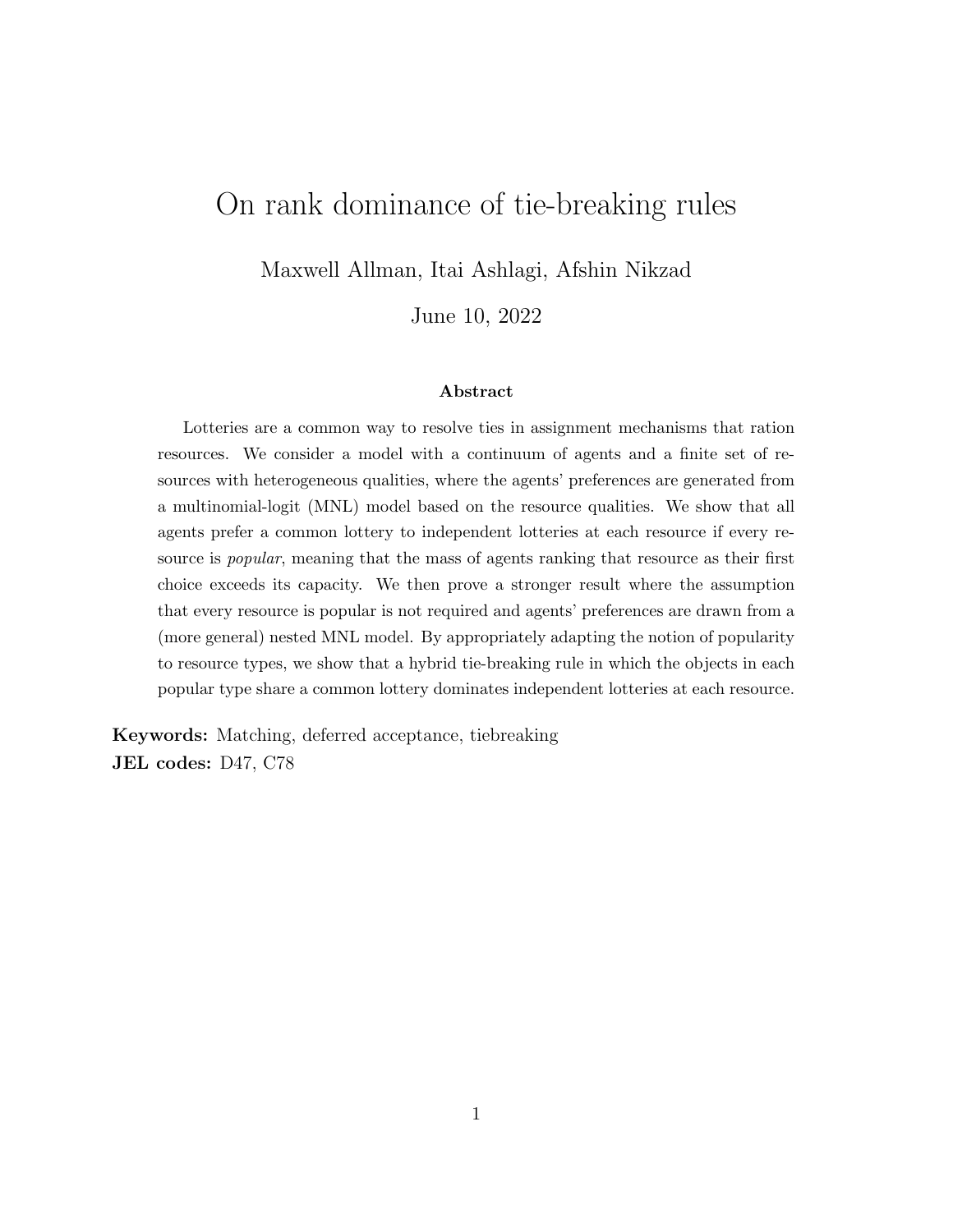# 1 Introduction

Lotteries are often used to allocate scarce resources without monetary transfers. How lotteries are conducted naturally affects distributional outcomes. This problem arises, for example, in the assignment of students to schools, when ties must be resolved in over-demanded schools [\(Erdil and Ergin,](#page-26-0) [2008a\)](#page-26-0) or in on-campus housing where students list residences or categories of housing to which they wish to be assigned to.<sup>1</sup>

A common way to allocate resources applies the Deferred Acceptance (DA) algorithm of [Gale and Shapley](#page-26-1) [\(1962\)](#page-26-1) after resolving ties using lottery numbers. This approach is strategy-proof and creates assignments without justified envy<sup>2</sup> and, in particular, provides a transparent reference for explaining the (potentially) unequal assignments of equals.

We consider allocation problems where a set of *resources* is allocated to unit-demand agents. In these problems, there are two common types of lotteries used along with DA: the single tie-breaking (STB) and the multiple tie-breaking (MTB) rules. The STB rule assigns each agent a single random number which is used to break the ties between agents at every resource, whereas the MTB rule assigns each agent a different, independently drawn, random number at each resource. These lotteries naturally result in different assignments. This paper uncovers distributional properties of agents' ranks in stable assignments under these lotteries when resources have heterogeneous qualities and agents have random multinomial-logit-based preferences.

Previous empirical (Abdulkadiroğlu et al., [2009;](#page-25-0) [De Haan et al.,](#page-26-2) [2015\)](#page-26-2) and theoretical [\(Arnosti,](#page-25-1) [2015;](#page-25-1) [Ashlagi et al.,](#page-25-2) [2019\)](#page-25-2) studies in the setting of school choice find that a single lottery assigns more students to their top-ranked choices, but also more students to lowerranked choices. [Ashlagi and Nikzad](#page-25-3) [\(2016\)](#page-25-3) further identify that in random markets with short supply, this trade-off vanishes and STB is in fact preferable to MTB in the sense of "approximate" first-order stochastic dominance. Their stylized model assumes that students' preference lists are generated independently and uniformly at random and every school has one seat.

This paper considers a general model for rationing resources using lotteries, where resources have heterogeneous qualities and capacities and agents have a rich model of random preferences that takes into account resource qualities. Note that if resources have identical

<sup>1</sup>For example, lottery numbers are used to determine the housing assignments on Stanford and Columbia campuses. (See <https://rde.stanford.edu/studenthousing/assignment-rounds#lottery> and [https:](https://housing.columbia.edu/content/point-values-lottery-numbers-selection-appointments) [//housing.columbia.edu/content/point-values-lottery-numbers-selection-appointments](https://housing.columbia.edu/content/point-values-lottery-numbers-selection-appointments).)

<sup>2</sup>No justified envy means that no individual prefers another assignment over her assignment and has a higher priority than someone else assigned to the preferred assignment.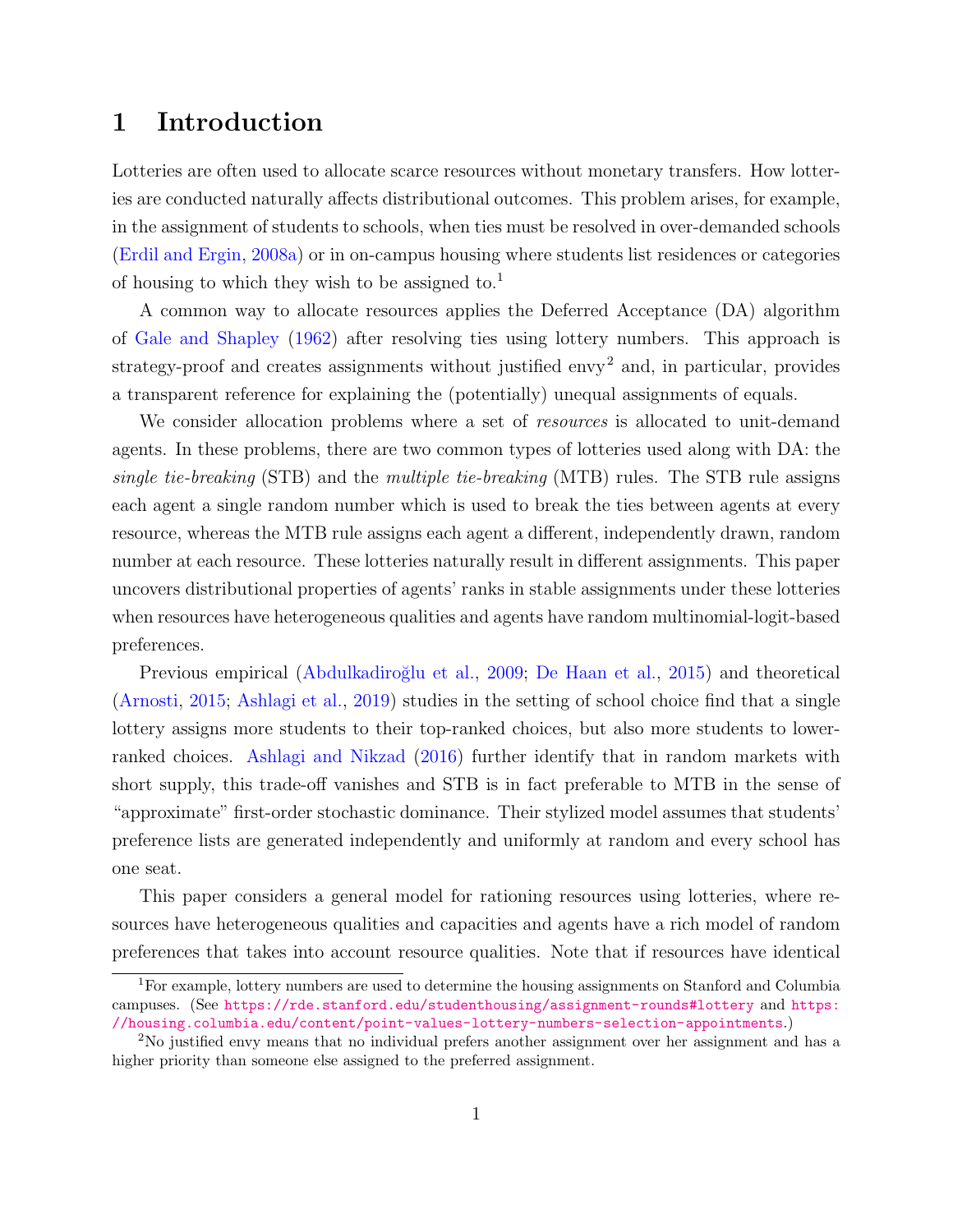qualities, preferences are generated uniformly at random as in [Ashlagi and Nikzad](#page-25-3) [\(2016\)](#page-25-3). We are interested in comparing agents' rank distributions at each resource (and not just in the entire market as done in previous studies).

In the setup we consider there are n resources and a continuum of agents (Abdulkadiroğlu [et al.,](#page-25-4) [2015;](#page-25-4) [Azevedo and Leshno,](#page-25-5) [2016\)](#page-25-5). Each resource j has a fixed quality  $\mu_j > 0$  and capacity  $q_j > 0$ . Agents have complete and strict preference orders over resources, drawn independently from a multinomial-logit (MNL) model induced by the resource qualities. That is, an agent's top choice is resource j with probability  $\frac{\mu_j}{\sum_{k=1}^n \mu_k}$ ; more generally, the probability that resource  $j$  is an agent's most preferred resource from a subset of resources  $S \ni j$  equals  $\frac{\mu_j}{\sum_{k \in S}}$  $\frac{\mu_j}{k\epsilon s}\mu_k$ <sup>3</sup>. It is assumed (for simplicity and tractability) that resources are indifferent between all agents, so priorities of agents at each resource are solely determined by lotteries. We compare agent-optimal stable matchings under the STB and MTB lotteries.

A key notion in the results is related to the demand for a resource. A resource is *popular* if the mass of agents who rank it as their first choice exceeds its capacity. For example, when all resources have the same capacity and also the same quality, then any resource is popular if and only if the mass of agents is larger than the sum of the capacities of the resources. This is an adaptation of the notion of popularity for uniformly generated preferences from [Ashlagi and Nikzad](#page-25-3)  $(2016)$  to the continuum setup here with MNL preferences.<sup>4</sup> We first consider the case where all resources are popular, and find that every agent prefers STB to MTB in the sense of first-order stochastic dominance [\(Theorem 1,](#page-9-0) Part 1). Moreover, every resource admits agents that rank it higher under STB than under MTB in a first-order stochastic dominance sense [\(Theorem 1,](#page-9-0) Part 2).

When the market also includes non-popular resources, the first part of the theorem no longer holds, which is consistent with empirical evidence. However, we show that, when the agents' preferences are (more generally) drawn from a nested MNL model,<sup>5</sup> a hybrid tiebreaking rule that uses the same lottery number within each popular resource type dominates

<sup>5</sup>So an agent's preferences can be interpreted as if there are two levels of choice, with the first level being the choice of the category (or type) and the second level the choice within the category.

<sup>3</sup>Such preferences were also used in [Kojima and Pathak](#page-26-3) [\(2009\)](#page-26-3) and also referred to as popularity-based preferences, e.g., in [Gimbert et al.](#page-26-4) [\(2019\)](#page-26-4). Moreover MNL preferences are often used to estimate demand in school choice problems (e.g., [Shi](#page-27-0) [\(2015\)](#page-27-0); [Agarwal and Somaini](#page-25-6) [\(2018\)](#page-25-6); [Pathak and Shi](#page-27-1) [\(2013\)](#page-27-1)).

<sup>&</sup>lt;sup>4</sup>In the setup of Ashlagi and Nikzad (2016) there are a finite number of schools and students, and a student's preference order is drawn independently and uniformly at random from the set of all strict orderings of schools. There, when the number of schools is less than the number of students, the expected number of students that rank a fixed school as their first choice is larger than one, the capacity of the school. In our continuum model, this expectation equals the realized value, and a school is popular when the realized value exceeds the school's capacity.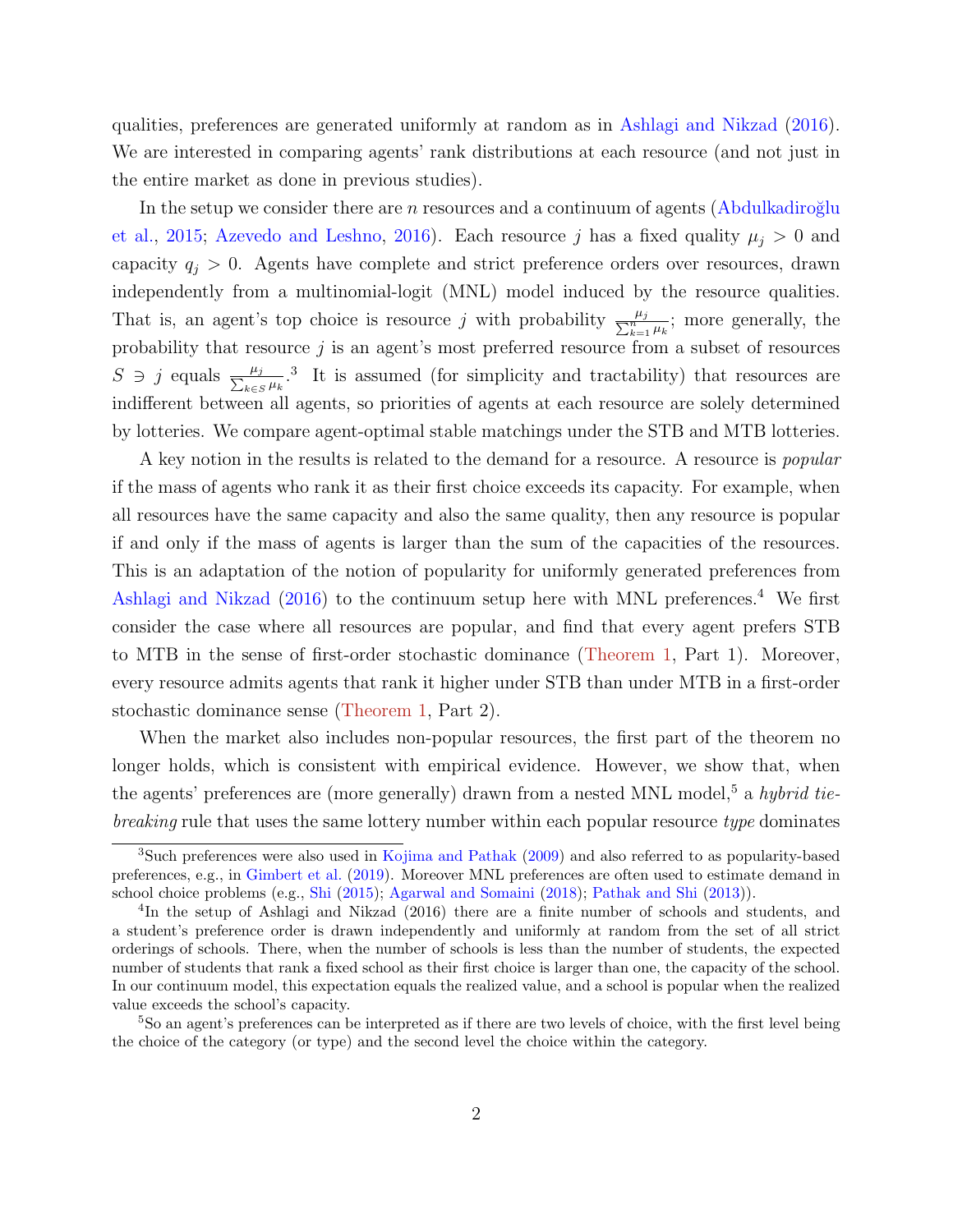MTB in the sense of first-order stochastic dominance. This leads to a strengthening of the theorem applicable to settings where there is excess supply, as detailed next.

In the more general setup with the nested MNL model, the set of resources is partitioned to different types, and the resources of the same type are ranked consecutively by every agent (but not necessarily in the same order). An agent's ordering over the resource types is drawn from an arbitrary distribution, and her ordering over the resources within each type is drawn from a type-specific MNL model. Under an appropriate adaptation of the notion of popularity to resource types, in [Proposition 1](#page-12-0) we show that a hybrid tie-breaking rule, in which the resources in each popular type share the same lottery number, dominates MTB. That is, every agent prefers a hybrid tie-breaking rule to MTB, and every resource is assigned to agents that rank it higher, in the sense of first-order stochastic dominance (as in the first and second parts of [Theorem 1\)](#page-9-0).

The adapted notion defines popular resource types as follows. The *demand* for a resource type is the set of agents who are assigned to that type or prefer a resource of that type to their assignment, under MTB.<sup>6</sup> A type t is popular if, for every resource of type t, the mass of agents who demand  $t$  and rank the resource first among the resources of type  $t$  is no less than the capacity of the resource. For example, when all resources of a given type have the same capacity and quality, that type is popular if the demand for it is more than the sum of the capacities of its resources.

A rough intuition for [Theorem 1](#page-9-0) is that when resources are sufficiently popular, a coordinated lottery essentially determines which agents will be assigned, and among these agents the allocation is efficient. A separate lottery for each resource results in inefficiencies among assigned agents who may wish to trade their assignments. For further intuition consider the following simple example. Consider a market with two resources that have qualities  $\mu_1 \geq \mu_2$ . In the execution of the DA, at each round every unassigned agent applies to her favorite choice to which she has not yet applied. Observe that, under STB, an agent who is rejected from resource 2 cannot be admitted to resource 1, because her lottery number did not suffice to allow her to be admitted to a resource in lower demand. This implies that, under STB, agents assigned to the first resource must rank it as their first choice. Moreover, under both lotteries, the same mass of agents whose first choice is resource 1 are rejected from that resource after all agents apply to their first choice. But more of these agents will be admitted to their second choice under MTB than under STB, because under MTB they

<sup>6</sup>We show that the notion of demand is in fact invariant to the choice of the tie-breaking rules that [Proposition 1](#page-12-0) concerns with.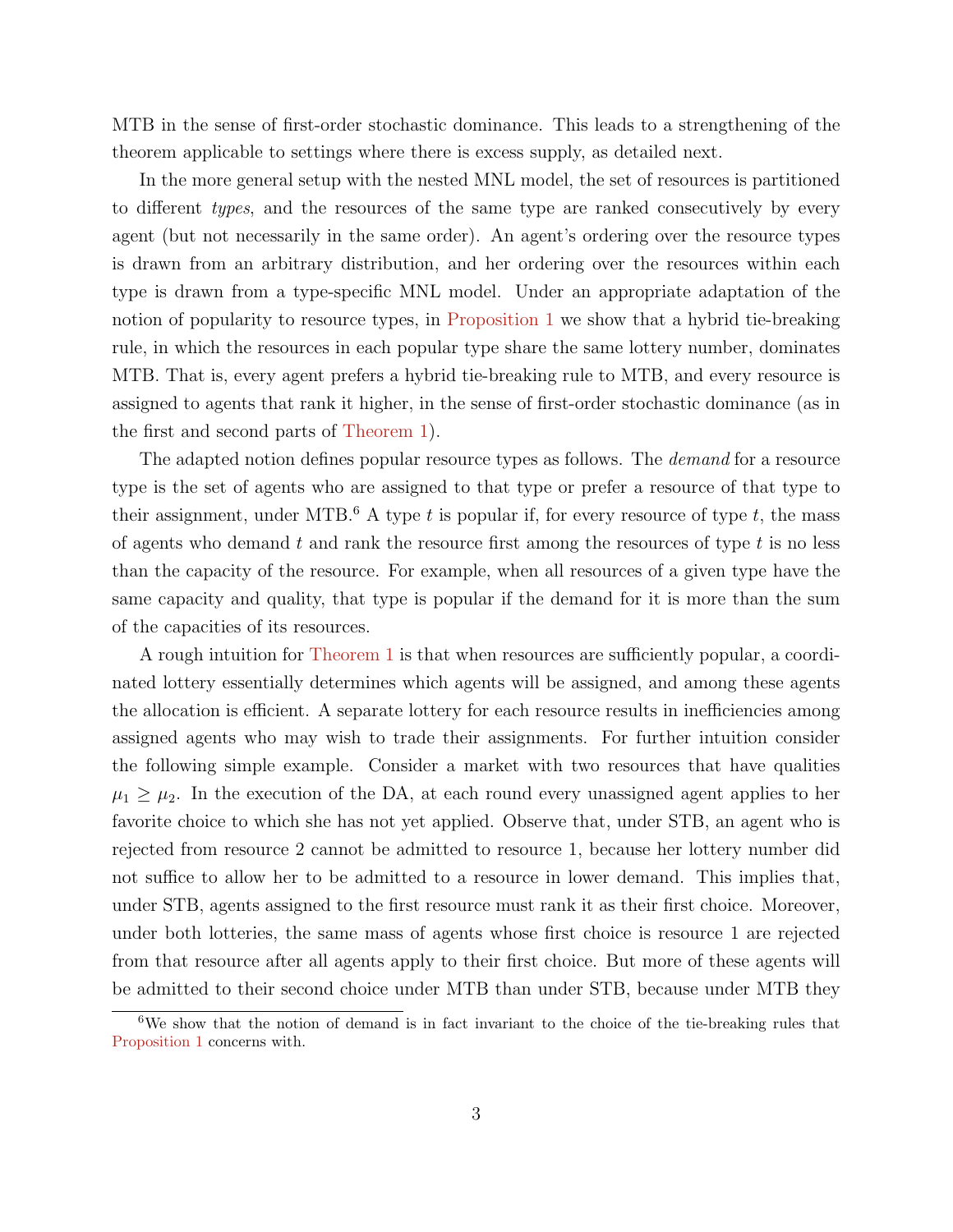receive a new lottery number for resource 2. DA will terminate after 2 rounds for STB, but for MTB the process will continue, with each round assigning more agents to resources that they rank second. Observe that the outcome satisfies the results in Theorem 1.<sup>7</sup>

A direct analysis is already challenging with only three resources, and more subtle arguments are required that build on the cutoff characterization of stable matchings. Under a single lottery and MNL preferences the outcome has a simple structure and cutoffs have a closed form [\(Ashlagi and Shi,](#page-25-7) [2014\)](#page-25-7). Under MTB, however, the cutoffs do not have a closed-form expression. We compare the two tie-breaking rules by developing bounds on the distribution of agents' ranks.

This paper contributes to the analysis of rank distributions in matching markets where agents' preferences are generated from a rich and empirically relevant model [\(Agarwal and](#page-25-6) [Somaini,](#page-25-6) [2018\)](#page-25-6). Techniques and intermediate results, which establish properties about the cutoff structures, may be of independent interest.

#### 1.1 Related Literature

Abdulkadiroğlu and Sönmez [\(2003\)](#page-24-0); Abdulkadiroğlu et al. [\(2009,](#page-25-0) [2005\)](#page-25-8) apply matching theory to develop strategyproof mechanisms for school choice. Policy decisions surrounding school choice also involve resolving tie-breaking [\(Erdil and Ergin,](#page-26-5) [2008b;](#page-26-5) Abdulkadiroğlu [et al.,](#page-25-0) [2009;](#page-25-0) [Feigenbaum et al.,](#page-26-6) [2020\)](#page-26-6), design of menus and priorities [\(Ashlagi and Shi,](#page-25-9) [2016;](#page-25-9) [Dur et al.,](#page-26-7) [2013;](#page-26-7) [Shi,](#page-27-2) [2021\)](#page-27-2) and diversity-related constraints [\(Ehlers et al.,](#page-26-8) [2014;](#page-26-8) [Echenique](#page-26-9) [and Yenmez,](#page-26-9) [2015;](#page-26-9) Kominers and Sönmez, [2016\)](#page-26-10).

Several papers analyze trade-offs between STB and MTB in addition to those discussed above. [Arnosti](#page-25-10) [\(2019\)](#page-25-10) compares single and multiple lotteries in a model in which there is a continuum of schools, each of which has capacity for a finite number of students. The paper analyzes the effect of students having preference lists of varying length, and establishes a single crossing property between the cumulative rank distribution of students under STB and MTB (see also [Ashlagi et al.](#page-25-2) [\(2019\)](#page-25-2), which explains why STB assigns more students to their top choices in a model with random preferences).<sup>8</sup> Additionally, he shows that among students who submit short lists, the rank distribution under a single lottery stochastically dominates the corresponding distribution under independent lotteries. Our paper assumes

<sup>&</sup>lt;sup>7</sup>In fact, in this simple example, the result holds true even if the second resource is not popular.

<sup>&</sup>lt;sup>8</sup>Abdulkadiroğlu et al. [\(2015\)](#page-25-4) analyze the cutoffs that clear the market in a continuum model and establish that STB is ordinally efficient (see also [Che and Kojima](#page-26-11) [\(2010\)](#page-26-11), [Liu and Pycia](#page-27-3) [\(2012\)](#page-27-3), and [Ashlagi](#page-25-7) [and Shi](#page-25-7) [\(2014\)](#page-25-7)).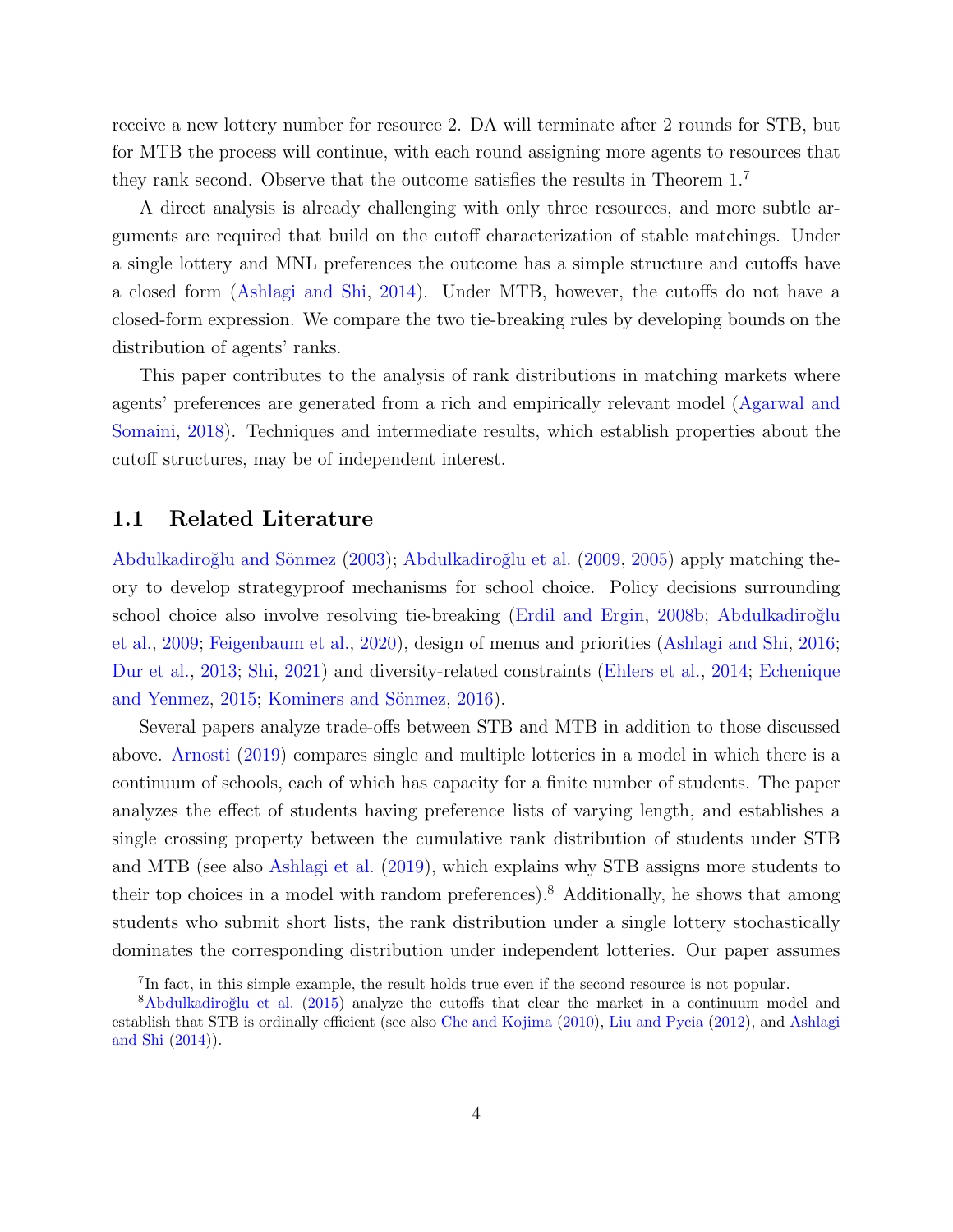a rich preference model over qualities but distinguishes between popular and non-popular schools to explain the source of these trade-offs.

[Shi](#page-27-2) [\(2021\)](#page-27-2) optimizes over the space of all priority-based mechanisms and finds that a single lottery maximizes the total utility of students when the utilities follow an MNL model. Our paper in contrast looks at the rank distributions under common and independent lotteries and identifies when these distributions exhibit a rank dominance relation.

[Arnosti and Shi](#page-25-11) [\(2020\)](#page-25-11) compare common and multiple lotteries in a dynamic model where agents have heterogeneous values for distinct items and heterogeneous outside options. They show that using independent lotteries for each item is equivalent to using a waitlist in which agents lose priority when they reject an offer, and that using a common lottery for each item improves the quality of matches.

### 2 Model

We study a large matching model based on the framework in [Azevedo and Leshno](#page-25-5) [\(2016\)](#page-25-5). There is a finite set of resources  $S = \{1, ..., n\}$  and a continuum of agents with mass N. Each agent demands to be allocated a resource, and each resource  $j \in S$  has capacity  $q_j > 0$ , meaning that it can be allocated to a mass of at most  $q_j$  agents. Each agent has a strict preference ranking, which is a linear order over all resources. Let  $\Pi_n$  be the set of all permutations of n elements. A matching market is given by  $C = (m, q, N)$  where m is a probability measure over  $\Pi_n$  and  $q = (q_1, ..., q_n)$  is the vector of the capacities of the resources.

Tie breakers. For tractability, we assume that resources do not have any exogenous priorities over the agents; rather, their priorities are solely determined by lotteries. Each agent i is assigned a vector of lottery numbers  $L^i \in [0,1]^n$ , where  $L^i_j$  is agent i's lottery number at resource j. Each resource j is assumed to prefer agents in decreasing order of their lottery number at j. To generate lottery numbers for agents, the following definition will be helpful.

**Definition 1.** A tie-breaking rule is a probability measure  $\nu$  defined on  $[0, 1]^n$  where each marginal of  $\nu$  is non-atomic.<sup>9</sup>

Requiring that the marginals of a tie-breaking rule are non-atomic ensures that each

<sup>&</sup>lt;sup>9</sup>Where  $\nu$  is defined on the Lebesgue  $\sigma$ -algebra on  $[0, 1]^n$ .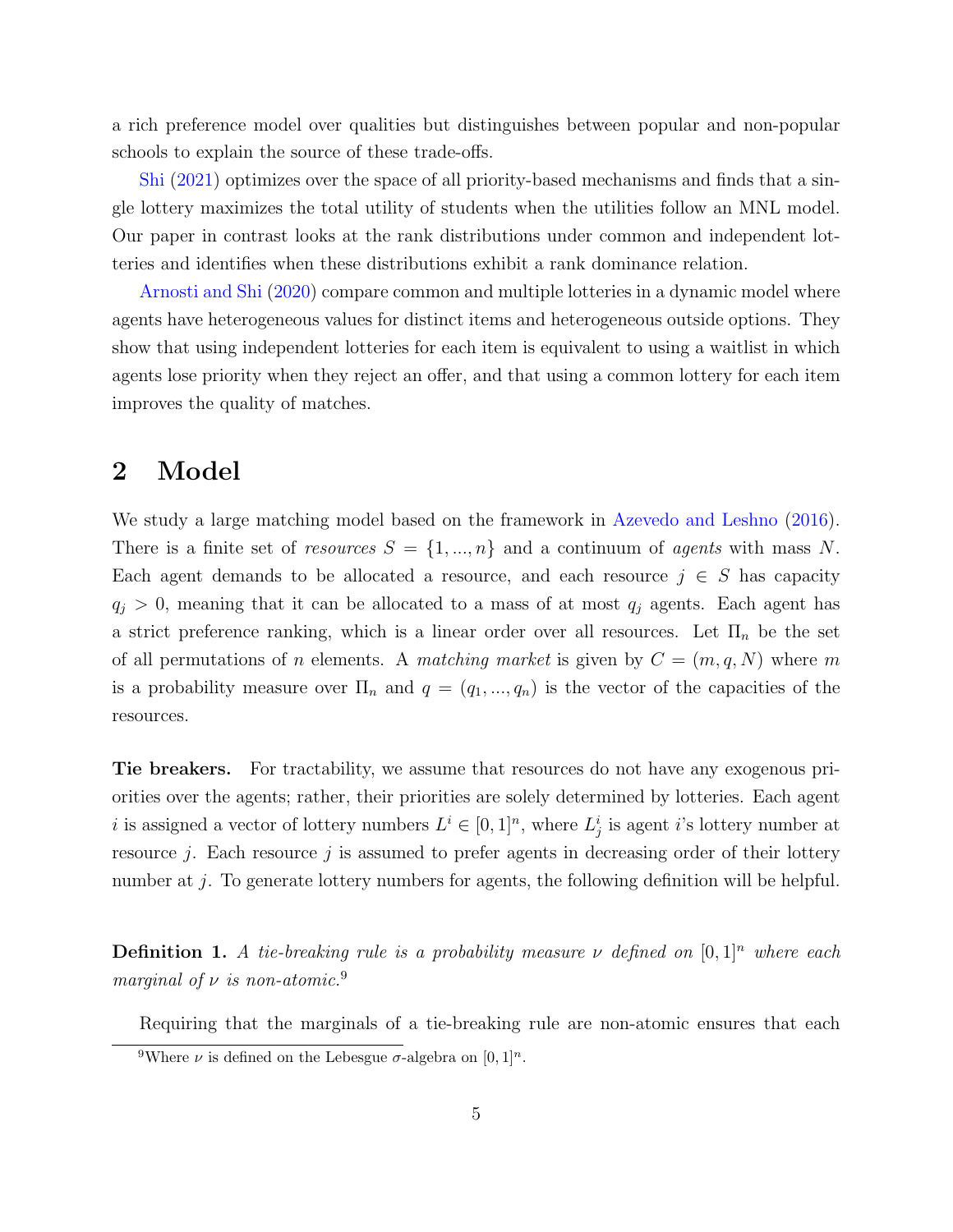resource has strict preferences over agents. A tie-broken market is given by  $E = (C, \nu)$ , where C is a matching market and  $\nu$  is a tie-breaking rule.

Two commonly applied tie-breaking rules are studied, Single Tie-Breaking (STB) and Multiple Tie-Breaking (MTB). Under STB each agent receives the same lottery number for all resources, uniformly distributed on [0, 1]. So, STB is the uniform measure on the line  $\{(x, x, ..., x) : x \in [0, 1]\}.$  Under MTB each agent receives a lottery number independently for each resource, where each number is chosen uniformly on  $[0, 1]$ . So, MTB is the uniform measure on  $[0, 1]^n$ .

Matching, stability and cutoffs. Consider a tie-broken market  $E = (m, q, N, \nu)$  with tie-breaking  $\nu$ . Let  $\Lambda = \Pi_n \times [0,1]^n$  be the set of all pairs of agent preferences and lottery numbers. A *matching* is a function  $f : S \cup \Lambda \to 2^{\Lambda} \cup S \cup \{\emptyset\}$  such that

- 1. For all  $i \in \Lambda$ ,  $f(i) \in S \cup \{\emptyset\}$ .
- 2. For all  $j \in S$ ,  $f(j) \subseteq \Lambda$  is  $(m \times \nu)$ -measurable and  $(m \times \nu)(f(j)) \leq q_j/N$ , where  $(m \times \nu)$ is the product measure between m and  $\nu$ .
- 3. For all  $i \in \Lambda$  and  $j \in S$ ,  $j = f(i)$  if and only if  $i \in f(j)$ .
- 4. For any sequence  $i^k = (P^k, L^k) \in \Lambda$  and  $i = (P, L) \in \Lambda$ , with  $L^k$  converging to L and weakly decreasing with k in each component, there is some K such that  $f(i^k) = f(s)$ for all  $k > K$ .

The first condition ensures that an agent is assigned either to a resource (and thus matched) or to the empty set (remaining unmatched). The second condition ensures that the mass of agents assigned to each resource does not exceed its capacity. The third condition ensures that if an agent is assigned to a resource, the resource is matched to the agent. The fourth technical condition eliminates multiplicities of matchings that differ by a set of measure 0 [\(Azevedo and Leshno,](#page-25-5) [2016\)](#page-25-5).

A matching f is *stable* if there is no agent i and resource j such that i strictly prefers j to  $f(i)$ , and either there is some  $i' \in f(j)$  such that  $L_j^s > L_j^{i'}$  $j \atop j$  or j has excess capacity. [Azevedo and Leshno](#page-25-5) [\(2016\)](#page-25-5) show that every stable matching corresponds to a set of cutoffs  $c = (c_1, ..., c_n) \in [0, 1]^n$ , where every agent i is matched to her most preferred resource j for which her lottery number exceeds the cutoff  $(L_j^i \geq c_j)$ . Furthermore, they show that there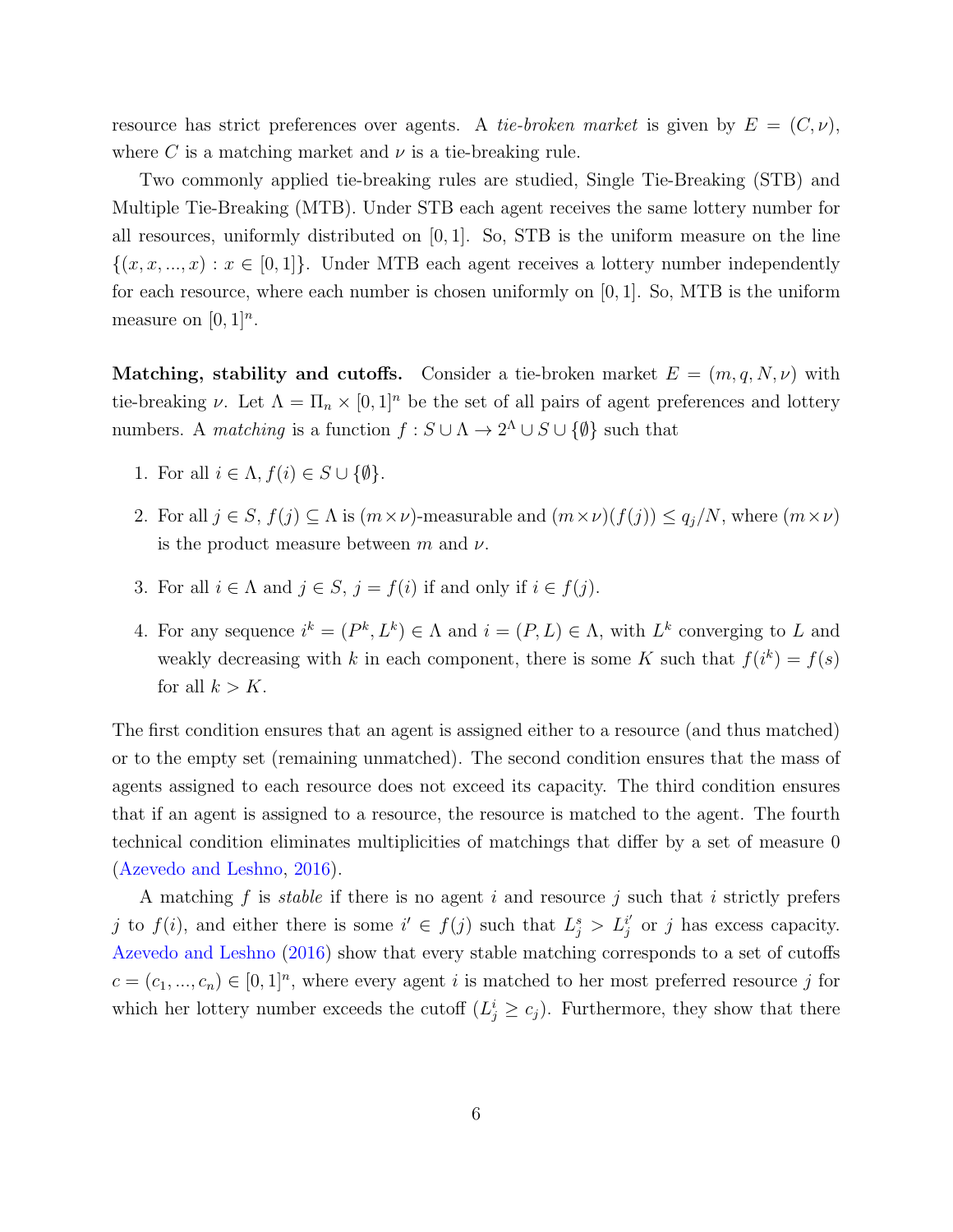exists a unique *agent-optimal* stable match, wherein each agent is matched to their most preferred resource that they can be matched to in any stable match.<sup>10</sup>

Denote by  $f^{\nu}$  the agent-optimal stable matching for the tie-broken market. So  $f^{STB}$ and  $f^{MTB}$  denote that agent-optimal matching when the tie-breaking rules are STB and MTB, respectively. When it is clear from the context we denote by  $\alpha = (\alpha_1, ..., \alpha_n)$  and  $\beta = (\beta_1, ..., \beta_n)$  the cutoffs under the matchings  $f^{STB}$  and  $f^{MTB}$ , respectively.

The STB cutoffs can be calculated in closed form [\(Ashlagi and Shi,](#page-25-7) [2014\)](#page-25-7). This is not the case for the MTB cutoffs, but these can be computed through an iterative algorithm, which progressively increases the cutoffs to clear the market and converges to  $\beta$ .

**Ranks and dominance.** For a given matching, the *rank* of an agent is the position on the agent's preference list of the resource to which the agent is assigned. For example, if an agent is matched to her second choice, then her rank is two.

Consider a matching market and a tie-breaking rule  $\nu \in \{STB, MTB\}$ . Denote by  $R_j^{\nu}$ the distribution of agent ranks at resource j in the stable matching  $f^{\nu}$ . That is,  $R^{\nu}$  is the n-dimensional vector in which its kth element is the fraction of agents assigned to resource j with rank  $k$  in  $f^{\nu}$ .

For a preference order  $P \in \Pi_n$  let  $R_P^{\nu}$  denote the distribution of ranks of agents with preference P who are matched in  $f^{\nu}$ . That is,  $R^{\nu}_{P}$  is the n-dimensional vector in which its kth element is the fraction of agents with preference order  $P$  who are assigned their kth-ranked resource in  $f^{\nu}$ .

Observe that for any  $j \in S$  and  $P \in \Pi_n$  the vectors  $R_j^{\nu}$  and  $R_P^{\nu}$  are stochastic vectors, i.e., vectors with nonnegative entries that sum to 1.

**Definition 2.** If  $v = (v_1, ..., v_n)$  and  $w = (w_1, ..., w_n)$  are stochastic vectors with equal length n, v rank-dominates w, indicated by  $v \succeq w$  if for all  $k \in \{1, ..., n\}$ ,

$$
\sum_{j=1}^{k} v_j \ge \sum_{j=1}^{k} w_j.
$$

Observe that rank dominance is equivalent to first-order stochastic dominance but with the order of the two vectors reversed. This definition is adopted for clarity of exposition, since in this setting lower agent ranks are preferable to higher ranks in terms of welfare.

 $10$ [Azevedo and Leshno](#page-25-5) [\(2016\)](#page-25-5) also show that under some regularity conditions the stable matching is unique.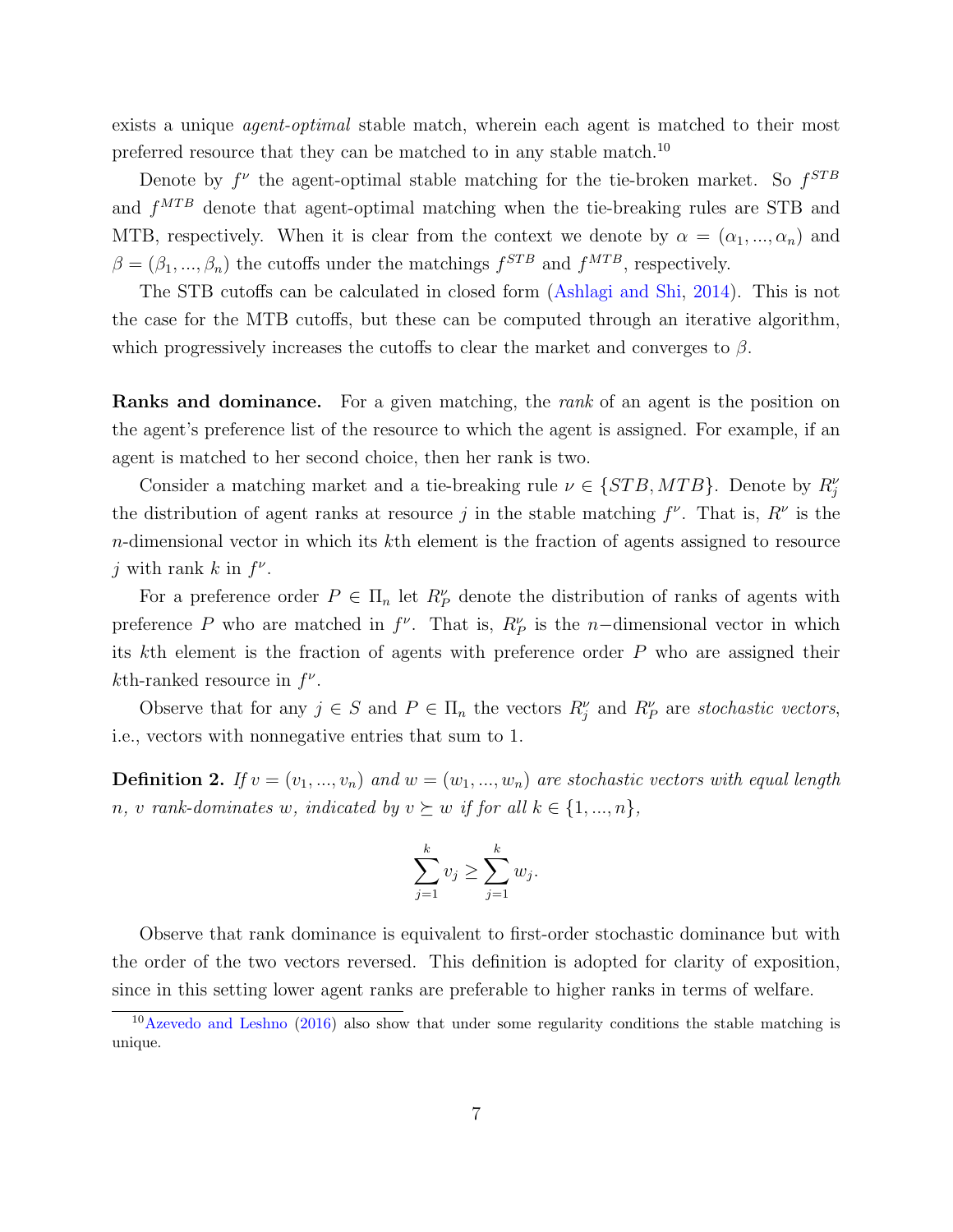**Definition 3.** STB dominates MTB for agents with preference order  $P \in \Pi_n$  if

$$
R_P^{STB} \succeq R_P^{MTB}.
$$

**Definition 4.** STB dominates MTB at resource  $j$  if

$$
R_j^{STB} \succeq R_j^{MTB}.
$$

## 3 Main Results

We first consider a setting where there is excess demand and the agents' preferences are drawn from a multinomial-logit (MNL) model. We then extend this setting to one with a nested MNL preference model for the agents, where there can be an excess of resources.

#### <span id="page-8-0"></span>3.1 MNL preferences

We suppose that each resource j has quality  $\mu_j > 0$ . Informally, an agent's first choice (most preferred resource) is drawn independently from the multinomial distribution with a weight for each resource that equals its quality. The agent's second choice is then drawn similarly from all remaining resources, and so forth.

<span id="page-8-1"></span>**Definition 5.** A matching market  $C = (m, q, N)$  has MNL preferences with resource qualities  $\mu_1, ..., \mu_n$  if for any preference order  $P = (r_1, ..., r_n) \in \Pi_n$ ,

$$
m(P) = \prod_{k=1}^{n} \frac{\mu_{r_k}}{\sum_{j=k}^{n} \mu_{r_j}}.
$$

When clear from the context, we sometimes say that agents have MNL preferences.

We note that this definition is just multiplying the chance that  $r_1$  is the agent's first choice by the chance that  $r_2$  is the agent's second choice, and so on. Throughout the paper, when a matching market has MNL preferences, we assume that resources are indexed such that

$$
\frac{\mu_1}{q_1} \ge \dots \ge \frac{\mu_n}{q_n}.
$$

We also assume without loss of generality that the qualities sum to one.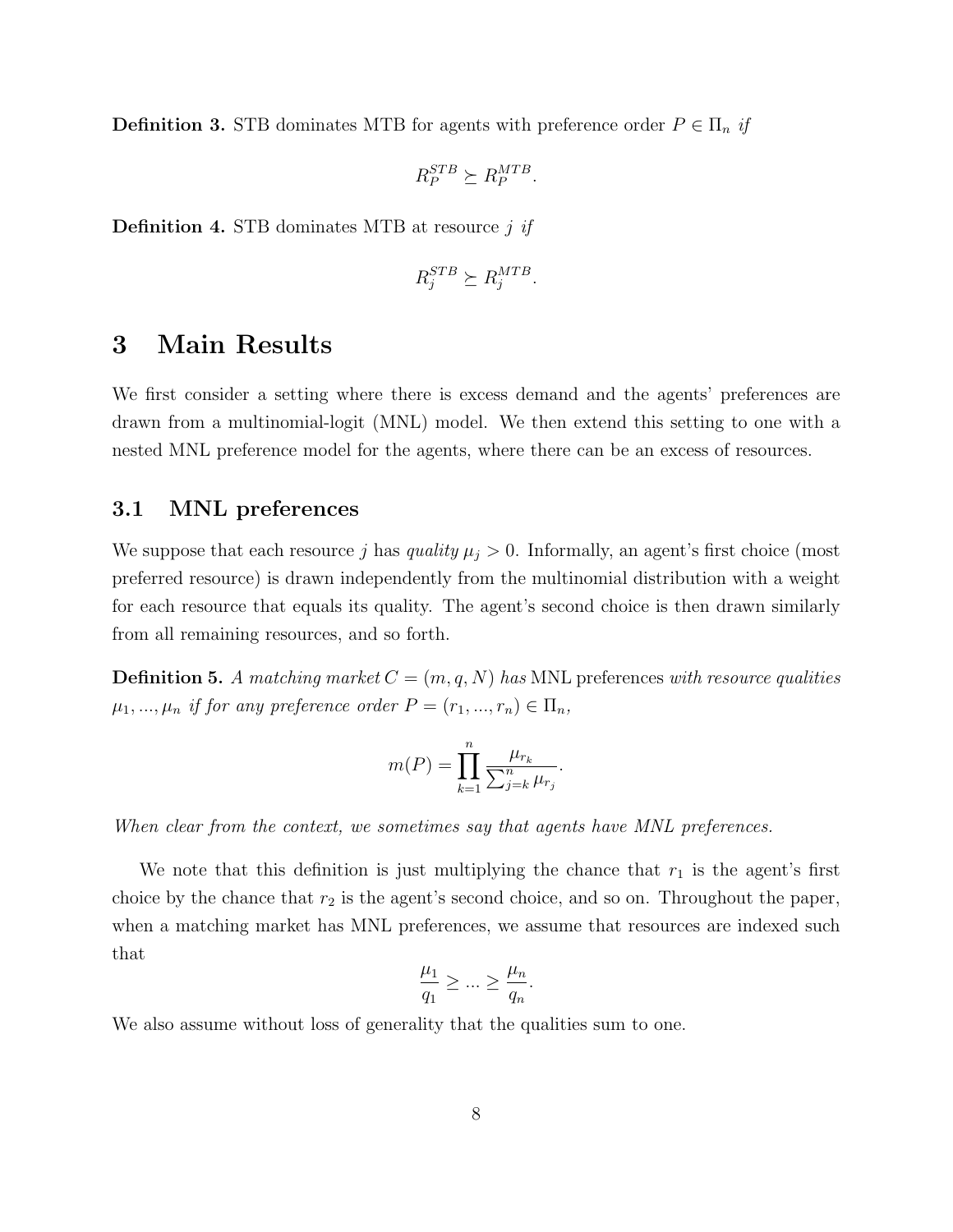<span id="page-9-2"></span>**Definition 6.** A resource j is popular if the mass of agents who rank it as their first choice is at least the capacity of j.

Note that under MNL preferences, resource  $j \in S$  is popular if and only if  $N\mu_j \ge q_j$ .

<span id="page-9-0"></span>Theorem 1. Consider a matching market that has MNL preferences and every resource is popular. Then

1. STB dominates MTB for agents with any preferences.

2. STB dominates MTB at every resource.

The assumption that all resources are popular can be natural in some applications such as housing allocation, but unrealistic in other applications such as school choice. In Section [3.2](#page-9-1) we relax this limitation by considering a more general model with multiple resource types and adapt the notion of popularity to resource types.

The intuition for the dominance of STB over MTB when there are only two resources is relatively simple. Under STB agents who first apply to resource 2 but are rejected remain unassigned, whereas under MTB these agents have a chance to apply to resource 1 and displace agents who otherwise would have been assigned there. So, agents are more likely to receive their second choice resource under MTB, and thus are less likely to receive their first choice. In fact, [Theorem 1](#page-9-0) applies when there are only two resources even if the resources are not popular.

When there are at least three resources, this intuition breaks down, and even proving the theorem for when there are three resources is nontrivial. We were unable to find a simple or inductive proof of the theorem, as adding an additional resource to a matching market has a complicated effect on the resources and the agents of different types.

In Appendix [B](#page-45-0) we demonstrate the necessity of the conditions in [Theorem 1](#page-9-0) through Example [1,](#page-45-1) which shows that STB may not dominate MTB at resources that are nonpopular.<sup>11</sup> In general it is possible that neither STB nor MTB would dominate the other at a non-popular resource. Moreover, when there are both popular and non-popular resources, the theorem does not imply that STB dominates MTB in every popular resource.

#### <span id="page-9-1"></span>3.2 Nested MNL Preferences

We now generalize the MNL preference model of Section [3.1](#page-8-0) to a nested preference model in which resources are of multiple types. There are  $\bar{t}$  resource types, with  $T = \{1, \ldots, \bar{t}\}\$ 

<sup>&</sup>lt;sup>11</sup>In the example, MTB dominates STB at a non-popular resource, even though that resource is fully allocated by the end of DA.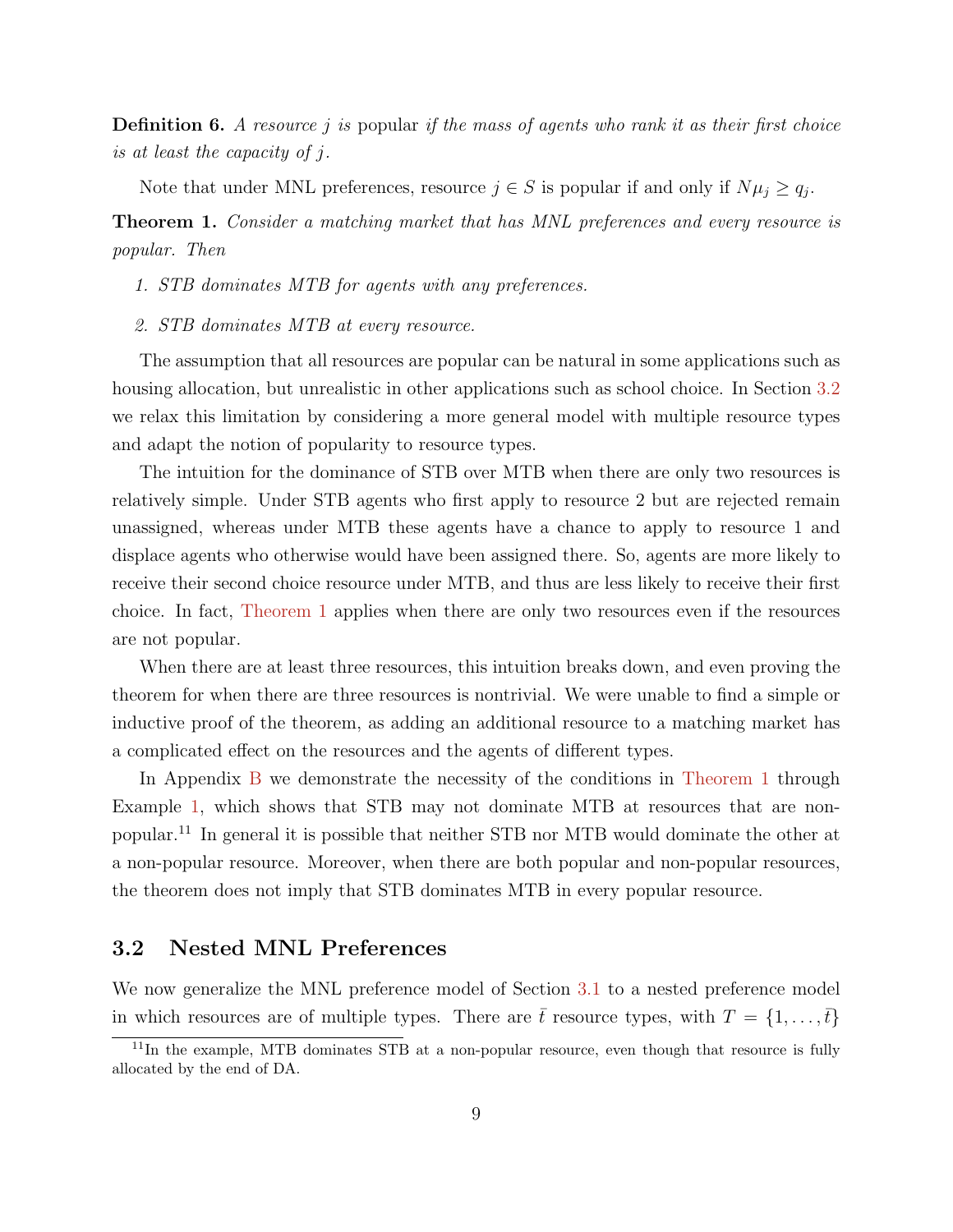denoting the set of all types. Each resource  $j \in \{1, \ldots, n\}$  has a type  $t_j \in T$ . Denote by  $n_t$ the number of resources of type t. Every agent has a complete strict preference order over resource types. The agent prefers a resource of type  $t$  to a resource of type  $t'$  if she prefers the resource type t to t'. Thus, if  $P \in \Pi_n$  is the preference order of an agent over resources, then resources of the same type are ranked consecutively on P.

As in Section [3.1,](#page-8-0) a resource j has a quality  $\mu_j$ . An agent's preference order over the resources of the same type are defined by a type-specific MNL model, as formalized next. This model first draws a preference order over the resource types for an agent from an arbitrary distribution  $\bar{m}$ , and then ranks the resources within each type independently, according to a MNL model based on the corresponding qualities.

**Definition 7.** A matching market  $C = (m, q, N)$  with resource types  $1, \ldots, \overline{t}$  specified as above and resource qualities  $\mu_1, ..., \mu_n$  has nested MNL preferences over the resource types if it satisfies the following conditions. For all preference orders  $P \in \Pi_n$ , if P does not rank all resources of the same type consecutively, then  $m(P) = 0$ . Otherwise, let  $\bar{m}(P)$  denote the probability that an agent ranks the resource types in the order that they are ranked in P. For each  $t \in T$  let  $m_t(P)$  denote the probability that an agent with MNL preferences would rank the resources of type  $t$  in the order that they are ranked in  $P$ , as in [Definition 5.](#page-8-1) Then

 $m(P) = (\bar{m} \times m_1 \times ... \times m_{\bar{t}})(P).$ 

Without loss of generality, we will assume that the qualities of the resources of the same type sum to one. We will extend Theorem [1](#page-9-0) to this multi-type setting, proving that when the resources of a given type are at sufficiently high demand, then using a common lottery for resources of that type (HTB) dominates MTB. First we give some preliminaries formalizing what we mean by sufficiently high demand.

**Definition 8.** For a given matching market and tie-breaking rule, the demand for a subset R of the resources is the mass of agents in the agent-optimal stable assignment who are either assigned to a resource in R or who prefer a resource in R to their assignment. When R is the set of resources of the same type t, we use  $D_t$  to denote the demand for R.

Definition 9. In a given matching market with nested MNL preferences and tie-breaking rule  $\nu$ , a resource type t is popular if for every resource j of that type,

$$
\mu_j D_t \ge q_j,
$$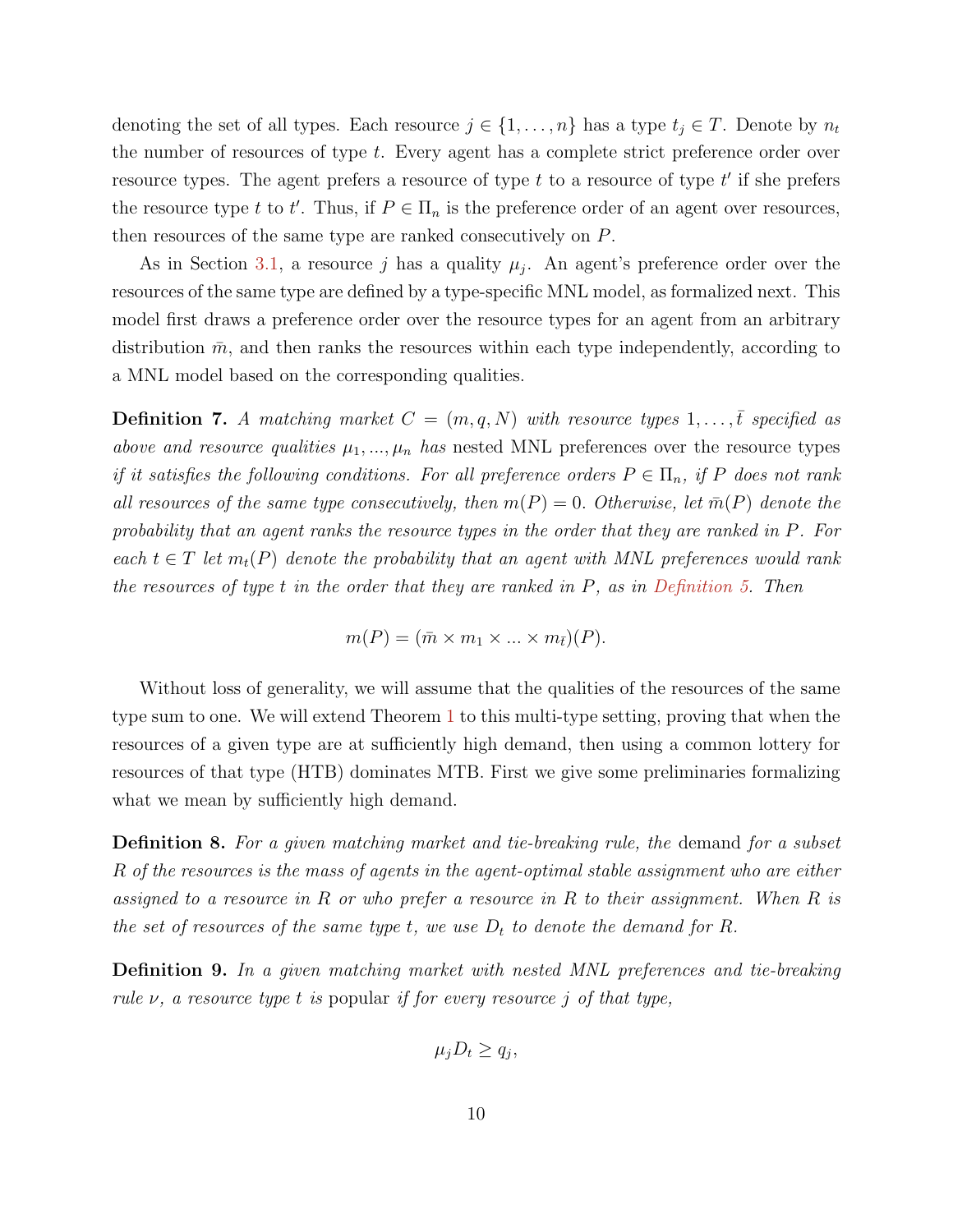where  $D_t$  is the demand for the set of resources of type t.

The left-hand side of the above inequality  $\mu_j D_t$  is the mass of agents who demand type t and rank j first among resources of type t. To see why, let  $S_t$  denote the set of resources of type  $t$ . As the agents' preferences over the resources of type  $t$  are drawn from a MNL model, then  $\frac{\mu_j}{\sum_{i' \in S}}$  $\frac{\mu_j}{j'\epsilon s_t\,\mu_{j'}} D_t$  equals the mass of agents who demand type t and rank j first among resources of type t. Recall that we normalized the qualities of the resources of the same type so that they sum to one. Thus,  $\mu_j D_t$  is the mass of agents who demand type t and rank j first among resources of type  $t$ . The above inequality asserts that this mass is at least the capacity of j. Notably, if all resources have the same type, then that type is popular if and only if all of the resources are popular in the sense of Definition [6.](#page-9-2)

We next describe a natural class of hybrid tie-breaking rules that interpolate between STB and MTB, and then show a dominance relation between them.

**Definition 10.** For a subset of resource types  $X \subseteq T$ , we denote by  $HTB(X)$  the hybrid tie-breaking rule that (i) for each  $t \in X$ , assigns to each agent the same independently drawn lottery number at all resources of type t, and (ii) at each resource with type not belonging to X assigns to each agent an independently drawn lottery number.<sup>12</sup>

We note that, according to this definition, an agent is assigned the same lottery number at two resources if they belong to the same popular resource type, but she is assigned independently drawn lottery numbers at resources that belong to different popular types. The next lemma shows that the set of popular resource types under  $HTB(X)$  is invariant to the choice of  $X$ , as the demand for a resource type does not depend on  $X$ .

<span id="page-11-0"></span>**Lemma 1.** For a matching market with set  $T$  of resource types and nested MNL preferences over T, for every  $T_1, T_2 \subseteq T$ , a resource type is popular under  $HTB(T_1)$  if and only if it is popular under  $HTB(T_2)$ .

*Proof.* Fix a subset of types  $X \subseteq T$  and consider the assignment of agents under HTB(X). For resource type t, let  $Q_t$  be the sum of the capacities of resources of type t. Conditional on an agent demanding resource type  $t$ , regardless of her preferences she has the same probability of being assigned to a resource of type  $t$ . This holds because the tie-breakers for resources of type t are independent of the tie-breakers for the other resources. Call this probability  $p_t$ . See that then each agent has an independent probability  $p_t$  of having at least one resource of type t available to her, and each agent will be assigned to a resource of her most preferred

<sup>12</sup>As in the previous tie-breaking rules, every lottery number is distributed uniformly over the unit interval.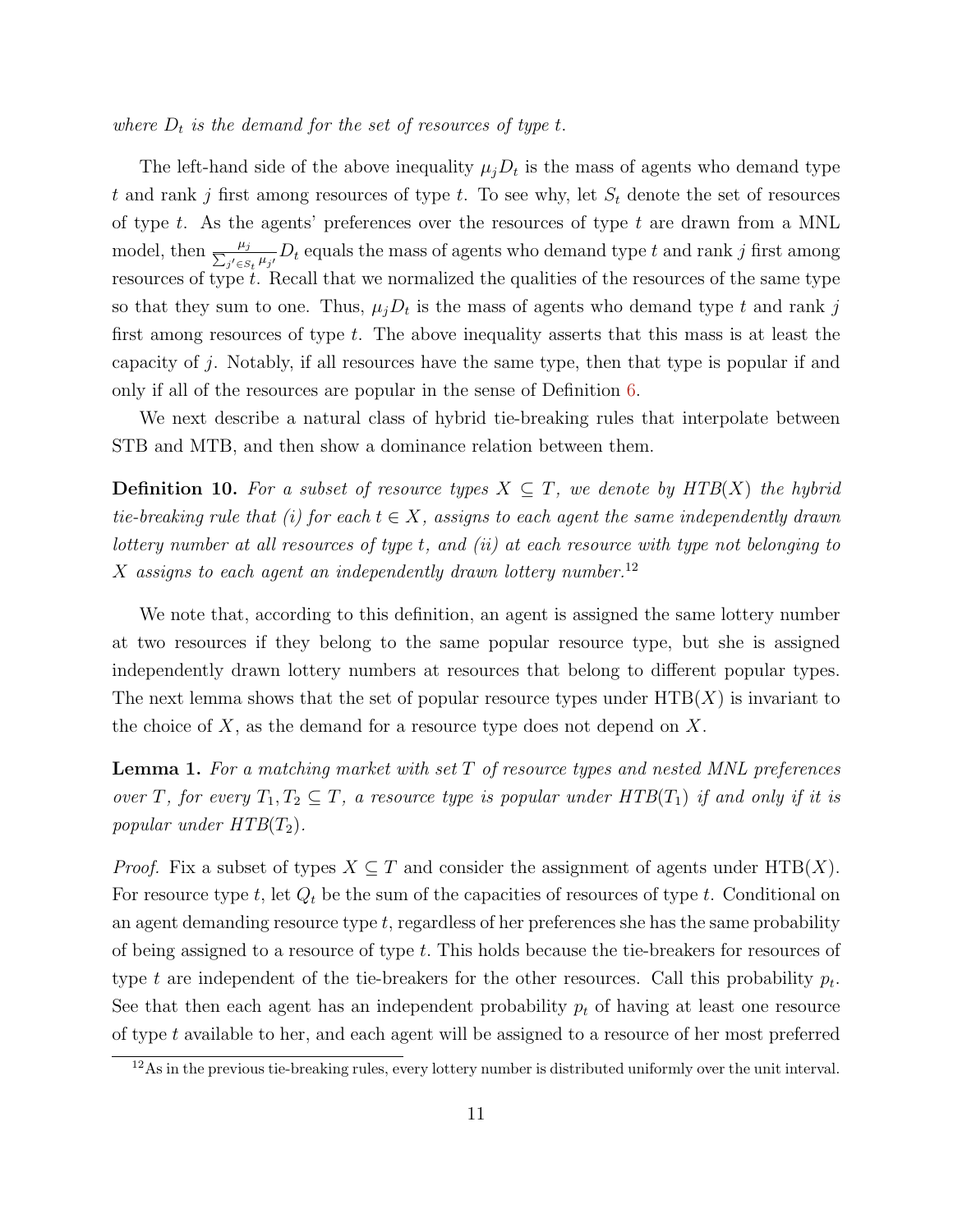type among the resource types for which at least one resource is available to her. Now, consider the assignment of the agents to resource types, where the capacity of each type is  $Q_t$  and types have independent random preferences over the agents. In this assignment, the cutoffs of the types as defined in [Azevedo and Leshno](#page-25-5) [\(2016\)](#page-25-5) must be unique. The values  $p_t$ must satisfy the same set of "market clearing" conditions as these cutoffs, namely that the expected mass of agents assigned to any type  $t$  does not exceed  $Q_t$ , and for any type  $t$  if the expected mass of agents assigned to t is strictly less than  $Q_t$  then  $p_t = 1$ . So, the values  $p_t$  $\Box$ must equal the cutoff values, which are unique and do not depend on X.

<span id="page-12-0"></span>**Proposition 1.** Consider a matching market with a set T of resource types and nested MNL preferences over T. Let  $T_1 \subseteq T_2 \subseteq T$ , where every type in  $T_2$  is popular. Then

- <span id="page-12-1"></span>1. HTB( $T_2$ ) dominates HTB( $T_1$ ) for agents with any preferences.
- <span id="page-12-2"></span>2. HTB( $T_2$ ) dominates HTB( $T_1$ ) at every resource.

We remark that the above proposition is a generalization of [Theorem 1,](#page-9-0) as  $HTB(\emptyset)$ coincides with MTB, and HTB(T) coincides with STB when T contains a single type  $t = 1$ . Nevertheless, the two latter properties alone do not imply [Proposition 1.](#page-12-0) In [Example 4](#page-48-0) we discuss other hybrid rules that satisfy these two properties, but not the properties described in [Proposition 1.](#page-12-0)

We next discuss two examples and then present the proof of the proposition.

Example: Student Housing. Consider a student housing problem where there are h housing *options* available (such as low-rise and mid-rise apartments, and houses), each with limited capacity. Each housing option is available either on campus or off campus. A student first determines whether she prefers an on-campus type of housing or an off-campus type. The options in each type are ranked for her according to a type-specific MNL preference model. When on-campus housing is a popular type of housing, [Proposition 1](#page-12-0) implies that the same lottery numbers should be used in all housing options of that type to break ties between students.

Example: School Choice. Consider a school choice problem, where each school is a resource and is associated with a specific type (which could represent the school's academic focus or language immersion program, for example). Each student ranks the types according to a complete strict preference order. If two schools are of distinct types, then the student prefers one over the other if and only if she prefers its type to the other one's type. The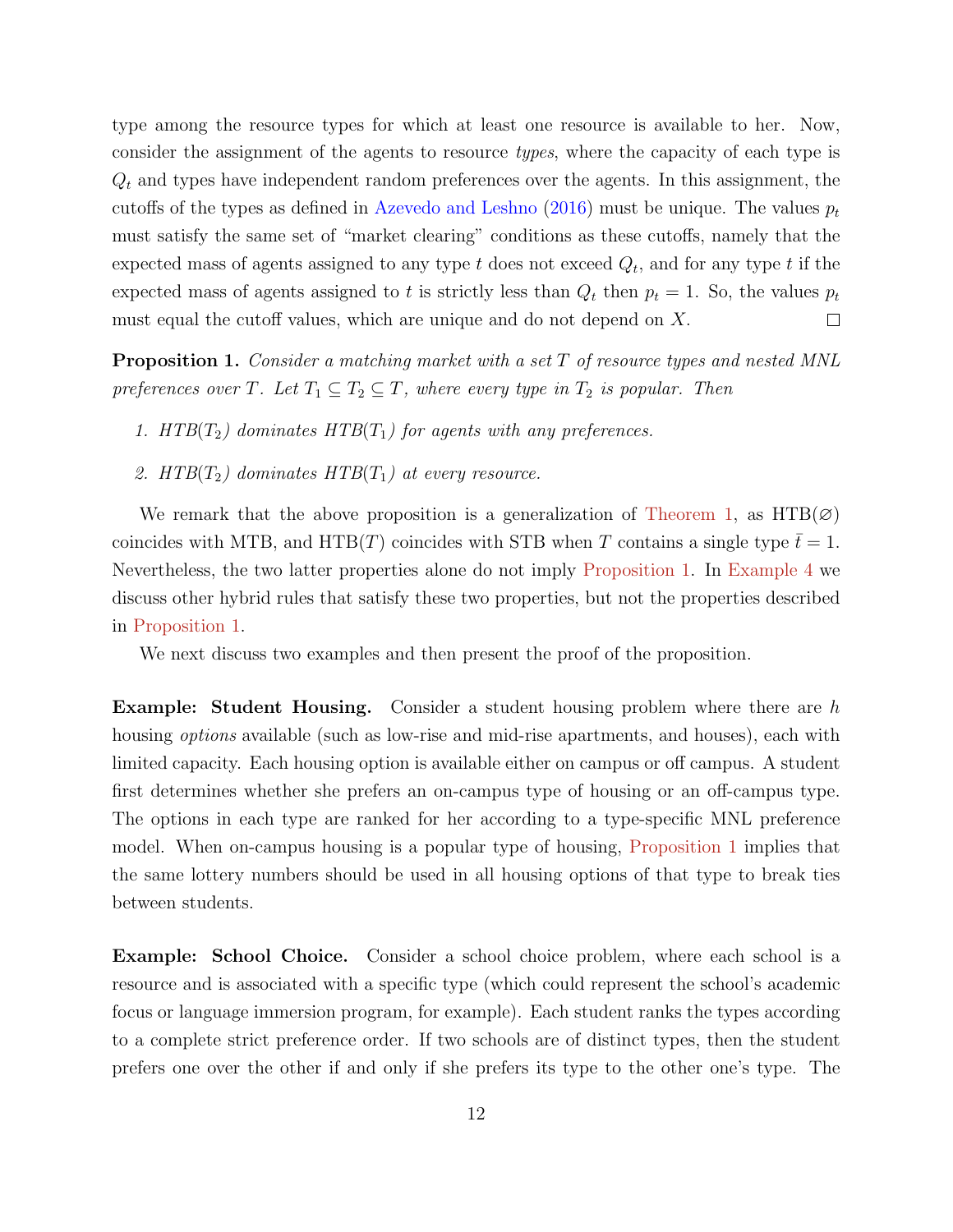student ranks the schools of the same type according to a type-specific MNL preference model.

*Proof of [Proposition 1.](#page-12-0)* Fix  $T_1 \subseteq T_2 \subseteq T$  where every type in  $T_2$  is popular. It suffices to prove the result for the case that  $|T_2 \setminus T_1| = 1$ , since the result for this case can be used iteratively to prove the general case. So, assume that  $|T_2 \setminus T_1| = \{t\}$  for some type t. Then, each agent has the same probability of being assigned to a resource of type t under  $HTB(T_1)$ and under  $HTB(T_2)$ , because of the uniqueness of the  $p_t$  values described in the proof of [Lemma 1.](#page-11-0) So, we can create a coupling between the assignments under  $HTB(T_1)$  and under  $HTB(T<sub>2</sub>)$  as follows. Each agent is assigned to a resource of the same type under the two tie-breaking rules, and for each type  $t' \neq t$ , agents assigned to a resource of type  $t'$  are assigned to the same resource under the two tie-breaking rules. Finally, agents assigned to a resource of type t are assigned independently according to the respective tie-breaking rules.

Considering this coupling between the two assignments, in both assignments the same set of agents are assigned to a resource of type  $t$ ; denote this set by  $S_t$ . Moreover, the distribution of ranks under the two tie-breaking rules only differs for agents in  $S_t$  and for resources of type t. So,  $HTB(T_2)$  would dominate  $HTB(T_1)$  for agents with any preferences if and only if  $HTB(T_2)$  dominates  $HTB(T_1)$  for agents in  $S_t$  with any preferences. Similarly,  $HTB(T_2)$  would dominate  $HTB(T_1)$  at every resource if and only if  $HTB(T_2)$  dominates  $HTB(T_1)$  at every resource of type t. We will complete the proof by showing that these equivalent conditions hold.

Consider the assignment of agents under  $HTB(T_1)$ . Let the random variable  $X_P^1$  denote the number of resources that an agent with preference order  $P$  over resources of type  $t$  prefers to all resources in t, conditional on the agent being in  $S_t$ . (The random elements are the agent's tie-breaking lottery numbers in the coupled process and the order that the agent prefers the resource types.) Also, let the random variable  $Y_P^1$  denote the number of resources of type t that the agent weakly prefers to her assigned resource. Then, the rank of the agent can be written as

$$
Z_P^1 = X_P^1 + Y_P^1.
$$

Similarly, we can write  $Z_P^2 = X_P^2 + Y_P^2$  under  $HTB(T_2)$ , where each variable with a superscript 2 corresponds to its counterpart variable with superscript 1 but under  $HTB(T_2)$ .

From the definition of the coupling, it follows that  $X_P^1$  and  $X_P^2$  have the same distribution. We thus have reduced the problem to the single-type setting: consider the matching market C with MNL preferences containing only the resources of type  $t$ , and a total mass of  $D_t$  agents.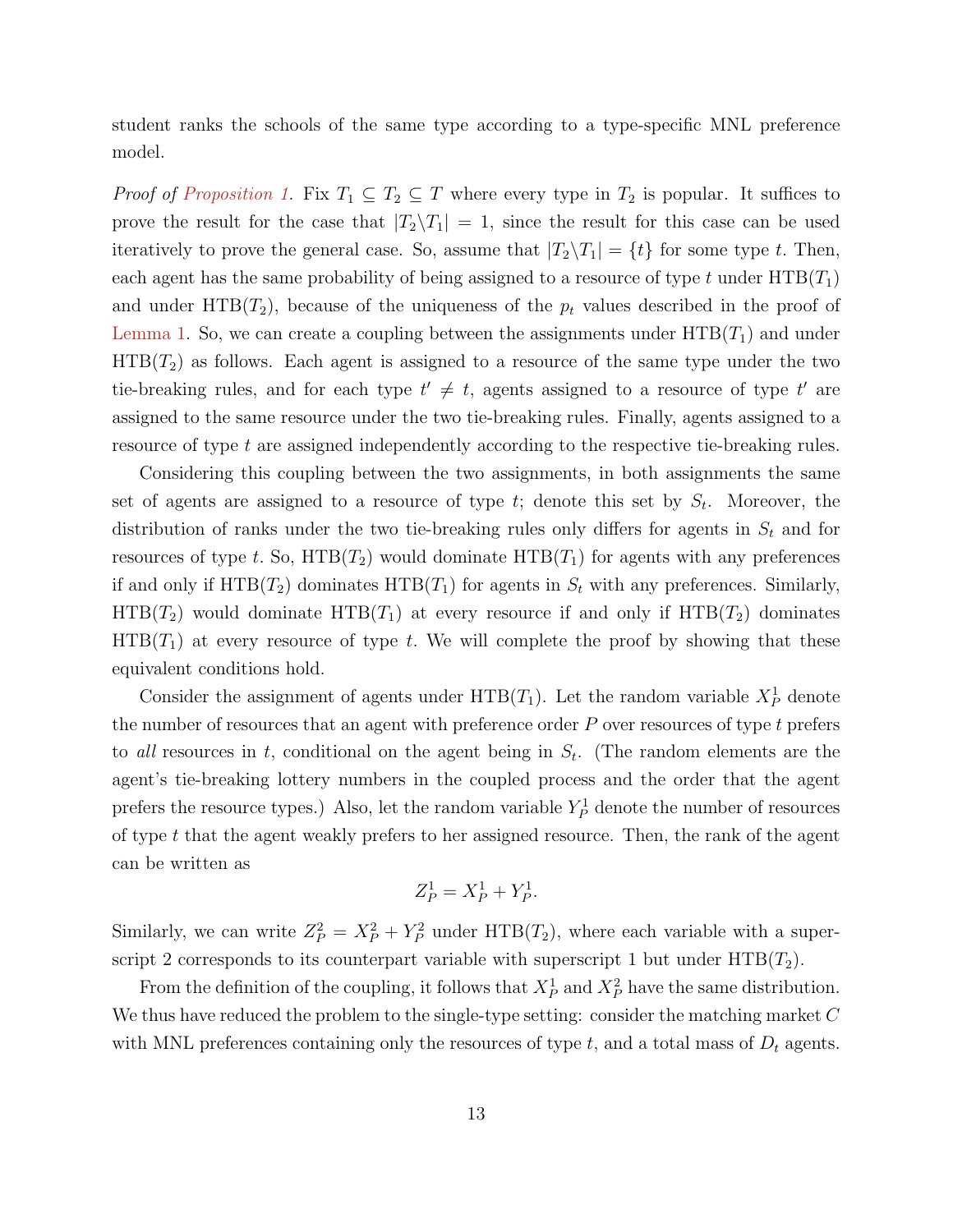Then  $Y_P^1$  and  $Y_P^2$  respectively have the same distribution as the rank distributions for an agent in  $C$  with preferences  $P$ , under MTB and STB. Since type  $t$  is popular, every resource is popular in C, and so [Theorem 1](#page-9-0) implies that the distribution of  $Y_P^2$  rank dominates the distribution of  $Y_P^1$  for every P. Thus, the distribution of  $Z_P^2$  rank dominates the distribution of  $Z_P^1$  $Z_P^1$  for every P, which concludes the proof of point 1 of the proposition. Similarly, point [2](#page-12-2) follows from the fact that the ranks of agents assigned to the resources of type  $t$  are equal to the ranks of the agents assigned to the resources in  $C$  plus values drawn from the distribution of  $X_P^1$ .  $\Box$ 

### 4 Analysis

#### 4.1 Preliminary Results

This section presents preliminary results that will be useful in our proofs. Consider a matching market  $C = (m, q, N)$  that has MNL preferences with resource qualities  $\mu_1, \ldots, \mu_n$ . The next result shows that agents' (MNL) preferences can be generated equivalently using a stochastic process involving exponential clocks.

<span id="page-14-0"></span>Claim 1. Consider drawing an agent's preferences by the following process. For each resource j, let  $X_j$  be an independent exponential random variable with rate  $\mu_j$ . For each  $k \in [n]$ , let  $X^{(k)}$  be the kth-smallest value in  $X_1, ..., X_n$ . For each resource j, if  $X_j = X^{(k)}$  then set resource j as the agent's kth-ranked resource. The distribution of preferences generated by this process is equivalent to the distribution of preferences generated by the MNL preference model.

The above process can be interpreted as n exponential clocks, where  $X_j$  is the time that clock  $j$  rings, and the agent ranks the resources in the order of the time the clocks ring. We call this method of drawing agent preferences the *clock process*.

*Proof.* For an agent i and resource j, the probability that i ranks resource j as her first choice in the clock process is

$$
P\{X_j = X^{(1)}\} = P\{X_j = \min(X_1, ..., X_n)\} = \frac{\mu_j}{\sum_{p=1}^n \mu_p}.
$$

Thus, the distribution of i's first choice is the same in both the clock process and the MNL preference model. Now suppose that in the clock process, clock  $k$  is the first clock to ring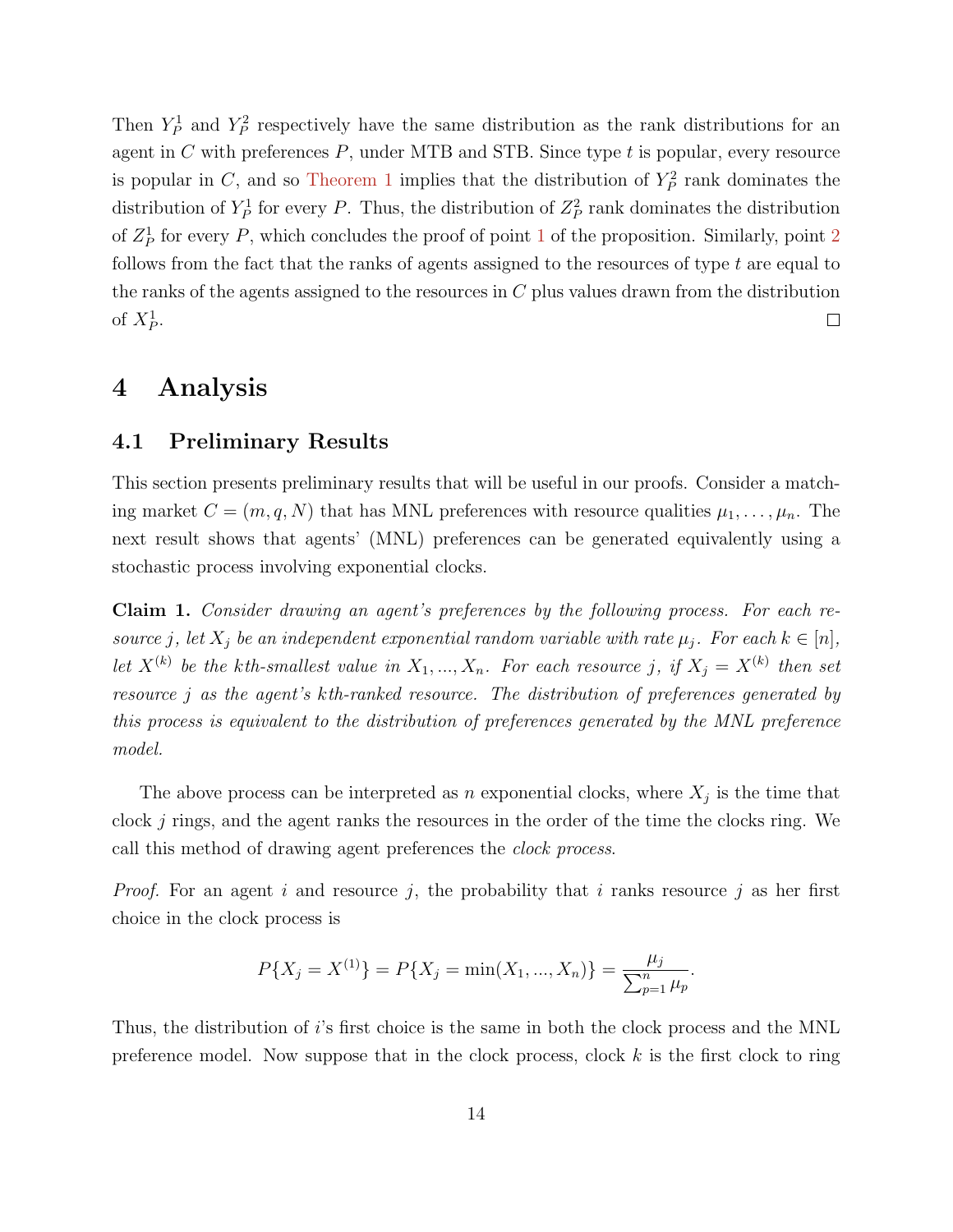and  $X_k = t$ . Conditional on this event, by the memoryless property of exponential random variables, for each resource  $k' \neq k$  we see that  $X_{k'} - t$  is exponentially distributed with rate  $\mu_{k'}$ . So, the probability that resource  $k' \neq k$  is the next clock to ring is

$$
\frac{\mu_{k'}}{\left(\sum_{p=1}^n \mu_p\right) - \mu_k},
$$

which is the same as in the MNL preference model. Continuing this reasoning inductively proves the claim.  $\Box$ 

Next we provide properties of the STB and MTB cutoffs.

**Proposition 2** [\(Ashlagi and Shi](#page-25-7) [\(2014\)](#page-25-7)). The STB cutoffs  $\alpha = (\alpha_1, \ldots, \alpha_n)$  are the following:

<span id="page-15-3"></span>
$$
\alpha_k = 1 - \min\{\sum_{j=1}^{k-1} \frac{q_j}{N} + \frac{r_k q_k}{N \mu_k}, 1\}, \ k = 1, ..., n,
$$
\n(1)

where  $r_k = \sum_{j=k}^n \mu_j$ .

Note that the  $\alpha_k$  values are decreasing in k.

<span id="page-15-2"></span>**Proposition 3.** Suppose all resources are popular. Then for all  $k \in [n]$  the MTB cutoffs  $\beta = (\beta_1, \ldots, \beta_n)$  satisfy

$$
\prod_{j=1}^{k} \beta_j \ge 1 - \frac{\sum_{j=1}^{k} q_j}{N} \cdot \frac{\sum_{j=1}^{n} \mu_j}{\sum_{j=1}^{k} \mu_j}.
$$

*Proof.* Fix a randomly chosen agent i. For a subset of resources  $G \subseteq S$ , let  $Z_G$  be the event that *i* is not assigned to a resource in G. Let  $L = [k]$ .

Since  $Z_L \cap Z_{S \setminus L}$  is the event that i is unassigned,  $P(Z_L \cap Z_{S \setminus L}) = \prod_{j=1}^n \beta_j$ . Moreover, i will not be assigned to a resource in  $S \setminus L$  if her lottery number at each of these resources does not exceed the cutoff. Therefore  $P(Z_{S\setminus L}) \ge \prod_{j=k+1}^n \beta_j$ . By Bayes' rule,

<span id="page-15-0"></span>
$$
P(Z_L|Z_{S \setminus L}) \le \prod_{j=1}^k \beta_j. \tag{2}
$$

Let M be the mass of agents that are not assigned to resources in  $S\backslash L$ . Since the total capacity of the resource in L is  $\sum_{j=1}^{k} q_j$ ,

<span id="page-15-1"></span>
$$
M = N - \sum_{j=k+1}^{n} q_j \text{ and } M(1 - P(Z_L | Z_{S \setminus L})) = \sum_{j=1}^{k} q_j.
$$
 (3)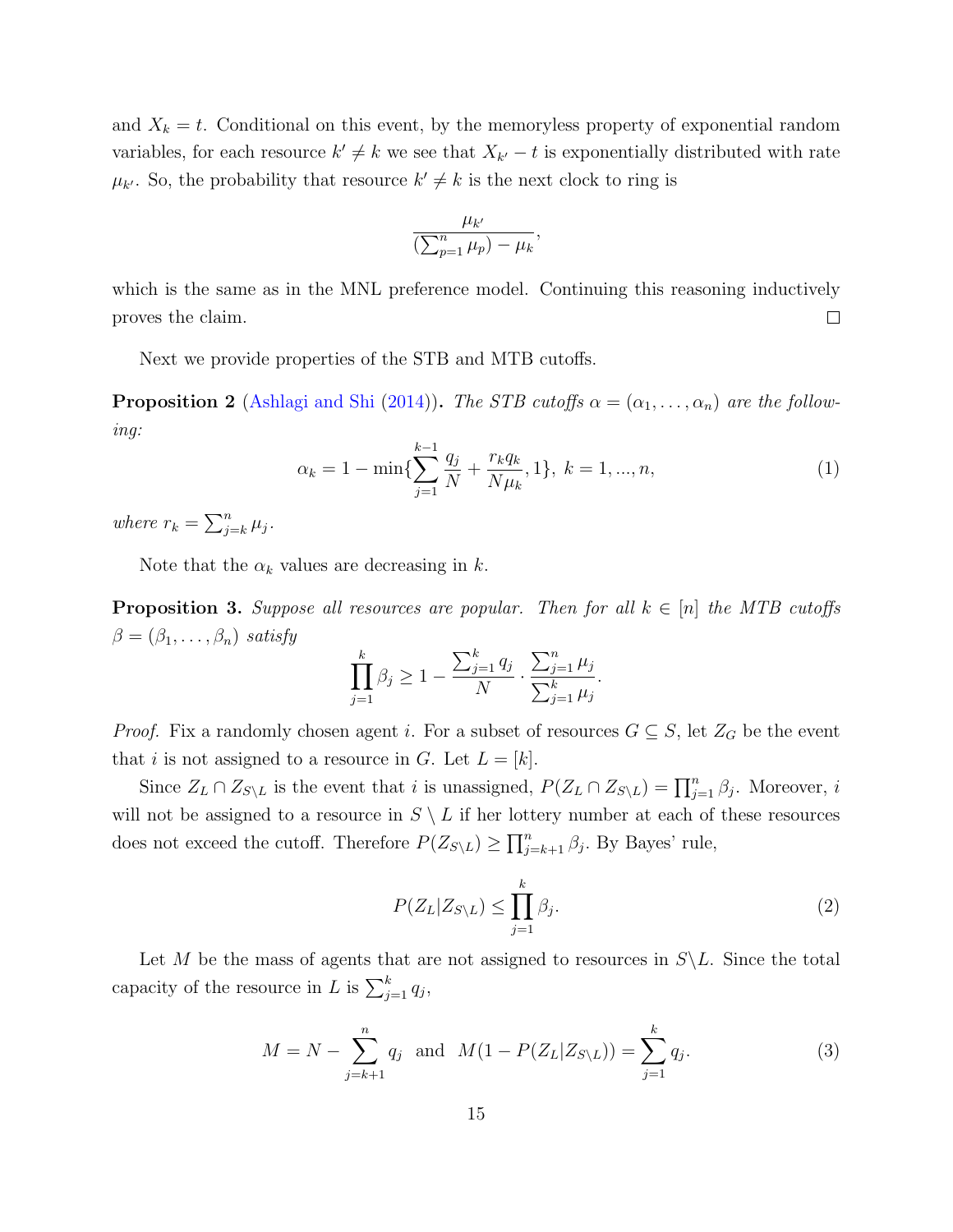Since all resources are popular,  $N\mu_j \ge q_j$  for all  $j \in [n]$ , implying that

<span id="page-16-0"></span>
$$
\sum_{j=k+1}^{n} q_j \le N \sum_{j=k+1}^{n} \mu_j.
$$
 (4)

By  $(2)$ ,  $(3)$  and  $(4)$  we obtain that

$$
\prod_{j=1}^{k} \beta_j \ge 1 - \frac{\sum_{j=1}^{k} q_j}{M} = 1 - \frac{\sum_{j=1}^{k} q_j}{N - \sum_{j=k+1}^{n} q_j} \ge 1 - \frac{\sum_{j=1}^{k} q_j}{N(1 - \sum_{j=k+1}^{n} \mu_j)} = 1 - \frac{\sum_{j=1}^{k} q_j}{N \sum_{k=1}^{k} \mu_j}.
$$

The next property is a simple observation about stochastic vectors. For convenience, define the notation  $[n] = \{1, ..., n\}.$ 

<span id="page-16-1"></span>**Definition 11.** Let v and w be stochastic vectors of length n. Vector v crosses under w if there is some  $k \in [n]$  such that  $v(p) \leq w(p)$  when  $1 \leq p \leq k$ , and  $v(p) \geq w(p)$  when  $k < p \leq n$ .

<span id="page-16-2"></span>**Claim 2.** Let v and w be stochastic vectors and suppose v crosses under w. Then  $w \succeq v$ .

*Proof.* Suppose that v crosses under w, and  $k \in [n]$  satisfies  $v(p) \leq w(p)$  for all  $1 \leq p \leq k$ and  $v(p) \ge w(p)$  for all  $k < p \le n$ . If  $t \le k$ , then

$$
\sum_{p=1}^{t} v(p) \ge \sum_{p=1}^{t} w(p).
$$

If  $t \geq k$ , then

$$
\sum_{p=1}^{t} v(p) = 1 - \sum_{p=t+1}^{n} v(p) \le 1 - \sum_{p=t+1}^{n} w(p) = \sum_{p=1}^{t} w(p).
$$

#### 4.2 Proof of Theorem [1,](#page-9-0) Part 1

*Proof.* Consider a matching market  $C = (m, q, N)$  with n resources, satisfying MNL preferences, with resource qualities  $\mu$ . Without loss of generality assume  $\sum_{j=1}^{n} \mu_j = 1$ . Fix an agent *i* with preferences  $P = (r_1, ... r_n)$ . Let  $(R_P^{STB})_{\leq k}$  denote the probability that *i* will be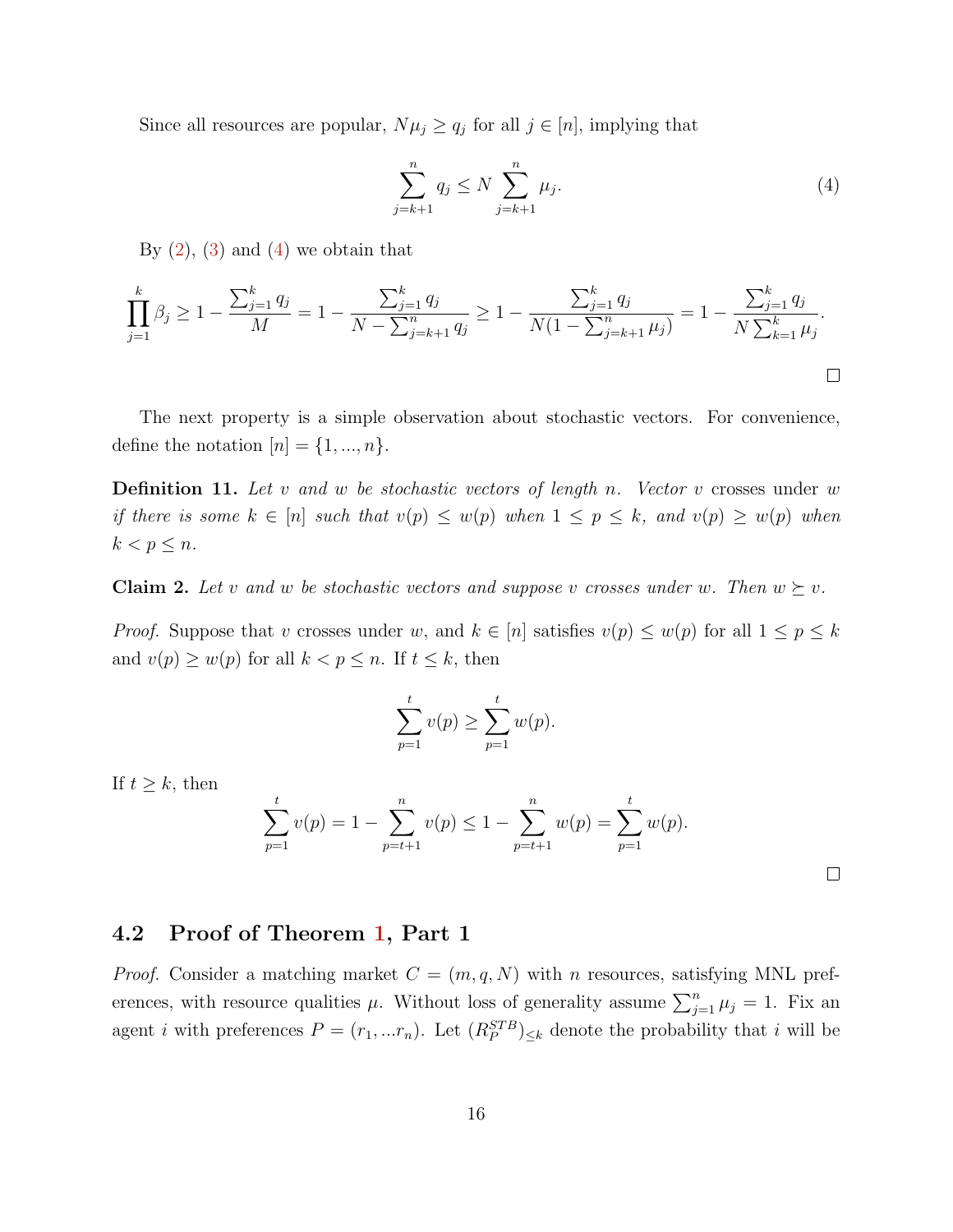assigned to one of her top k choices under STB, and let  $(R_P^{MTB})_{\leq k}$  denote the same under MTB. Then  $R_P^{STB} \succeq R_P^{MTB}$  if and only if for all  $k \in [n]$ 

$$
(R_P^{STB})_{\leq k} \geq (R_P^{MTB})_{\leq k}.
$$

Fix an arbitrary integer k, where  $1 \leq k \leq n$ , and let  $m_k = \max\{r_1, ..., r_k\}$ . Since the STB cutoffs are weakly decreasing in the index (of resources), i will be assigned to a resource in  $\{r_1, ..., r_k\}$  if and only if she has lottery number at least  $\alpha_{m_k}$ , so

$$
(R_P^{STB})_{\leq k} = 1 - \alpha_{m_k}.
$$

Under MTB, i will not be assigned to a resource in  $\{r_1, ..., r_k\}$  if and only if for each resource  $j \in \{r_1, ..., r_k\}$  her lottery number for j is below  $\beta_j$ . So

$$
(R_P^{MTB})_{\leq k} = 1 - \prod_{j \in \{r_1, \dots, r_k\}} \beta_j.
$$

Since  $k$  is chosen arbitrarily, it is sufficient to show that

$$
\prod_{j \in \{r_1, \dots, r_k\}} \beta_j \ge \alpha_{m_k}.\tag{5}
$$

Since  $m_k \geq k$ , then  $\alpha_{m_k} \leq \alpha_k$ . Therefore it is sufficient to show that

$$
\prod_{j=1}^{k} \beta_j \ge \alpha_k. \tag{6}
$$

This will be done by comparing the cutoffs for the matching market C to the cutoffs for another matching market  $C'$ , which is similar to  $C$  but contains additional resources and a larger mass of agents.

Let  $C' = (m', q', N')$  be a matching market with  $n' > n$  resources, where agents have MNL preferences. Let  $\mu'_1, ..., \mu'_n$  be the resource qualities in C'. For  $j \in [n]$ , let  $q'_j = q_j$  and  $\mu'_j = \mu_j$ , and assume that

$$
\frac{\mu_n}{q_n} \ge \frac{\mu'_{n+1}}{q'_{n+1}} \ge \dots \ge \frac{\mu'_{n'}}{q'_{n'}}.
$$

Let  $N' = N \sum_{j=1}^{n'} \mu'_j$ . Note that for each resource  $j \in [n]$ , the mass of agents who rank j as their top choice in  $C$  is equal to the mass of agents who rank j as their top choice in  $C'$ .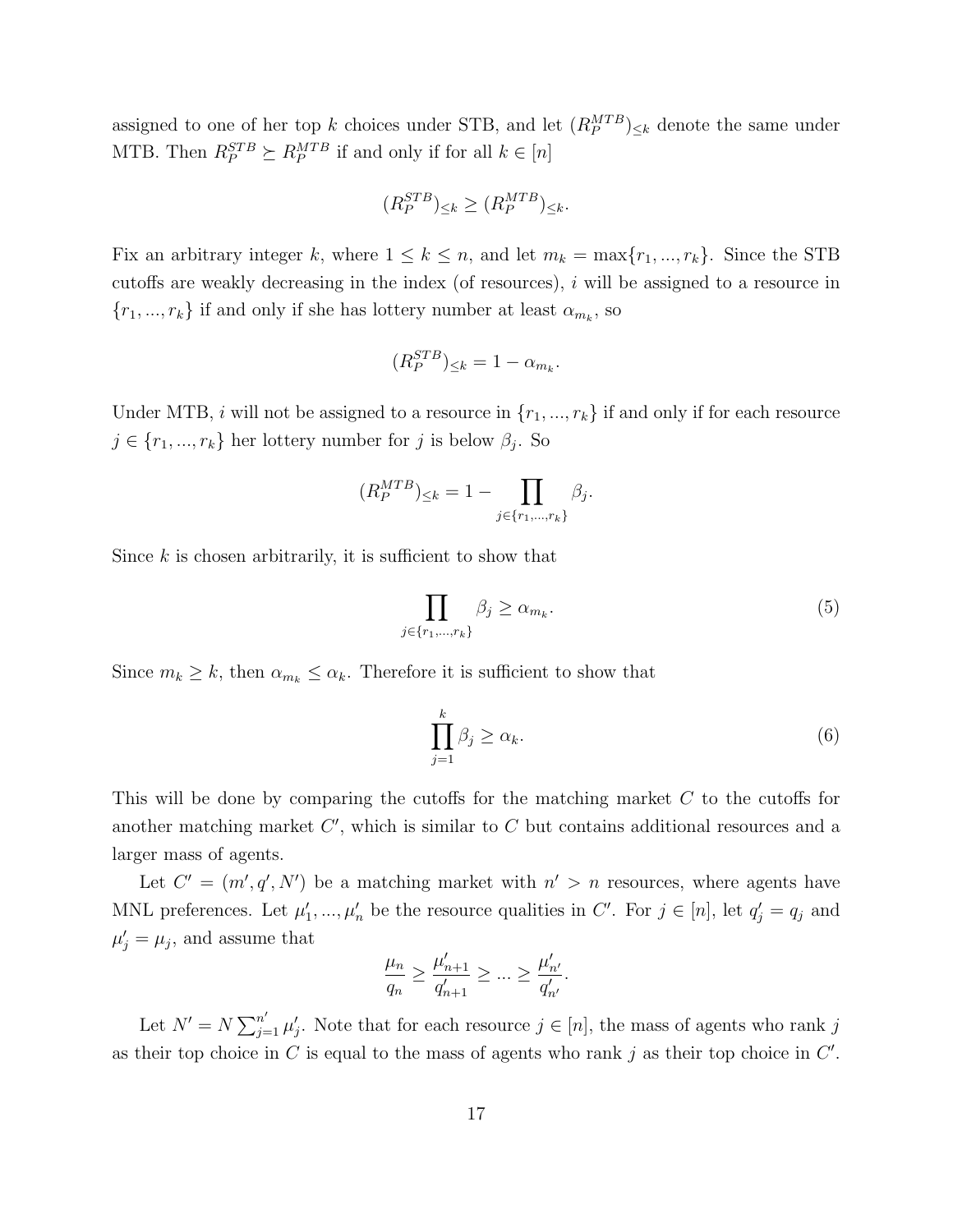Let  $\alpha' = (\alpha'_1, ..., \alpha'_{n'})$  and  $\beta' = (\beta'_1, ..., \beta'_{n'})$  be the STB and MTB cutoffs for C', respectively. For each  $j \in [n]$ , let

$$
\gamma_j = \prod_{p=1}^j \beta_p
$$

and for each  $j \in [n']$ , let

$$
\gamma_j' = \prod_{p=1}^j \beta_p'.
$$

Then we must show that  $\gamma_k \geq \alpha_k$ . Note that since  $\alpha_n$  and  $\gamma_n$  are the probabilities that an agent will be assigned to any resource under  $STB$  and  $MTB$ , respectively, we have

<span id="page-18-2"></span>
$$
\alpha_n = \gamma_n = 1 - \frac{\sum_{j=1}^n q_j}{N}.\tag{7}
$$

So, assume  $k < n$ . In the remainder of the proof, we present two lemmas, show how the lemmas imply the theorem, and finally prove the lemmas.

<span id="page-18-0"></span>**Lemma 2.** For all  $j \in [n]$ ,  $\alpha'_j \leq \alpha_j$ .

### <span id="page-18-1"></span>Lemma 3.  $\gamma'_n \geq \gamma_n$ .

We apply the two lemmas to complete the proof. The lemmas essentially say that when resources are added to a matching market and the mass of agents is increased accordingly, the STB cutoffs decrease while the MTB cutoffs increase. We will use this fact in reverse: when resources are removed and the mass of agents decreased accordingly, the STB cutoffs increase while the MTB cutoffs decrease.

Consider the matching market  $C'' = (m'', q'', N'')$  satisfying MNL preferences, containing  $k < n$  resources with qualities  $\mu_1, ..., \mu_k$ . For all  $j \in [k]$ , let  $q''_j = q_j$ , and let

$$
N'' = N \sum_{j=1}^{k} \mu_j.
$$

We know  $\alpha''_k = \gamma''_k$  since C'' has k resources; thus, Lemmas [2](#page-18-0) and [3](#page-18-1) imply that  $\gamma_k \geq \alpha_k$ , which completes the proof.

In the remainder of this section we prove the two lemmas.

*Proof of Lemma [2:](#page-18-0)* For a given matching market with n resources satisfying MNL preferences, consider computing the  $\alpha$  values by the following "water-filling algorithm." Let each resource j be able to hold a mass  $q_j$  of water, and a total mass N of water needs to be poured. The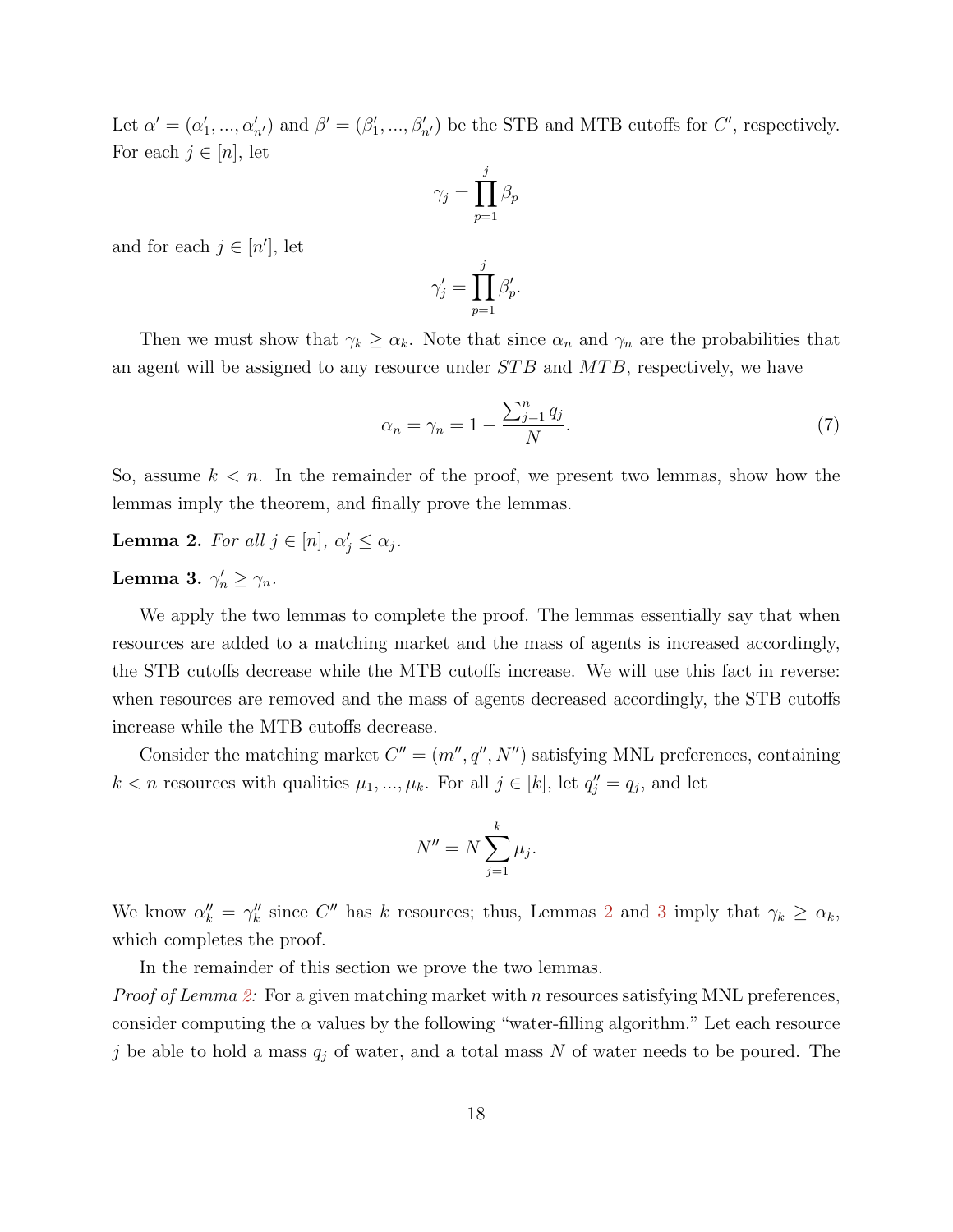algorithm starts at time 0 and in stage 1. At time 0, all resources are empty. During stage 1, water is poured into each resource j at a rate of  $\frac{N\mu_j}{\mu_1 + \dots + \mu_n}$ . Stage 1 concludes when resource 1 is filled to capacity. Then the next stage begins. During stage k, resources  $k - 1$  have already been filled to capacity, and the water poured into them "spills over" into resources k, ..., n: during stage k each resource  $j \in \{k, ..., n\}$  fills at a rate of  $\frac{N\mu_j}{\mu_k + ... + \mu_n}$ . It can be shown that for each resource  $j$ ,  $1 - \alpha_j$  is the time that j becomes full (that is, the time that stage  $j + 1$  begins).

Now, consider using the water-filling algorithm on C and C', to compute  $\alpha$  and  $\alpha'$ . We prove the lemma inductively over k, showing that  $\alpha'_k \leq \alpha_k$  for all  $1 \leq k \leq n$ . As a base case, in both problems resource 1 fills at a rate of  $N\mu_1$ , so  $\alpha'_1 = \alpha_1$ . Now for the inductive step, assume for some  $k < n$ ,  $\alpha'_k \leq \alpha_k$ . Note that for both problems, before time  $1 - \alpha_k$  the ratio of the rate that resource  $k + 1$  fills to the rate that resource k fills is

$$
\frac{\mu_{k+1}}{\mu_k + \mu_{k+1}}.
$$

Furthermore, at the end of stage k, resource j has been filled with mass  $q_k$ . Thus, in both problems, at the end of stage k resource  $k + 1$  has been filled with mass

$$
\frac{q_k\mu_{k+1}}{\mu_k+\mu_{k+1}}.
$$

For C, stage k concludes at time  $1 - \alpha_k$ , and in stage  $k + 1$  resource  $k + 1$  fills at rate

$$
r = N \sum_{j=1}^{k} \mu_j \frac{\mu_{k+1}}{\mu_{k+1} + \dots + \mu_n} + N \mu_{k+1}.
$$

In C', stage k concludes at time  $1 - \alpha'_k$ , and then in stage  $k + 1$  resource  $k + 1$  fills at rate

$$
r' = N(\mu_1 + \dots + \mu_{n'}) \sum_{j=1}^k \mu_j \frac{\mu_{k+1}}{\mu_{k+1} + \dots + \mu_{n'}} + N\mu_{k+1}.
$$

Observe that  $r' < r$  since

$$
\frac{\mu_1 + \ldots + \mu_{n'}}{\mu_{k+1} + \ldots + \mu_{n'}} \le \frac{1}{\mu_{k+1} + \ldots + \mu_n},
$$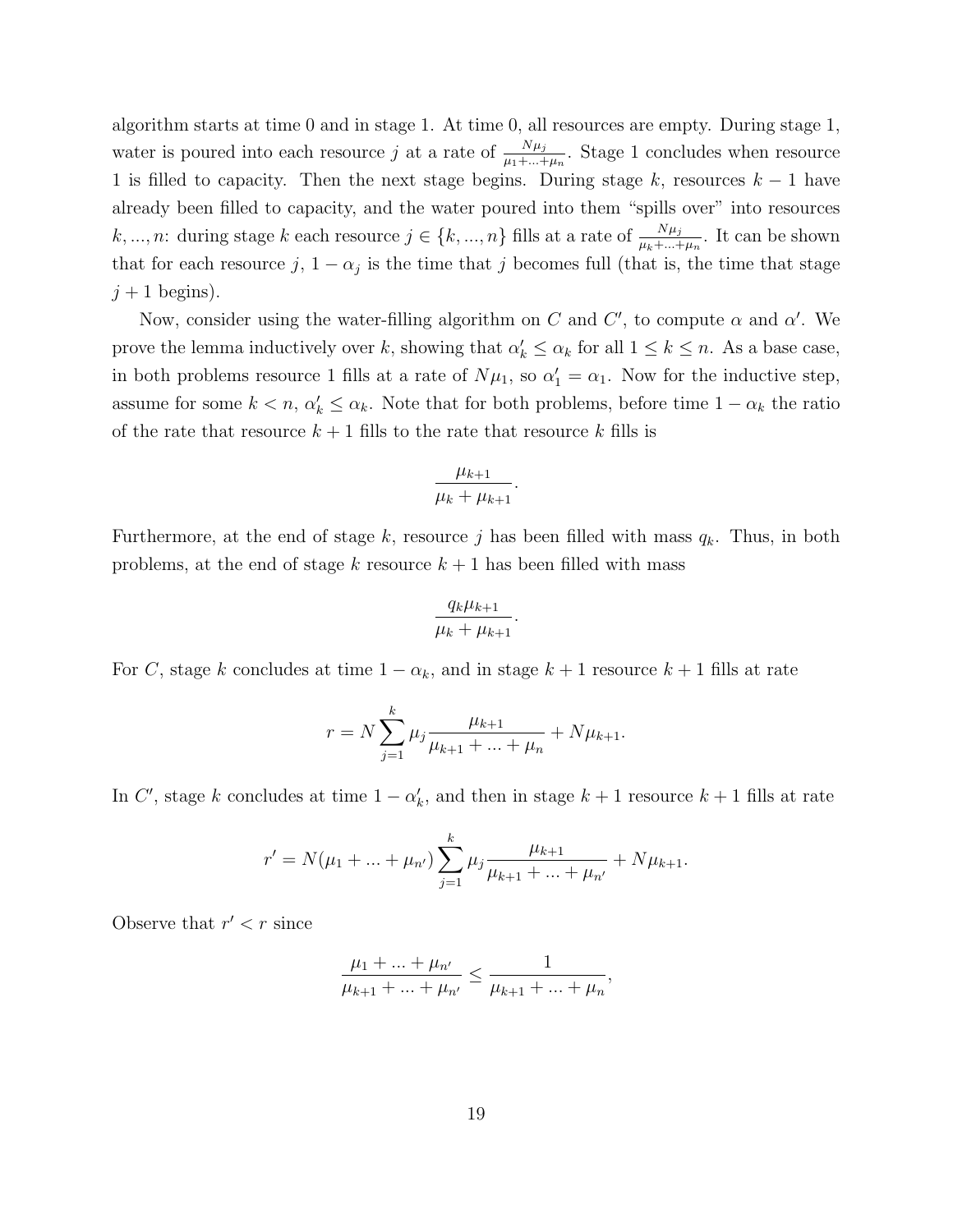which follows from the following inequality: if  $a, b, c > 0$  and  $b \le a$ , then

$$
\frac{a+c}{b+c} \le \frac{a}{b}.
$$

Now by assumption  $\alpha'_j \leq \alpha_j$ , so for C' stage  $k+1$  begins at a later time than stage  $k+1$ begins for C. Furthermore, since  $r \geq r'$ , during stage  $k + 1$  resource  $k + 1$  fills at a slower rate for C' than for C. Thus,  $1 - \alpha'_{k+1} \geq 1 - \alpha_{k+1}$ , so  $\alpha'_{k+1} \leq \alpha_{k+1}$ . This concludes the induction and the proof of the lemma.  $\Box$ 

*Proof of Lemma [3:](#page-18-1)* Observe that  $\alpha_n$  is the probability that an agent is not assigned to any resource under STB, and  $\gamma_n$  is the same under MTB. Thus,

$$
\gamma_n = \alpha_n = 1 - \frac{\sum_{j=1}^n q_j}{N}.
$$

Proposition [3](#page-15-2) gives

$$
\gamma'_n \ge 1 - \frac{\sum_{j=1}^n q'_j}{N'} \cdot \frac{\sum_{j=1}^{n'} \mu'_j}{\sum_{j=1}^n \mu'_j} = 1 - \frac{\sum_{j=1}^n q_j}{N} = \gamma_n,
$$

where the last equality follows from Equation [7.](#page-18-2)

4.3 Proof of Theorem [1,](#page-9-0) Part 2

The proof uses an auxiliary assignment process, referred to as virtual MTB (VMTB), which assigns (or leaves unassigned) each agent independently as follows.

VMTB independent assignment process

Input: vector of cutoffs  $\beta' = (\beta'_1, \beta'_2, \dots, \beta'_n)$ . Initialize:  $k = 1$ .

Step k: Let j be the resource that is the agent's kth rank. The agent applies to resource j. With probability  $1 - \beta'_j$ , the resource admits the agent and the process ends. Otherwise, the agent is rejected from j. If  $k = n$ , the agent remains unassigned and the process terminates. Otherwise, increase  $k$  by one, and go to the next step.

We refer to the VMTB assignment process with inputs  $\beta'$  simply as VMTB( $\beta'$ ). Note that the VMTB process may violate resources' capacities. However, due to a result by [Azevedo and Leshno](#page-25-5) [\(2016\)](#page-25-5), the process generates the MTB assignment with the "correct"

 $\Box$  $\Box$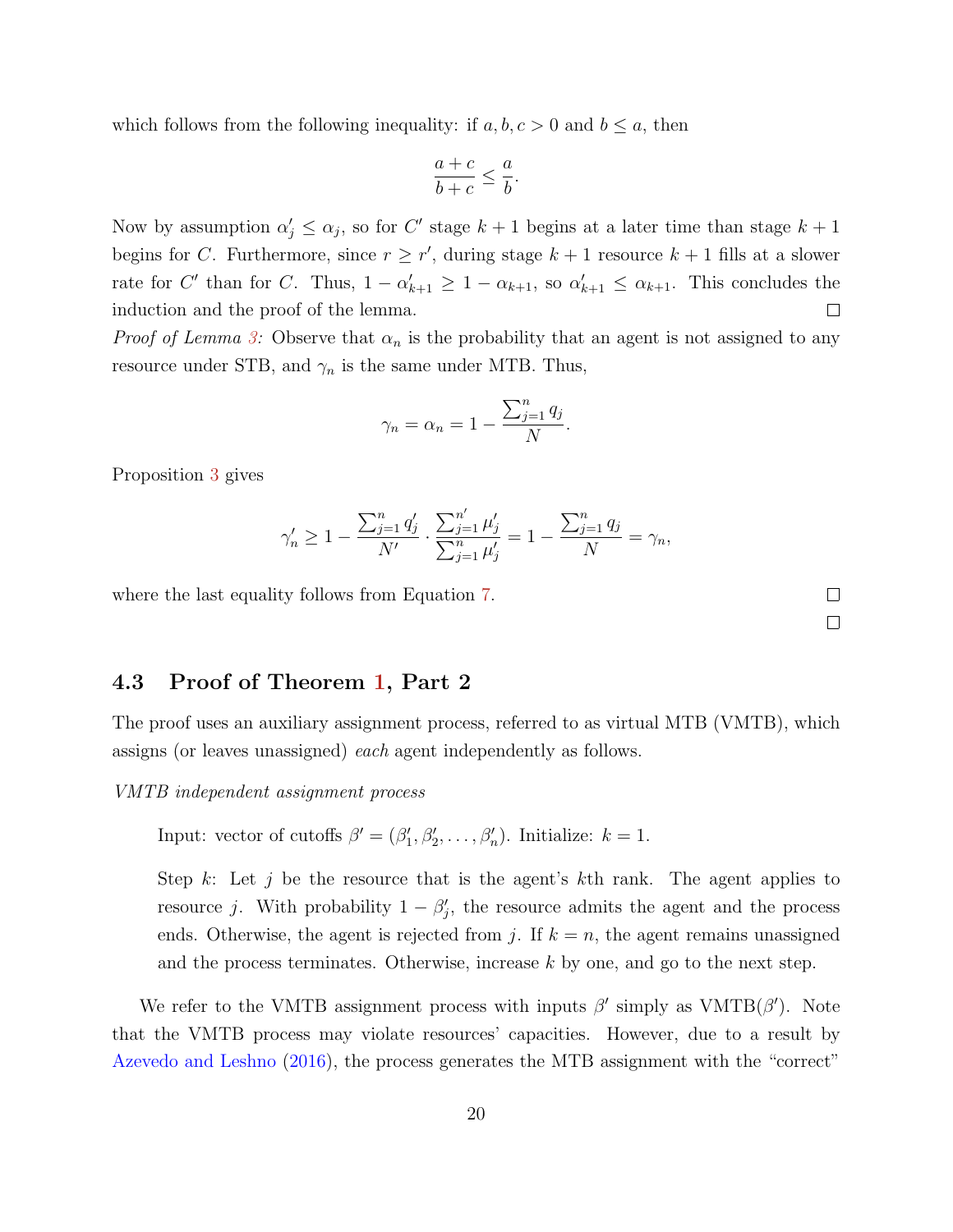input:<sup>13</sup> Observe that by construction, if  $\beta$  are the MTB cutoffs, then the assignment under  $VMTB(\beta)$  is equivalent to the assignment under MTB.

We fix the notation for the distribution of agent ranks under VMTB. Let  $\beta'$  be a vector of cutoffs, and  $C = (m, q, N)$  be a matching market. Let  $q^{\beta'} = (q_1^{\beta'}$  $q_1^{\beta'},...,q_n^{\beta'}$  $\binom{\beta'}{n}$ , where  $q_j^{\beta'}$  $j^{p'}$  is the mass of agents assigned to resource j under  $VMTB(\beta')$ . For each resource  $j \in S$ , let  $R_j^{\beta'}$ j denote the value of  $R_j^{MTB}$  for the matching market  $C^{\beta'} = (m, q^{\beta'}, N)$ . That is,  $R_j^{\beta'}$  $j \atop j$  is the value of  $R_j^{MTB}$  when the agents are assigned according to  $VMTB(\beta')$ . So,  $R_j^{\beta} = R_j^{MTB}$  for every resource  $i$ .

Consider a matching market  $C = (m, q, N)$  with n resources, satisfying MNL preferences, with resource qualities  $\mu$ . Without loss of generality assume  $\sum_{k=1}^{n} \mu_k = 1$ . Fix a resource j; we will show that  $R_j^{STB} \succeq R_j^{MTB}$ . Let  $\beta$  be the market-clearing cutoffs for C under MTB, let  $\beta^0 = (\beta_1, ..., \beta_j, 0, ..., 0)$ , and let  $V_j = R_j^{\beta^0}$  $j^{\circ}$ . The proof of the theorem proceeds by first showing that  $R_j^{STB} \succeq V_j$  in Lemma [4,](#page-21-0) and then showing that  $V_j \succeq R_j^{MTB}$  in Lemma [5.](#page-22-0) By the transitivity of the rank dominance relation, it will follow that  $R_j^{STB} \succeq R_j^{MTB}$ . Here we briefly sketch the proofs of these two lemmas, and leave the full proofs for the Appendix.

### <span id="page-21-0"></span>Lemma 4.  $R_j^{STB} \succeq V_j$ .

*Proof sketch for [Lemma 4.](#page-21-0)* The proof of the lemma proceeds by constructing a stochastic vector W of length n, and then showing that both  $R_j^{STB} \succeq W$  and  $W \succeq V_j$ . These relations are shown by proving that W crosses under  $R_j^{STB}$  and that  $V_j$  crosses under W as in Definition [11,](#page-16-1) and then applying Claim [2.](#page-16-2)

Observe that under both  $VMTB(\beta^0)$  and STB, an agent can only be assigned to resource j if she prefers j to all resources  $j' > j$ . Let  $A_j$  denote the set of agents who prefer j to all resources  $j' > j$ . We construct W by setting  $W(1) = R_j^{STB}(1)$ , and for  $k \ge 2$  we set  $W(k)$ to be proportionate to the mass of agents who rank resource  $j$  their  $k$ th choice and are in  $A_j$ . Note that for  $k > j$ , this results in  $W(k) = 0$ .

We show that W crosses under  $R_j^{STB}$  by proving that for  $k \geq 2$ , conditional on an agent being in  $A_j$  and ranking j her kth choice, the probability that the agent is assigned to j is weakly decreasing in k. But  $W(1) = R_j^{STB}(1)$ , and for  $k \geq 2$  the  $W(k)$  values were chosen as if conditional on an agent being in  $A_j$  and ranking j her kth choice, the probability she is assigned to j is equal over k. Since W and  $R_j^{STB}$  are normalized to have the same sum, it is straightforward to show that then W crosses under  $R_j^{STB}$ .

<sup>&</sup>lt;sup>13</sup>[Azevedo and Leshno](#page-25-5) [\(2016\)](#page-25-5) show that a stable matching corresponds to a set of cutoffs where each agent is assigned to her most preferred resource, in which her lottery number exceeds the cutoff.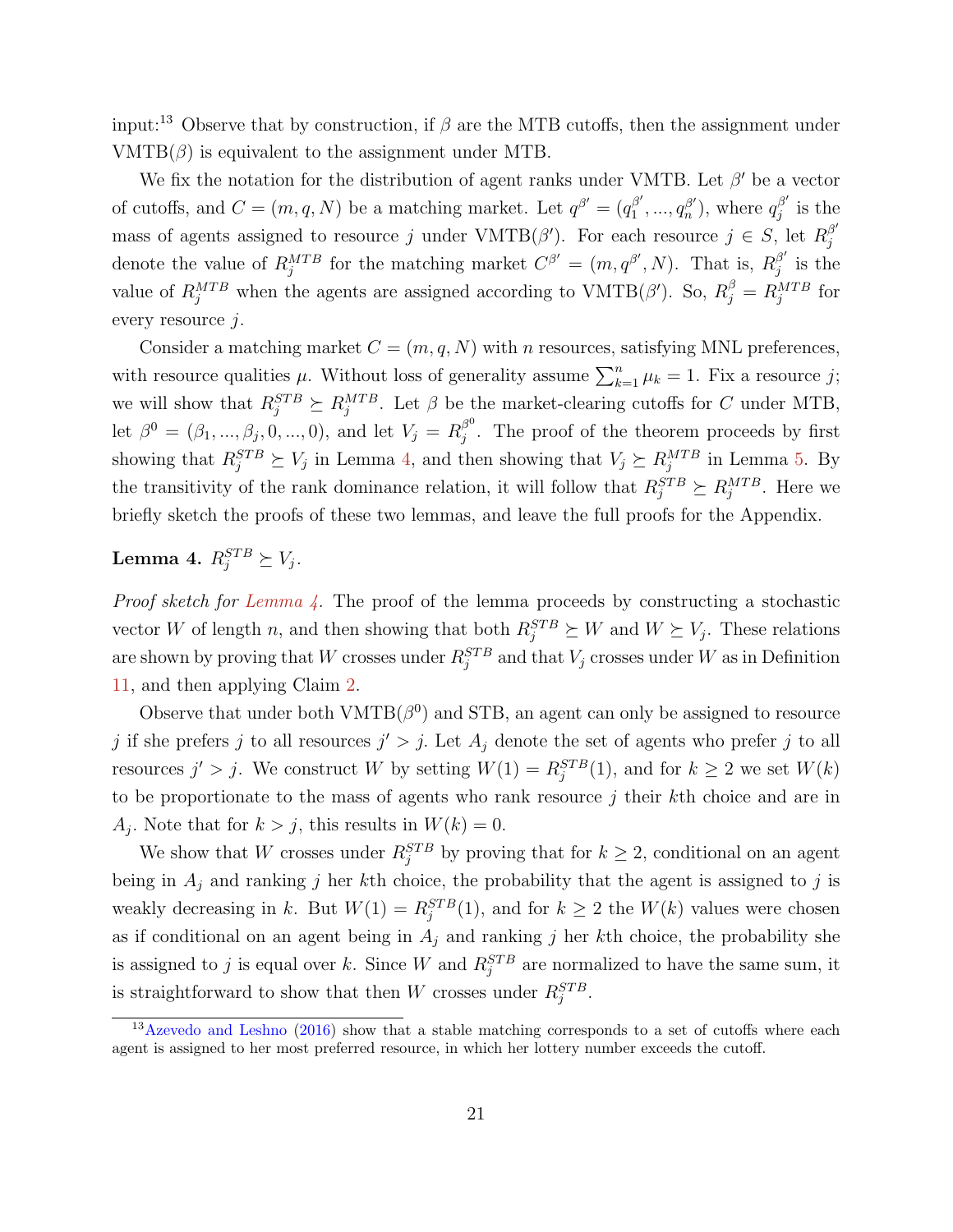To complete the proof of the lemma, we show that  $V_j$  crosses under W by proving that  $W(1) \geq V_j(1)$ , proving a lower bound on  $V_j(k)$  for  $k \geq 2$ , and finally showing that  $W(k)$ does not exceed this lower bound for  $k \geq 2$ .  $\Box$ 

To complete the proof of the theorem, it remains to show that  $V_j \succeq R_j^{MTB}$ . Recall that β are the MTB cutoffs, and  $β<sup>0</sup> = (β<sub>1</sub>, ..., β<sub>j</sub>, 0, ..., 0)$ . Recall that we have  $R_j^{MTB} = R_j^β$  $_{j}^{\beta}$  , and we defined  $V_j = R_j^{\beta^0}$  $\beta^0$ . Since  $\beta_k \geq \beta_k^0$  for all  $k \in [n]$ , the following lemma implies that  $V_j \succeq R_j^{MTB}$ .

<span id="page-22-0"></span>**Lemma 5.** Let  $\beta$  and  $\beta'$  be vectors of cutoffs such that  $\beta_k \leq \beta'_k$  for all  $k \in [n]$ . Then  $R_j^{\beta} \succeq R_j^{\beta'}$  $_{j}^{\beta ^{\prime }}$  .

*Proof sketch for [Lemma 5.](#page-22-0)* To prove the lemma we fix a resource  $j' \neq j$  and show that  $R_j^{\beta} \succeq R_j^{\beta'}$  when  $\beta'_k = \beta_k$  for all  $k \neq j'$ . This would prove the claim because this special case can be applied successively. Let  $\beta$  and  $\beta'$  be sets of cutoffs such that  $\beta_k = \beta'_k$  for all  $k \neq j'$ , and  $\beta_{j'} \leq \beta'_{j'}$ . The major step in the proof is to show that  $R_j^{\beta'} \succeq R_j^{\beta}$  when  $\beta_{j'} = 0$  and  $\beta'_{j'} = 1$ . Intuitively, if the cutoff for j' is reduced from 1 to 0, then the mass of agents who would be assigned to j who prefer j' will now be assigned to j' instead. We show that this mass of agents is rank-dominated by the rest of the agents who are assigned to  $j$ , so reducing the cutoff for  $j'$  improves the rank distribution of agents at  $j$ . Finally, we show how this fact can be used to prove  $R_j^{\beta'} \succeq R_j^{\beta}$ <sup> $\beta$ </sup> for general values of  $\beta'_{j'}$ , by interpolating between  $R_j^{\beta'}$  when  $\beta_{j'} = 0$ , and  $R_j^{\beta'}$  when  $\beta_{j'} = 1$ .  $\Box$ 

### 5 Experiments

We ran simulations to verify whether our results hold in small discrete markets involving finite numbers of agents and resources. We focused on the setting of [Theorem 1,](#page-9-0) and considered discrete markets with 3 resources, each of the same capacity q and  $N = 3q + k$  agents. The markets had excess demand, i.e.,  $k > 0$ . Setting  $q = k = 50$ , we performed one hundred simulations as follows. (In the end, we repeated these simulations for other parameterizations as well.)

In each simulation, first the resource qualities  $\mu_1, \mu_2, \mu_3$  were drawn independently from the uniform distribution over the unit interval. If there was a resource  $i$  that is not popular (i.e.,  $\frac{\mu_i}{\mu_1+\mu_2+\mu_3}N < q$ ), then we redrew all resource qualities. This was repeated until all of the resources were popular according to the drawn qualities. Then, the next step of the simulation proceeded as follows. For each tie-breaking rule  $\tau \in \{MTB, STB\}$  we constructed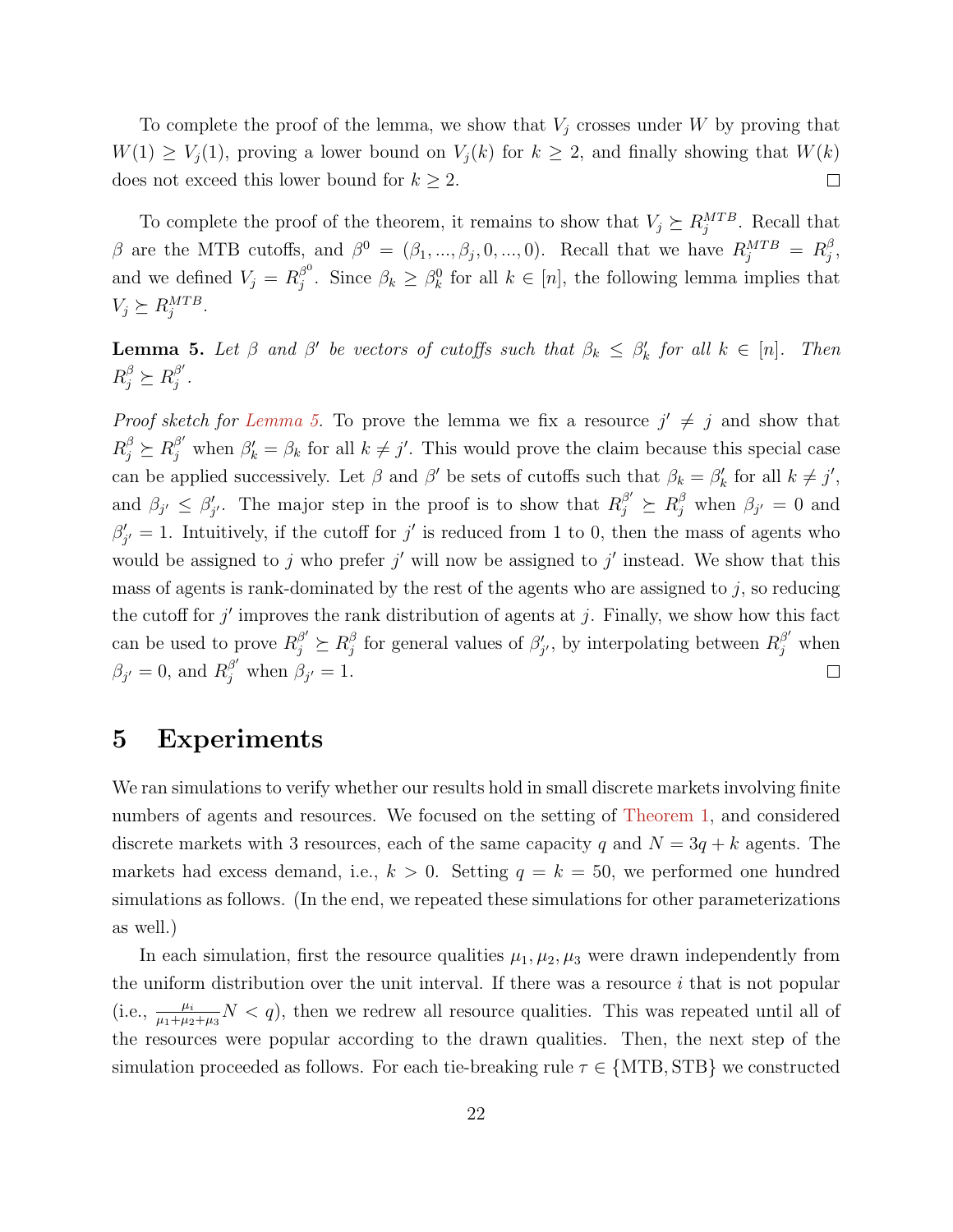100,000 tie-broken matching markets (i.e., samples) by drawing the agents' preferences and the tie-breakers according to the setup of Section [3.1.](#page-8-0) Then, we computed the outcome of DA in each sample. For a tie-breaking rule  $\tau \in \{MTB, STB\}$  and each rank r, we computed the average number of agents assigned to a rank at least as good as  $r$  in the outcome of DA, where the average is taken over the 100,000 samples associated with the tie-breaking rule  $\tau$ . Denote this average by  $A_r^{\tau}$ . We observed that  $A_r^{\text{MTB}} \leq A_r^{\text{STB}} + 0.001$  holds for every rank r, in all of the one hundred simulations that we performed. (The second summand on the right-hand side is a slack variable; which can be reduced to a smaller constant with a larger number of samples.)

This observation confirms the predictions of [Theorem 1](#page-9-0) in reasonably small markets. We also repeated the same set of simulations for two other parameterizations  $q = 50$  and  $k = 10$ , and  $q = 20$  and  $k = 1$ , and observed the same result.

### 6 Extensions

The result of the first part of Theorem [1](#page-9-0) can be extended to apply to a much broader set of distributions of agent preferences, when the mass of agents relative to the capacity of the resources is sufficiently large. The distribution of agent preferences needs only to satisfy a minor technical condition we call non-ordered.

Definition 12. A matching market has non-ordered agent preferences if there is no resource  $j < n$  such that the full mass of agents prefer j to all resources  $j' > j$ .

<span id="page-23-0"></span>**Theorem 2.** For any matching market  $C = (m, q, N)$  with non-ordered agent preferences, there exists  $N' \in \mathbb{R}$  such that if  $N \ge N'$ , STB dominates MTB for agents with any preference order.

The following corollary relaxes the non-ordered condition of Theorem [2](#page-23-0) at the expense of a slightly weaker result. First, a few definitions are needed. For fixed measure  $m$  and capacities q, define  $R_P^{MTB}(N)$  to be  $R_P^{MTB}$  for matching market  $C = (m, q, N)$ . Define

$$
D_P = \lim_{N' \to \infty} R_P^{MTB}(N'),
$$

which is the distribution of ranks of agents with preferences P under MTB in the limit as the mass of agents approaches infinity.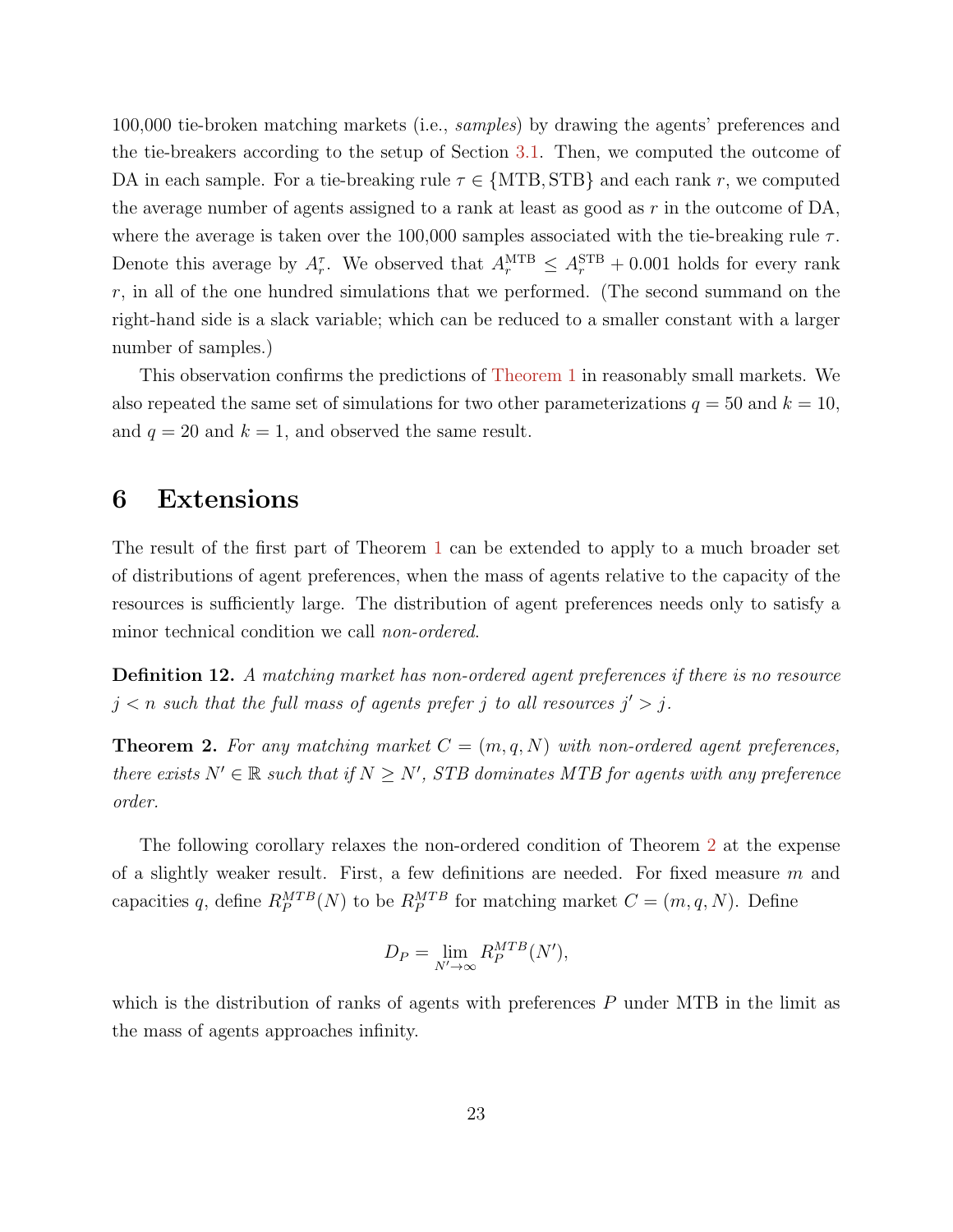<span id="page-24-1"></span>**Corollary 2.1.** For any matching market with n resources, for all  $P \in \Pi_n$ 

$$
R_P^{STB} \succeq D_P.
$$

The proofs of Theorem [2](#page-23-0) and Corollary [2.1](#page-24-1) appear in Appendices [A.3](#page-41-0) and [A.4.](#page-45-2)

# 7 Conclusion

This paper considered the problem of resolving ties when assigning agents to resources with heterogeneous qualities using the deferred acceptance mechanism. It is shown that when resources are "popular," a single lottery used by all resources is preferable to having each resource use a separate lottery, in a first stochastic order sense, for all agents and resources.

The above result also extends to scenarios where there is excess supply. In particular, when the set of resources is partitioned into different types and the agents have nested MNL preferences over resources, we adapt the notion of popularity to resource types and show that a hybrid rule in which resources in each popular type use the same lottery number dominates the multiple tie-breaking rule.

The notion of popularity defined for resources types exploits the nested MNL structure of the preferences. It remains an interesting direction to develop well-grounded measures for popularity that relax this assumption on preferences. For more general preference structures, our theory is silent and it is unknown, for example, whether there are tie-breaking rules that dominate MTB. Moreover, in some markets agents are given priorities at different resources and lotteries are used to resolve ties between agents with equal priorities. Defining the notion of popularity becomes more involved in such settings, as the notion would depend also on the priority structure.<sup>14</sup>

# References

<span id="page-24-0"></span>Atila Abdulkadiroğlu and Tayfun Sönmez. School choice: A mechanism design approach. The American Economic Review, 93(3):729–747, 2003.

<sup>&</sup>lt;sup>14</sup>Consider for example a school choice problem where a subset of the students are given priority at every school. If no school is ranked first by more students with high priority than its capacity, then the results here are applicable after assigning prioritized students to their first choices. Otherwise, while the problem can still be approached sequentially, the challenge is that the choice of lotteries for the prioritized group affects which schools are popular in the residual problem.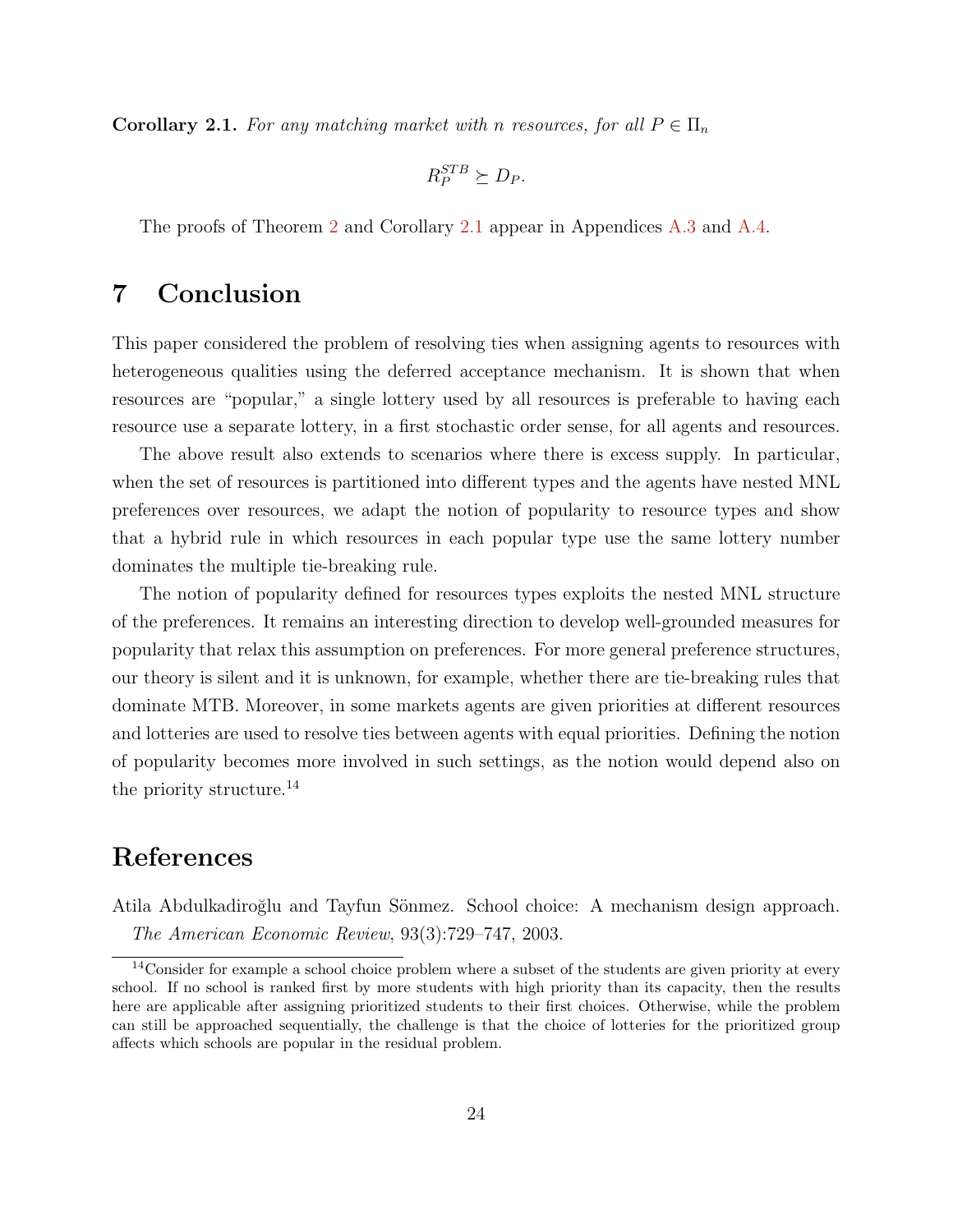- <span id="page-25-8"></span>Atila Abdulkadiroğlu, Parag A. Pathak, Alvin E. Roth, and Tayfun Sönmez. The boston public school match. American Economic Review, 95(2):368–371, 2005.
- <span id="page-25-0"></span>Atila Abdulkadiro˘glu, Parag A. Pathak, and Alvin E. Roth. Strategy-proofness versus efficiency in matching with indifferences: Redesigning the new york city high school match. The American Economic Review, pages 1954–1978, 2009.
- <span id="page-25-4"></span>Atila Abdulkadiro˘glu, Yeon-Koo Che, and Yosuke Yasuda. Expanding "choice" in school choice. American Economic Journal: Microeconomics, 7(1):1–42, 2015.
- <span id="page-25-6"></span>Nikhil Agarwal and Paulo Somaini. Demand analysis using strategic reports: An application to a school choice mechanism. Econometrica, 86(2):391–444, 2018.
- <span id="page-25-1"></span>Nick Arnosti. Short lists in centralized clearinghouses. ACM Conference on Economics and Computation (EC), 2015.
- <span id="page-25-10"></span>Nick Arnosti. Lottery design for school choice. 2019.
- <span id="page-25-11"></span>Nick Arnosti and Peng Shi. Design of lotteries and wait-lists for affordable housing allocation. Management Science, 2020.
- <span id="page-25-3"></span>Itai Ashlagi and Afshin Nikzad. What matters in school choice tie-breakings?: How competition guides design. In Proceedings of the 2016 ACM Conference on Economics and Computation, pages 767–768. ACM, 2016.
- <span id="page-25-7"></span>Itai Ashlagi and Peng Shi. Improving community cohesion in school choice via correlatedlottery implementation. Operations Research, 62(6):1247–1264, 2014.
- <span id="page-25-9"></span>Itai Ashlagi and Peng Shi. Optimal allocation without money: An engineering approach. Management Science, 62(4):1078–1097, 2016.
- <span id="page-25-2"></span>Itai Ashlagi, Afshin Nikzad, and Assaf Romm. Assigning more students to their top choices: A comparison of tie-breaking rules. Games and Economic Behavior, 115:167–187, 2019. ISSN 0899-8256. doi: https://doi.org/10.1016/j.geb.2019.02.015. URL [https://www.](https://www.sciencedirect.com/science/article/pii/S089982561930034X) [sciencedirect.com/science/article/pii/S089982561930034X](https://www.sciencedirect.com/science/article/pii/S089982561930034X).
- <span id="page-25-5"></span>Eduardo M Azevedo and Jacob D Leshno. A supply and demand framework for two-sided matching markets. Journal of Political Economy, 124(5):1235–1268, 2016.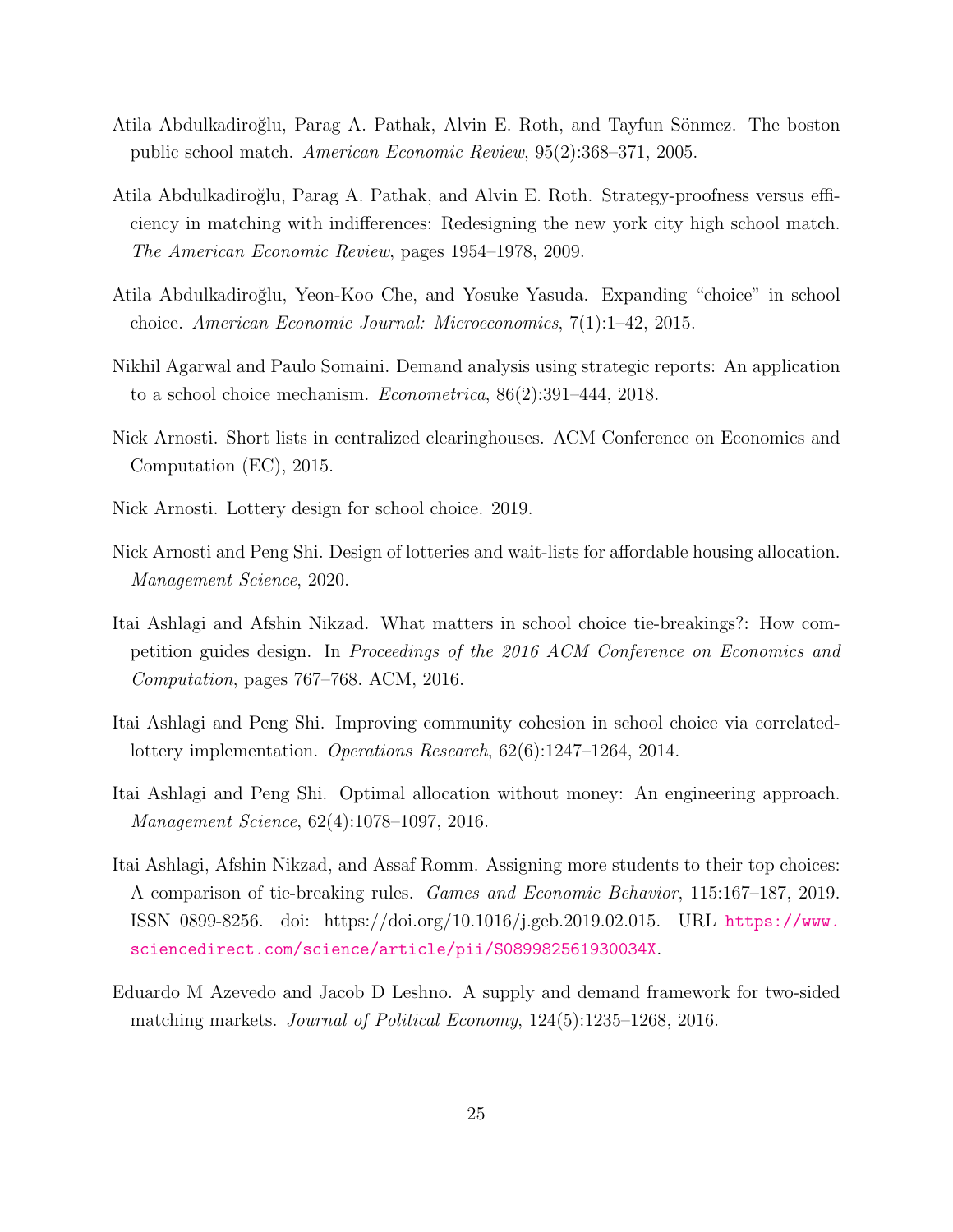- <span id="page-26-11"></span>Yeon-Koo Che and Fuhito Kojima. Asymptotic equivalence of probabilistic serial and random priority mechanisms. Econometrica, 78(5):1625–1672, 2010.
- <span id="page-26-2"></span>Monique De Haan, Pieter A. Gautier, Hessel Oosterbeek, and Bas Van der Klaauw. The performance of school assignment mechanisms in practice. Working paper, 2015.
- <span id="page-26-7"></span>Umut M. Dur, Scott Duke Kominers, Parag A. Pathak, and Tayfun Sönmez. The demise of walk zones in boston: Priorities vs. precedence in school choice. Technical report, National Bureau of Economic Research, 2013.
- <span id="page-26-9"></span>Federico Echenique and M. Bumin Yenmez. How to control controlled school choice. The American Economic Review, 105(8):2679–2694, 2015.
- <span id="page-26-8"></span>Lars Ehlers, Isa E Hafalir, M. Bumin Yenmez, and Muhammed A Yildirim. School choice with controlled choice constraints: Hard bounds versus soft bounds. *Journal of Economic* Theory, 153:648–683, 2014.
- <span id="page-26-0"></span>Aytek Erdil and Haluk Ergin. What's the matter with tie-breaking? improving efficiency in school choice. The American Economic Review, 98(3):669–689, 2008a.
- <span id="page-26-5"></span>Aytek Erdil and Haluk Ergin. What's the matter with tie-breaking? improving efficiency in school choice. The American Economic Review, 98(3):669–689, 2008b.
- <span id="page-26-6"></span>Itai Feigenbaum, Yash Kanoria, Irene Lo, and Jay Sethuraman. Dynamic matching in school choice: Efficient seat reassignment after late cancellations. Management Science, 66(11): 5341–5361, 2020.
- <span id="page-26-1"></span>David Gale and Lloyd S Shapley. College admissions and the stability of marriage. The American Mathematical Monthly, 69(1):9–15, 1962.
- <span id="page-26-4"></span>Hugo Gimbert, Claire Mathieu, and Simon Mauras. On popularity-based random matching markets. arXiv preprint arXiv:1904.03890, 2019.
- <span id="page-26-3"></span>Fuhito Kojima and Parag A. Pathak. Incentives and stability in large two-sided matching markets. American Economic Review, 99(3):608–27, 2009. doi: 10.1257/aer.99.3.608.
- <span id="page-26-10"></span>Scott Duke Kominers and Tayfun Sönmez. Matching with slot-specific priorities: Theory. Theoretical Economics, 11(2):683–710, 2016.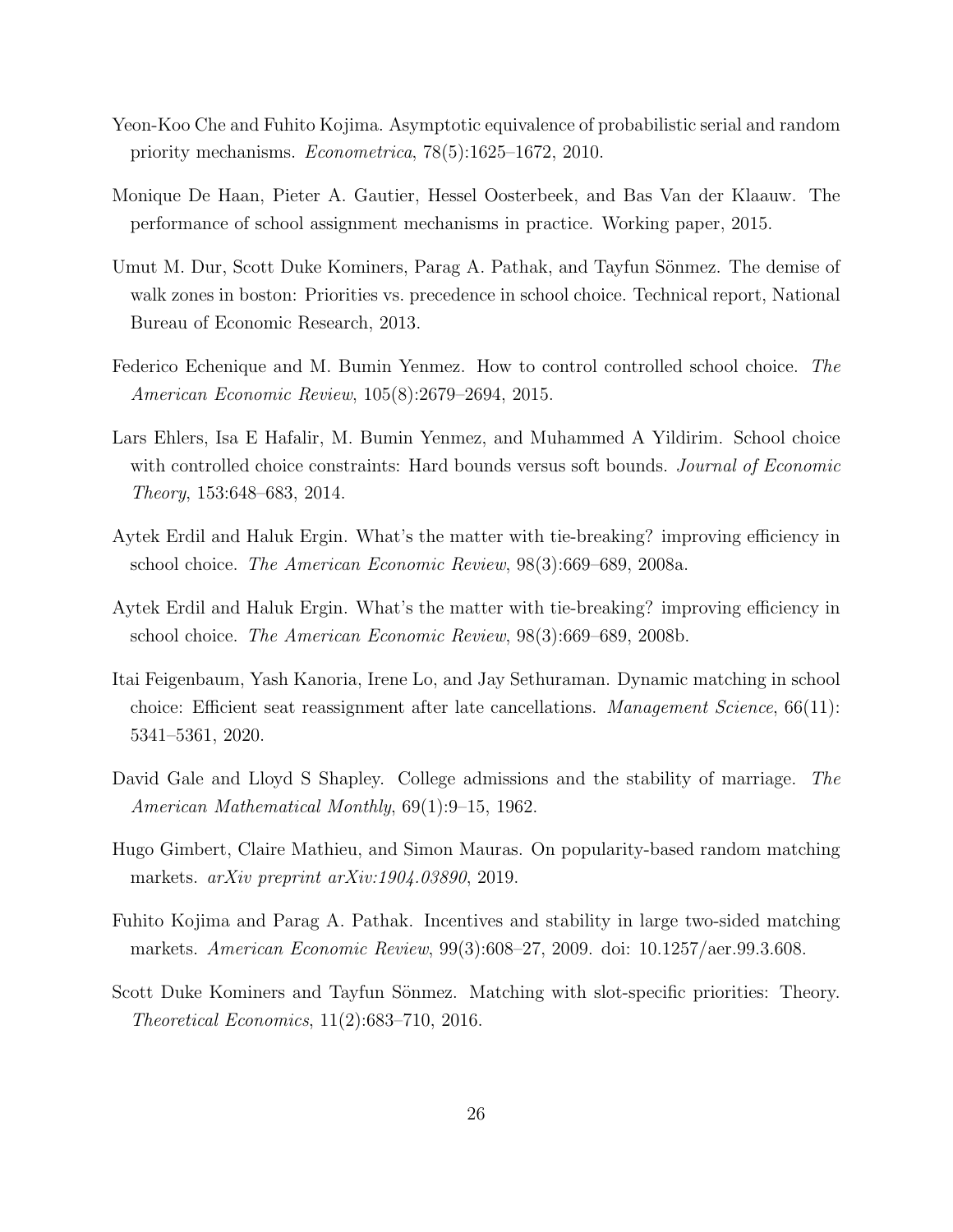- <span id="page-27-3"></span>Qingmin Liu and Marek Pycia. Ordinal efficiency, fairness, and incentives in large markets. Working paper, 2012.
- <span id="page-27-1"></span>Parag A Pathak and Peng Shi. Simulating alternative school choice options in boston-main report. 2013.
- <span id="page-27-0"></span>Peng Shi. Guiding school-choice reform through novel applications of operations research. Interfaces, 45(2):117–132, 2015.
- <span id="page-27-2"></span>Peng Shi. Optimal priority-based allocation mechanisms. Management Science, 2021.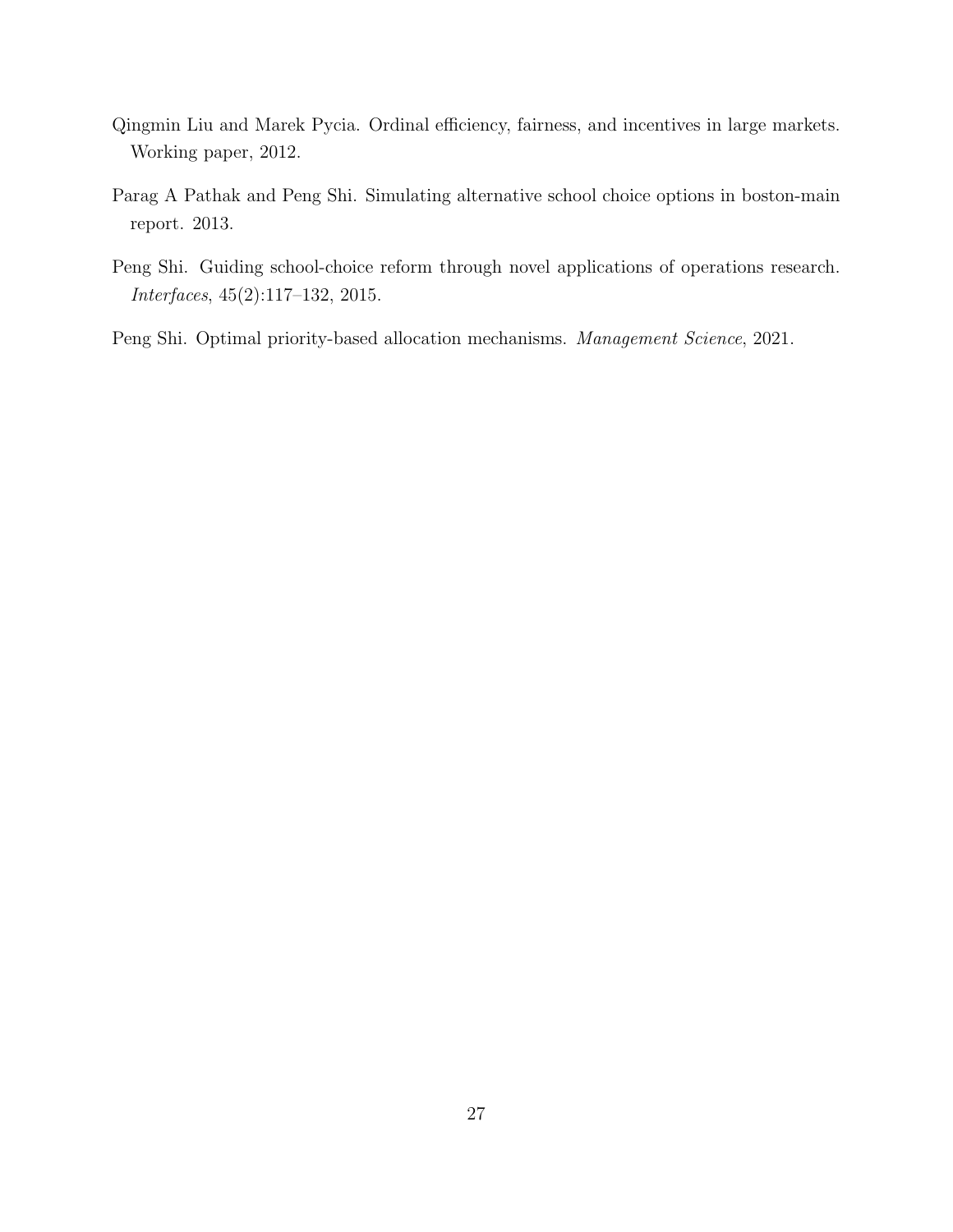# A Proofs

#### A.1 Proof of Lemma [4](#page-21-0)

Let  $A_j$  be the set of agents who prefer j to all resources  $k > j$ , and see that all agents assigned to j under both VMTB( $\beta^0$ ) and STB are in  $A_j$ . Recall that  $m(A_j)$  denotes the probability that a randomly chosen agent is in  $A_j$ . For  $k \in [n]$ , let  $Q_j^k$  denote the set of agents for whom  $j$  is their kth choice. We construct a stochastic vector  $W$  of length  $j$  as follows. Let  $W(1) = R_j^{STB}(1)$ . For each  $k \in [2, ..., j]$  let

$$
W(k) = d \cdot m(A_j \cap Q_j^k),
$$

for some constant d, and for  $k > j$  let  $W(k) = 0$ .

First, we show that  $R_j^{STB} \succeq W$ . For a stochastic vector D of length n and constant  $k \in [n]$ , we define the simplifying notation

$$
P(D \ge k) = \sum_{p=k}^{n} D(p).
$$

We also define

$$
\tilde{Q}_j^k = \bigcup_{p=k}^n Q_j^k.
$$

Let  $M_j$  be the set of agents assigned to j under STB. Since  $M_j \subseteq A_j$ , for any  $k \in [j]$  we have

<span id="page-28-0"></span>
$$
P(R_j^{STB} \ge k) = \frac{m(M_j \cap \tilde{Q}_j^k)}{m(M_j)} = \frac{m(M_j | A_j \cap \tilde{Q}_j^k)m(A_j \cap \tilde{Q}_j^k)}{m(M_j)},
$$
\n(8)

and

<span id="page-28-1"></span>
$$
P(W \ge k) = d \sum_{p=k}^{j} m(A_j \cap Q_j^p) = d \cdot m(A_j \cap \tilde{Q}_j^k).
$$
 (9)

Next, since  $W(1) = R_j^{STB}(1)$  we have  $P(W \ge 2) = P(R_j^{STB} \ge 2)$ , so

$$
d\cdot m(A_j\cap \tilde Q_j^2)=\frac{m(A_j\cap \tilde Q_j^2)m(M_j|A_j\cap \tilde Q_j^2)}{m(M_j)}
$$

and thus

<span id="page-28-2"></span>
$$
d = \frac{m(M_j | A_j \cap \tilde{Q}_j^2)}{m(M_j)}.
$$
\n
$$
(10)
$$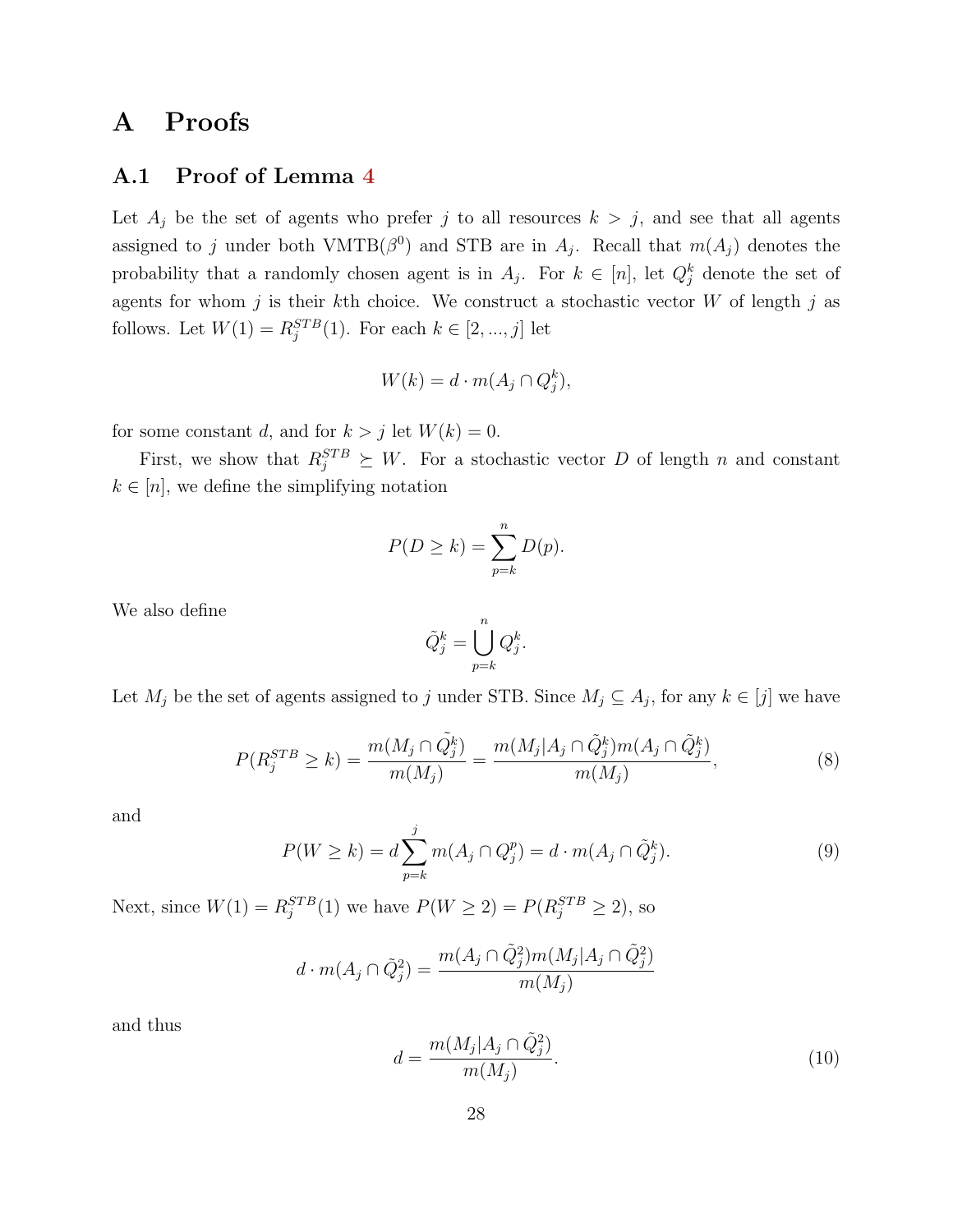Then from equations  $(8)$ ,  $(9)$  and  $(10)$  we get

$$
\frac{P(W \ge k)}{P(R_j^{STB} \ge k)} = \frac{d \cdot m(M_j)}{m(M_j | A_j \cap \tilde{Q}_j^k)} = \frac{m(M_j | A_j \cap \tilde{Q}_j^2)}{m(M_j | A_j \cap \tilde{Q}_j^k)}.
$$

The following claim then implies that  $P(W \ge k) \ge P(R_j^{STB} \ge k)$  for all  $k \in [n]$ , and hence  $R_j^{STB} \succeq W$ .

<span id="page-29-1"></span>Claim 3. For any  $k \in [2, ..., j]$ ,

$$
m(M_j|A_j \cap \tilde{Q}_j^k) \le m(M_j|A_j \cap \tilde{Q}_j^2).
$$

*Proof.* Fix a value of  $k \in [2, ..., j]$ . Fix a lottery number  $L \geq \alpha_j$ , and let i be a randomly chosen agent with lottery number L. Let  $P = (r_1, ..., r_n)$  denote the preferences of i. Let  $i'$  be a randomly chosen agent in  $A_j$  with lottery number L, who does not rank j her top choice. Let  $B_L$  be the set of resources in  $[j-1]$  with STB cutoffs above L. Then for each resource  $s \in [j-1]$ ,

<span id="page-29-0"></span>
$$
P(P'_1 = s) = P(r_1 = s | i \in A_j \cap \tilde{Q}_j^2) = \frac{P(i \in A_j \cap \tilde{Q}_j^2 | r_1 = s)P(r_1 = s)}{P(i \in A_j \cap tildeQ_j^2)} = \frac{P(i \in A_j | r_1 = s)P(r_1 = s)}{P(i \in A_j \cap \tilde{Q}_j^2)} = \frac{P(i \in A_j | r_1 = s)P(r_1 = s)}{\sum_{p=1}^{j-1} P(i \in A_j | r_1 = p)P(r_1 = p)}.
$$
\n(11)

The value of  $P(i \in A_j)$  and  $P(i \in A_j | P'_1 = p)$  can be determined as follows. When an agent's preferences are being drawn from the MNL model, her first choice is drawn first, then her second choice, and so on. When a resource in  $\{j, ..., n\}$  is first drawn, the probability that resource  $j$  is drawn is

$$
\frac{\mu_j}{\sum_{p=j}^n \mu_p}.
$$

Thus,

<span id="page-29-2"></span>
$$
P(i \in A_j) = \frac{\mu_j}{\sum_{p=j}^n \mu_p},\tag{12}
$$

and by the same argument, for any resource  $k' \in [j-1]$ ,

$$
P(i \in A_j | r_1 = k') = \frac{\mu_j}{\sum_{p=j}^n \mu_p}.
$$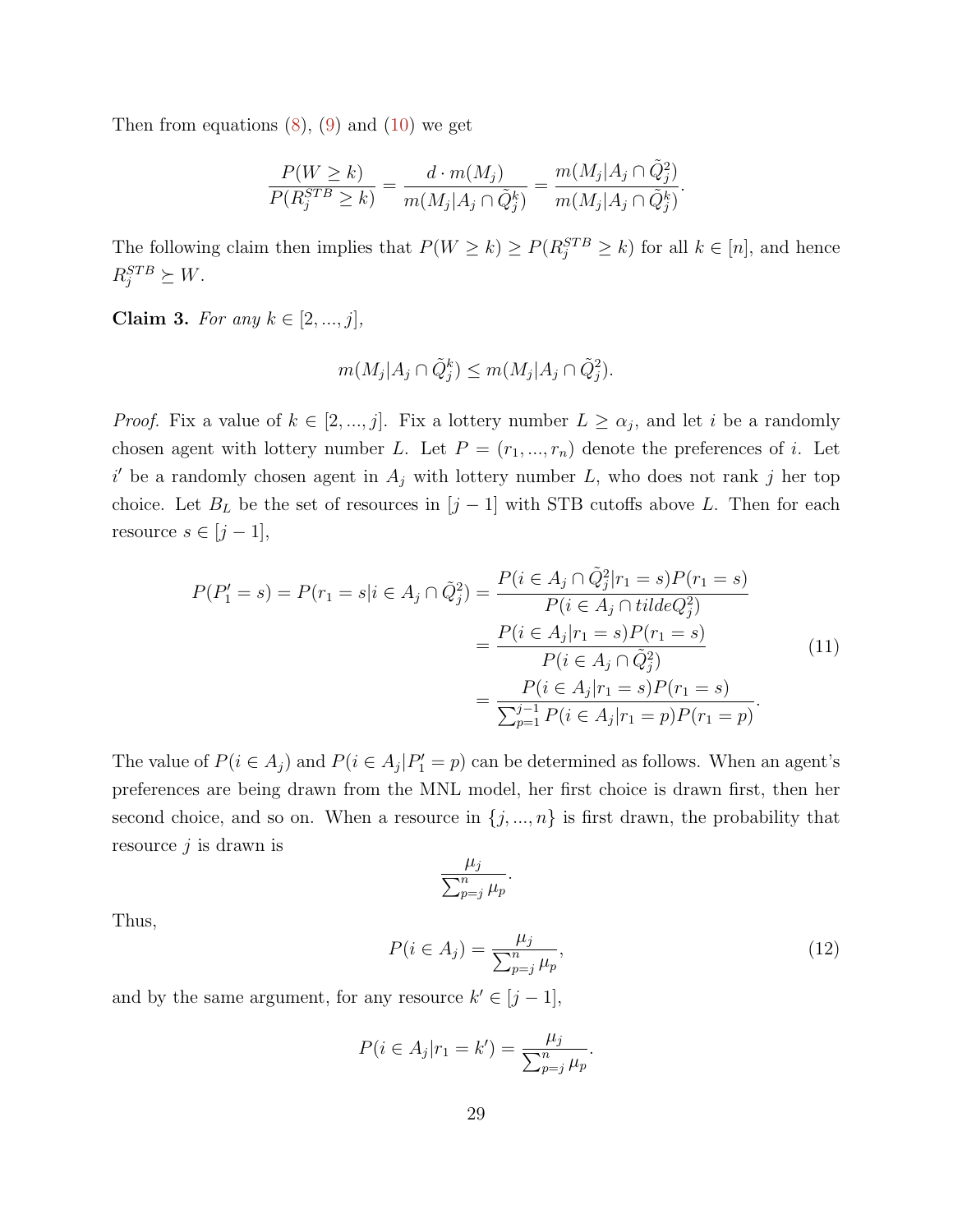<span id="page-30-0"></span>So from  $(11)$  we get

$$
P(r'_1 = s) = \frac{P(r_1 = s)}{\sum_{p=1}^{j-1} P(r_1 = p)} = \frac{\mu_s}{\sum_{p=1}^{j-1} \mu_p}.
$$
\n(13)

<span id="page-30-1"></span>Observe that for any  $p \in B_L$ ,

$$
P(i' \in M_j | P'_1 = p) = P(i \in M_j | i \in A_j).
$$
\n(14)

This follows from the independence of irrelevant alternatives of the MNL preference model. So, from  $(13)$  and  $(14)$  we get

$$
P(i' \in M_j) = \sum_{p \in B_L} P(i' \in M_j | P_1' = p) P(P_1' = p)
$$
  
= 
$$
\sum_{p \in B_L} P(i \in M_j | i \in A_j) P(P_1' = p)
$$
  
= 
$$
P(i \in M_j | i \in A_j) \frac{\sum_{p \in B_L} \mu_p}{\sum_{p=1}^{j-1} \mu_p}.
$$
 (15)

<span id="page-30-3"></span>Now, let  $i^*$  be a randomly chosen agent in  $A_j \cap \tilde{Q}_j^k$  with lottery number L and preferences  $P^* = (r_1^*, ..., r_n^*)$ . We define the notation

$$
r_{[p]} = \{r_1, ..., r_p\}
$$

for  $p \in [n]$ . See that if  $i^* \in M_j$ , then  $r_{[k-1]} \subseteq B_L$ . So,

<span id="page-30-2"></span>
$$
P(i^* \in M_j) = P(i \in M_j | i \in A_j \cap \tilde{Q}_j^k) = P(r_{[k-2]} \subseteq B_L | i \in A_j \cap \tilde{Q}_j^k)
$$
  

$$
\times P(r_{[k-1]} \in B_L | i \in A_j \cap \tilde{Q}_j^k, r_{[k-2]} \subseteq B_L)
$$
  

$$
\times P(i \in M_j | i \in A_j).
$$
  
(16)

For every set  $G \subseteq B_L$  such that  $|G| = k-2,$  let

$$
p(G) = P(P_{[k-2]}^* = G | P_{[k-2]}^* \subseteq B_L).
$$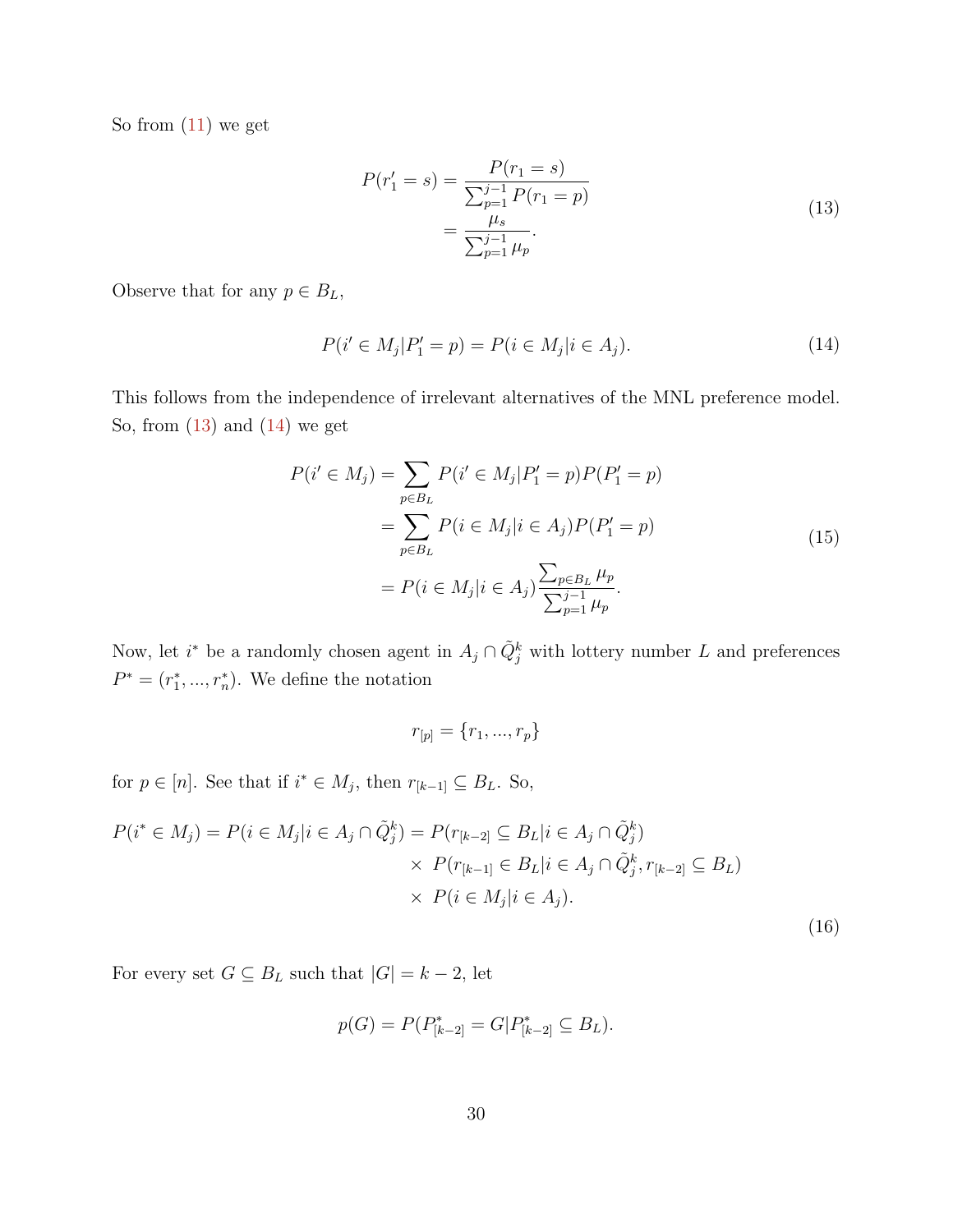Then

$$
P(r_{[k-1]} \in B_L | i \in A_j \cap \tilde{Q}_j^k, r_{[k-2]} \subseteq B_L) = \sum_{\substack{G \subseteq B_L, |G| = k-2}} p(G) \frac{\sum_{p \in B_L} \mu_p - \sum_{p \in G} \mu_p}{\sum_{p=1}^{j-1} \mu_p - \sum_{p \in G} \mu_p} \le \sum_{\substack{G \subseteq B_L}} p(G) \frac{\sum_{p \in B_L} \mu_p}{\sum_{p=1}^{j-1} \mu_p} \frac{\sum_{p \in B_L} \mu_p}{\sum_{p=1}^{j-1} \mu_p} \tag{17}
$$

<span id="page-31-0"></span>and thus from  $(16)$ ,

$$
P(i^* \in M_j) \le P(r_{[k-2]} \subseteq B_L | i \in A_j \cap \tilde{Q}_j^k) \frac{\sum_{p \in B_L} \mu_p}{P(i \in M_j | i \in A_j)} \sum_{p=1}^{j-1} \mu_p.
$$
  

$$
\le P(i \in M_j | i \in A_j) \frac{\sum_{p \in B_L} \mu_p}{\sum_{p=1}^{j-1} \mu_p}.
$$
 (18)

By  $(15)$  and  $(18)$  we obtain

$$
P(i^* \in M_j) \le P(i' \in M_j). \tag{19}
$$

 $\Box$ 

Finally, if  $L < \alpha_j$ , then

$$
P(i' \in M_j) = P(i^* \in M_j) = 0.
$$

So,  $P(i \in M_j) \leq P(i^* \in M_j)$  for all  $L \in [0,1]$ , and we have proven Claim [3.](#page-29-1)

Next, it needs to be shown that  $W \succeq V_j$ . Fix an agent i with preferences  $P = (r_1, ..., r_n)$ . If  $i \in A_j$ ,  $r_j = j$  and  $j \in M_j$ , then  $r_{[j-1]} = [j-1]$  so i must have been rejected by every resource in  $[j-1]$ . Let  $V(f)$ 

$$
K = \frac{V_j(j)}{P(A_j \cap Q_j^j) \prod_{p=1}^{j-1} \beta_p},
$$

so

$$
V_j(j) = K \cdot P(A_j \cap Q_j^j) \prod_{p=1}^{j-1} \beta_p.
$$

If  $i \in A_j$  and  $r_k = j$  for some  $k \leq j$ , then i only needs to be rejected by a subset of the resources in  $[j-1]$  for her to apply to resource j. Therefore for  $k \in [j-1]$ ,

$$
V_j(k) \geq K \cdot P(A_j \cap Q_j^k) \prod_{p=1}^{j-1} \beta_p.
$$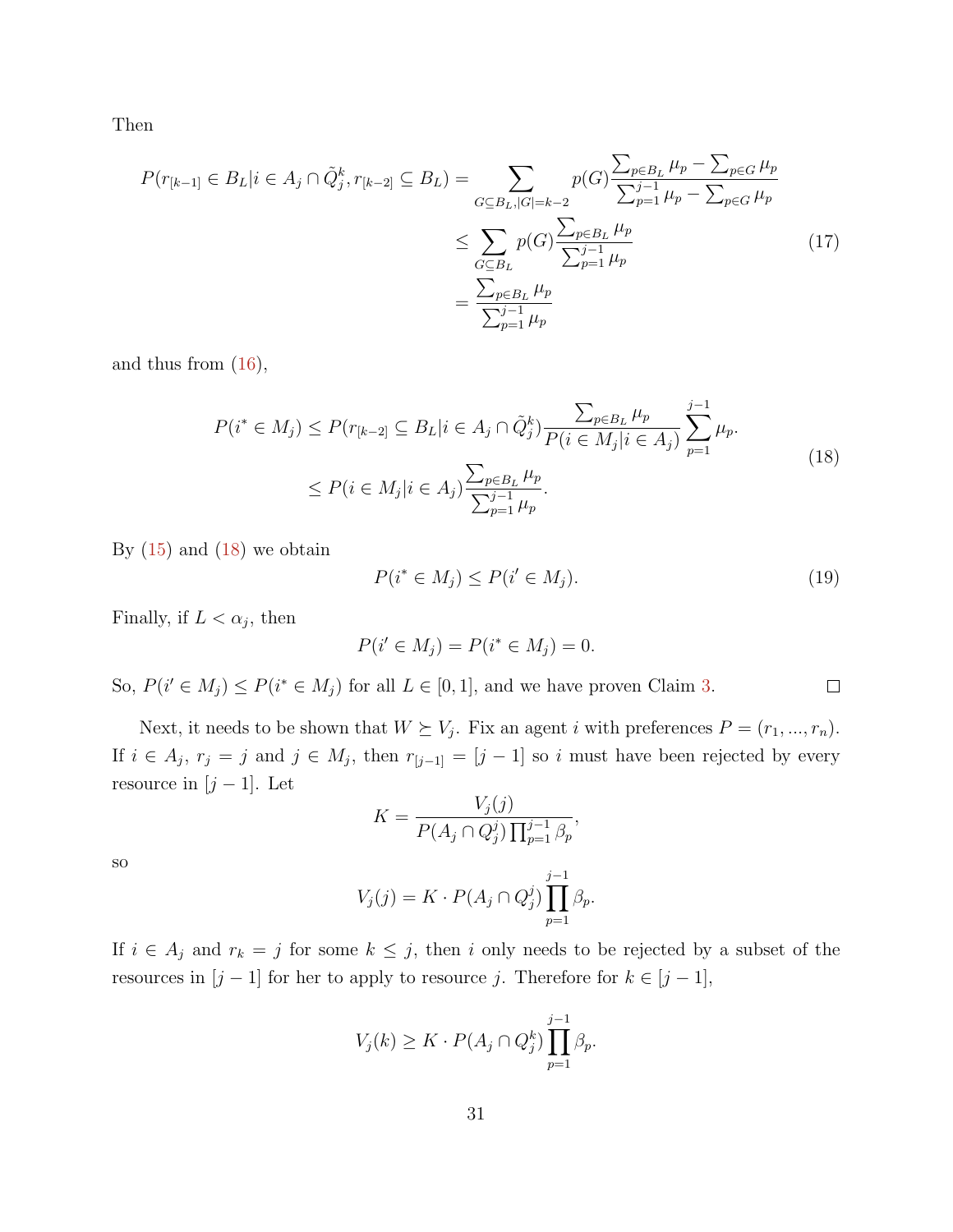Recall that for all  $p\in\{2,...,j\},$ 

$$
\frac{W(p)}{P(A_j \cap Q_j^p)} = d.
$$

Thus, if it is shown that

<span id="page-32-0"></span>
$$
d \le K \cdot \prod_{p=1}^{j-1} \beta_p,\tag{20}
$$

then  $W(k) \leq V_j(k)$  for all  $2 \leq k \leq j$ . It will then follow that  $W \succeq V_j$  by Claim [2.](#page-16-2) So, it remains to show that inequality [\(20\)](#page-32-0) holds. For all  $k \in [j-1]$  we have

$$
V_j(k) \le K \cdot m(A_j, Q_j^k)
$$

and

$$
\sum_{p=1}^{j} V_j(p) = 1.
$$

So,

$$
1 = \sum_{p=1}^{j} V_j(p) \le K \sum_{p=1}^{j} m(A_j \cap Q_j^p) = K \cdot m(A_j)
$$

and thus

$$
K\geq \frac{1}{m(A_j)}.
$$

Proposition [3](#page-15-2) gives that

$$
\prod_{p=1}^{j-1} \beta_p \ge 1 - \frac{\sum_{i=1}^{j-1} q_p}{N \sum_{p=1}^{j-1} \mu_p},
$$

and so

<span id="page-32-1"></span>
$$
K \cdot \prod_{p=1}^{j-1} \beta_p \ge \frac{1}{m(A_j)} \left( 1 - \frac{\sum_{i=1}^{j-1} q_p}{N \sum_{p=1}^{j-1} \mu_p} \right). \tag{21}
$$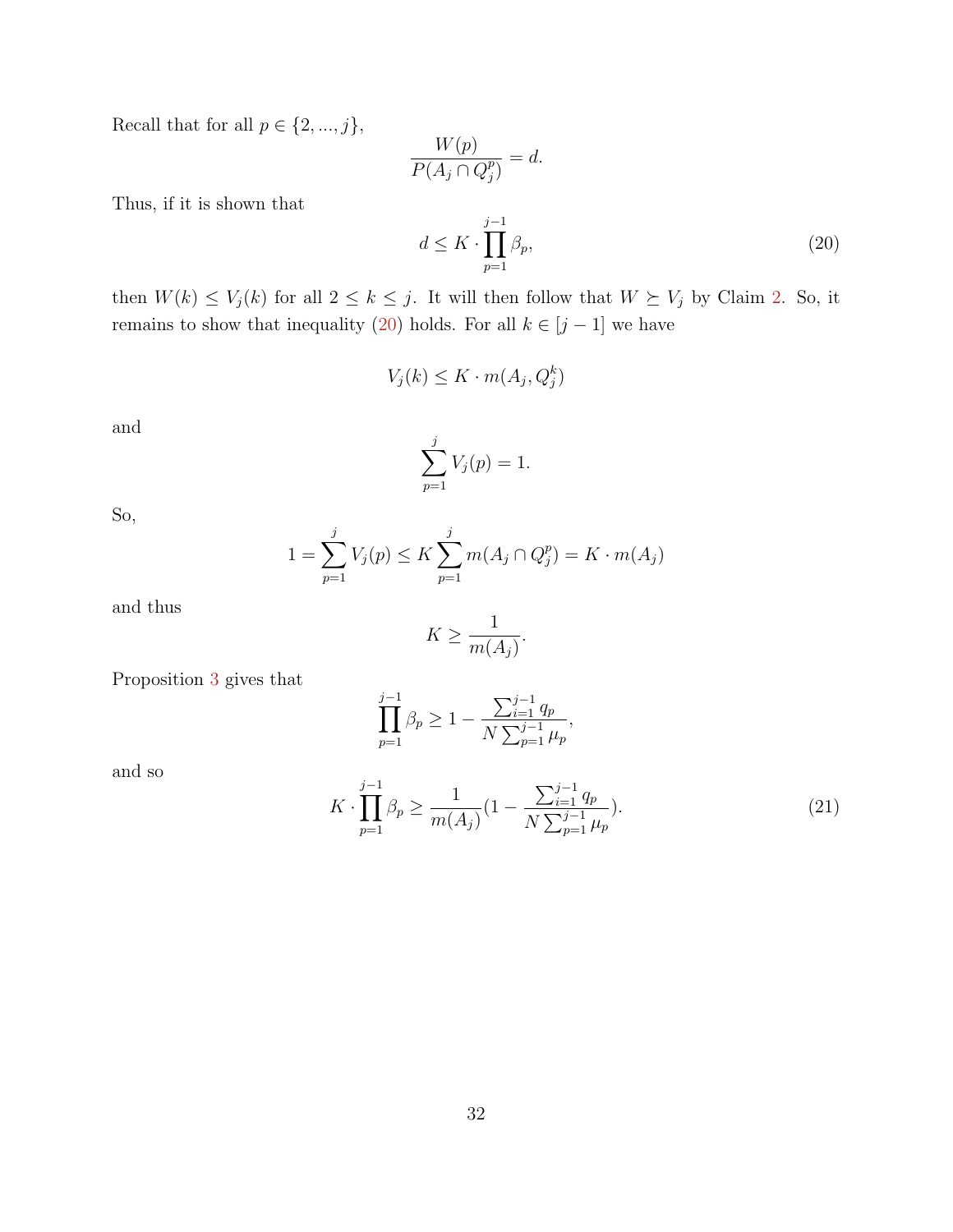<span id="page-33-0"></span>Next we need an upper bound for d. Observe that

$$
1 = \sum_{p=1}^{j} W(p)
$$
  
=  $W(1) + \sum_{p=2}^{j} W(p)$  (22)  
=  $R_j^{STB}(1) + d \sum_{p=2}^{j} m(A_j \cap Q_j^p).$ 

The mass of agents who rank resource j as their first choice is  $N\mu_j$ , and these agents are accepted to resource j with probability  $1 - \alpha_j$ . Since the total mass of agents assigned to resource  $j$  is  $q_j$ , we have

<span id="page-33-1"></span>
$$
R_j^{STB}(1) = \frac{N\mu_j(1 - \alpha_j)}{q_j}.
$$
\n(23)

<span id="page-33-2"></span>Moreover,

$$
\sum_{p=2}^{j} m(A_j \cap Q_j^p) = m(A_j, \tilde{Q}_j^2)
$$
  
=  $m(A_j) - m(A_j \cap Q_j^1)$   
=  $m(A_j) - \mu_j$ . (24)

Then  $(22)$ ,  $(23)$  and  $(24)$  give

<span id="page-33-3"></span>
$$
1 = N \frac{\mu_j}{q_j} (1 - \alpha_j) + (m(A_j) - \mu_j) d. \tag{25}
$$

Let  $r_j = \sum_{p=j}^n \mu_p$ . Then by [\(12\)](#page-29-2),

$$
m(A_j) = \frac{\mu_j}{r_j}.
$$

From Proposition [1,](#page-15-3)

$$
1 - \alpha_j = \frac{1}{N} \left( \sum_{p=1}^{j-1} q_p + \frac{r_j q_j}{\mu_j} \right).
$$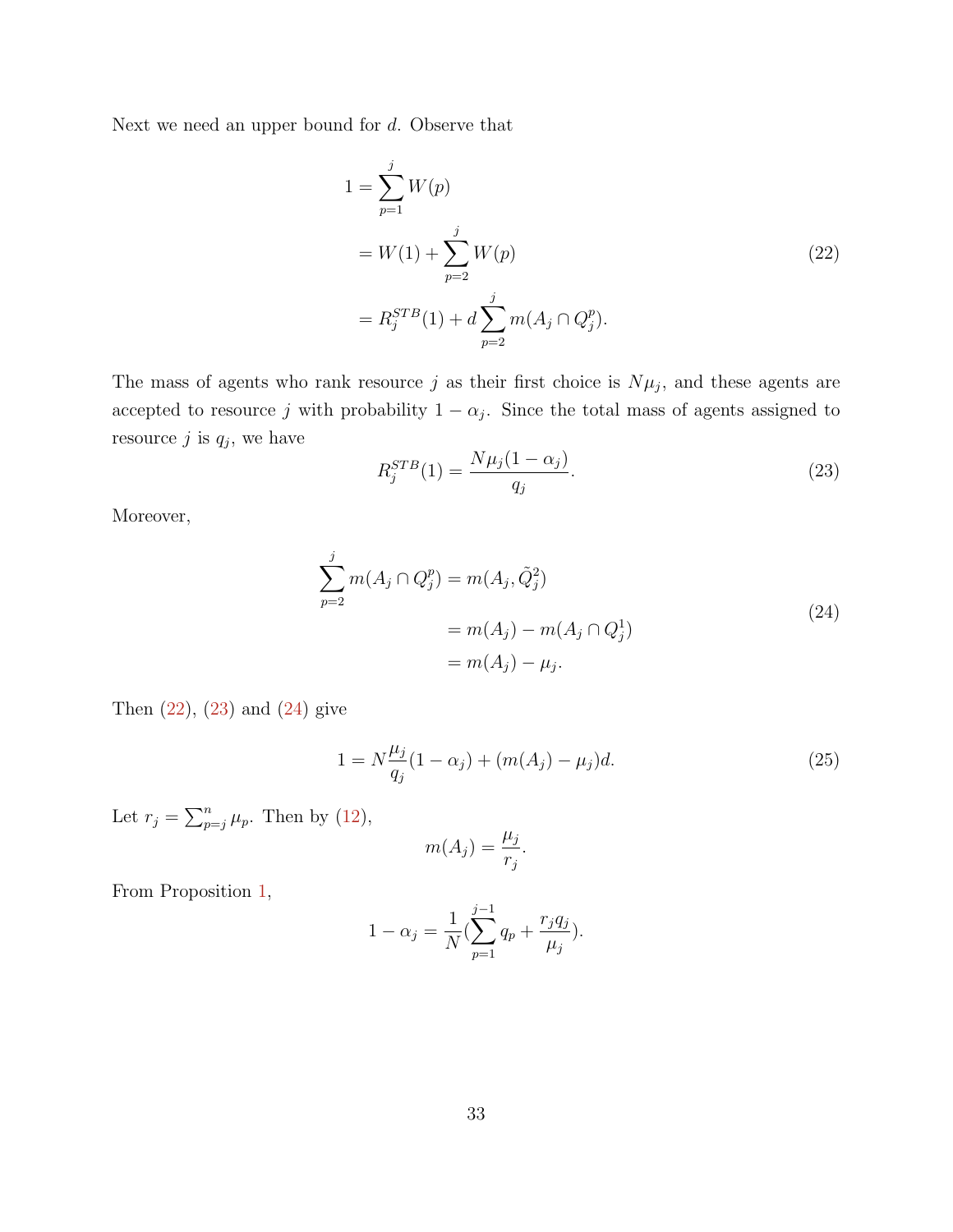Thus, equation [\(25\)](#page-33-3) becomes

$$
1 = \frac{\mu_j}{q_j} \sum_{p=1}^{j-1} q_p + r_j + (\frac{\mu_j}{r_j} - \mu_j)d
$$
  
= 
$$
\frac{\mu_j}{q_j} \sum_{p=1}^{j-1} q_p + r_j + \frac{\mu_j}{r_j} (1 - r_j)d
$$

which implies

$$
d = \frac{r_j}{\mu_j} \cdot \frac{1}{1 - r_j} (1 - r_j - \frac{\mu_j}{q_j} \sum_{p=1}^{j-1} q_p)
$$
  
= 
$$
\frac{r_j}{\mu_j} (1 - \frac{\mu_j}{q_j(1 - r_j)} \sum_{p=1}^{j-1} q_p).
$$

<span id="page-34-0"></span>Since resource j is popular,  $N\mu_j \ge q_j$ , so

$$
d \le \frac{r_j}{\mu_j} \left(1 - \frac{\sum_{p=1}^{j-1} q_p}{N(1 - r_j)}\right)
$$
  
= 
$$
\frac{1}{m(A_j)} \left(1 - \frac{\sum_{p=1}^{j-1} q_p}{N(1 - r_j)}\right).
$$
 (26)

By [\(21\)](#page-32-1) and [\(26\)](#page-34-0) we obtain [\(20\)](#page-32-0), which gives  $V_j \succeq W$ . This concludes the proof of Lemma  $\Box$ [4.](#page-21-0)

#### A.2 Proof of Lemma [5](#page-22-0)

The proof makes use of the following definitions. Recall that we fixed a randomly chosen agent *i* with preferences  $(r_1, ..., r_n)$ .

**Definition 13.** For a set of cutoffs  $\beta^*$  and  $k \in [n]$ , let  $H_k^{\beta^*}$  $\int_{k}^{\beta^{*}}$  be the event that agent i is assigned to resource k under  $VMTB(\beta^*)$ .

**Definition 14.** For  $k \in [n]$ , let  $q_k^i$  be the rank of resource k in agent i's preference order.

Now, suppose that  $\beta_{j'} = 0$  and  $\beta'_{j'} = 1$ . The following claim shows a convenient reformulation of the problem.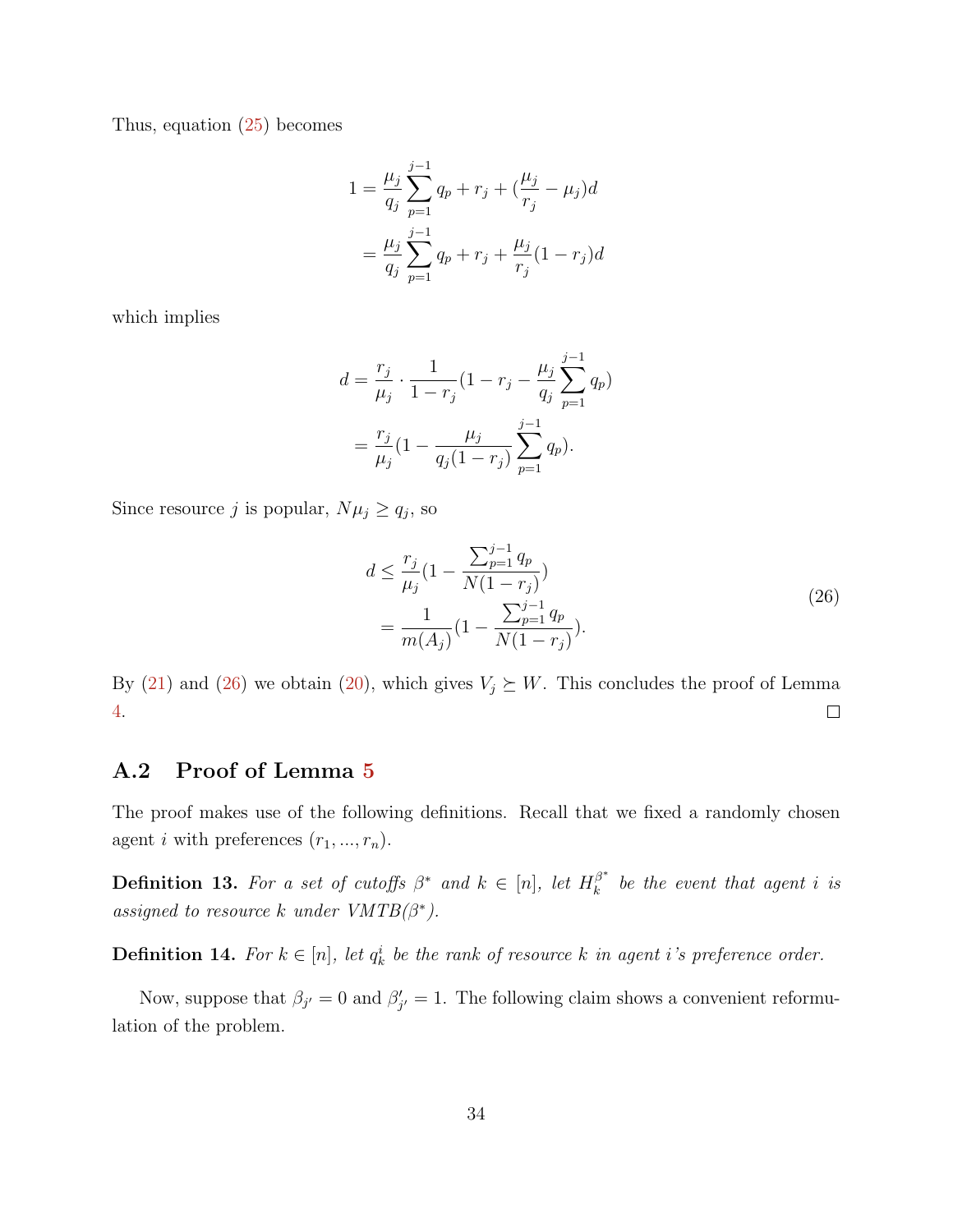Claim 4. Suppose that for all  $k \in [n]$ ,

<span id="page-35-0"></span>
$$
P(q_{j'}^{i} < q_{j}^{i}|H_{j}^{\beta'}, q_{j}^{i} \ge k) \ge P(q_{j'}^{i} < q_{j}^{i}|H_{j}^{\beta'}).
$$
\n(27)

Then  $R_j^{\beta} \succeq R_j^{\beta'}$  $\frac{\beta'}{j}$  .

*Proof.* Suppose inequality [\(27\)](#page-35-0) holds for all  $k \in [n]$ . It needs to be shown that for all  $k \in [n]$ ,

$$
\sum_{p=k}^{n} R_j^{\beta'}(p) \ge \sum_{p=k}^{n} R_j^{\beta}(p).
$$

Consider initially assigning agents according to  $VMTB(\beta')$ . This initial assignment can be transformed to an assignment according to  $VMTB(\beta)$ , by lowering the cutoff for resource j' to 0, and any agent who prefers  $j'$  to her initial assignment becomes reassigned to  $j'$ . Then if i was initially assigned to resource j with rank p, she will be reassigned to resource j' with probability

$$
P(q_{j'}^i < q_j^i | H_j^{\beta'}, i_j = p).
$$

Thus, for all  $p \in [n]$ ,

$$
R_j^{\beta}(p) = C \cdot (1 - P(q_{j'}^i < q_j^i | H_j^{\beta'}, i_p = j)) \cdot R_j^{\beta'}(p),
$$

where C is a normalizing constant so that  $R_j^{\beta}$  has a total mass of one. For  $k \in [n]$ , conditioned on i being assigned to resource j and having rank no better than  $k$ , we have

$$
\sum_{p=k}^{n} R_j^{\beta}(p) = C \cdot (1 - P(q_{j'}^{i} < q_j^{i}|H_j^{\beta'}, q_j^{i} \ge k)) \cdot \sum_{p=k}^{n} R_j^{\beta'}(p).
$$

Setting  $k = 1$  in the above equation, we get

$$
\sum_{p=1}^{n} R_j^{\beta}(p) = C \cdot (1 - P(q_{j'}^{i} < q_j^{i} | H_j^{\beta'})) \cdot \sum_{p=1}^{n} R_j^{\beta'}(p).
$$

Since

$$
\sum_{p=1}^{n} R_j^{\beta}(p) = \sum_{p=1}^{n} R_j^{\beta'}(p) = 1,
$$

this gives

$$
C = \frac{1}{1 - P(q_{j'}^i < q_j^i | H_j^{\beta'})}.
$$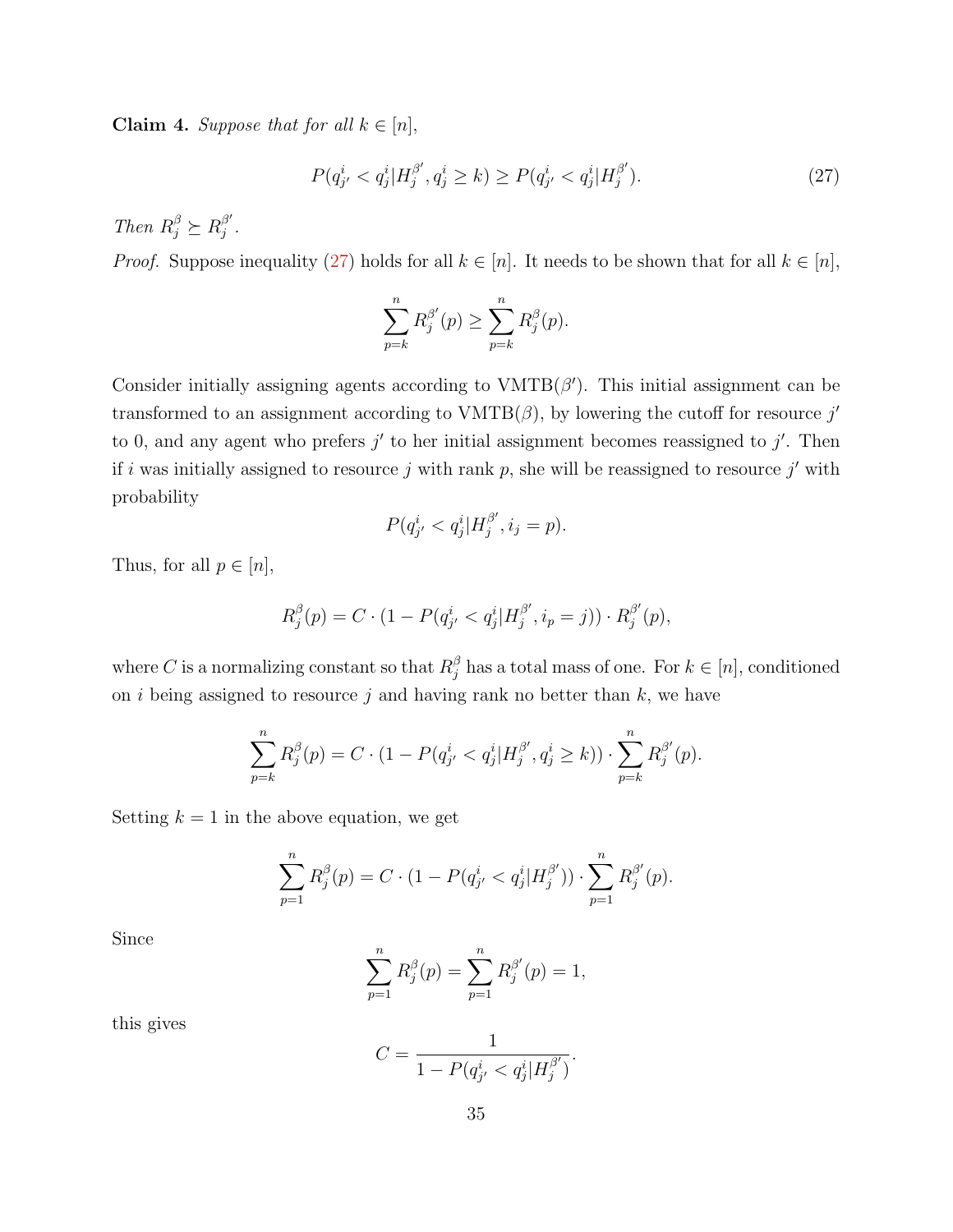So, for  $k \in [n]$ , by inequality  $(27)$ 

$$
\sum_{pkm}^{n} R_j^{\beta}(p) = \frac{1 - P(q_{j'}^{i} < q_j^{i} | H_j^{\beta'}, q_j^{i} \ge k)}{1 - P(q_{j'}^{i} < q_j^{i} | H_j^{\beta'})} \cdot \sum_{p=k}^{n} R_j^{\beta'}(p)
$$
\n
$$
\ge \sum_{p=k}^{n} R_j^{\beta'}(p).
$$

Thus  $R_j^{\beta} \succeq R_j^{\beta'}$  $_{j}^{\beta ^{\prime }}$  .

The next step is to prove that inequality [\(27\)](#page-35-0) holds for all  $k \in [n]$ . Consider the exponen-tial clock process of drawing agent preferences described in Claim [1,](#page-14-0) where for each  $p \in [n]$ ,  $X_p$  is the time that clock p rings and  $X^{(p)}$  is the pth earliest clock to ring. Then inequality [\(27\)](#page-35-0) is equivalent to

<span id="page-36-0"></span>
$$
P(X_{j'} < X_j | H_j^{\beta'}, X_j \ge X^{(k)}) \ge P(X_{j'} < X_j | H_j^{\beta'}). \tag{28}
$$

 $\Box$ 

We will now show that inequality [\(28\)](#page-36-0) holds for all  $k \in [n]$ . For  $k \in [n-1]$  and  $S' \subseteq S$ where  $|S'| = k$  and  $j, j' \notin S'$ , let

$$
p(S') = P(i_{[k]} = S'|H_j^{\beta'}, q_j^i \ge k+1).
$$

That is,  $p(S')$  is the probability that i's top k ranked resources are S', conditional on i being assigned to j with rank  $k + 1$ . For a set of resources  $B \subseteq S$  where  $j', j \notin B$ , we define a set of cutoffs  $\beta^B$  as follows: for all resources  $p \in B$ ,  $(\beta^B)_p = 1$ , and for all resources  $p \notin B$ ,  $(\beta^B)_p = \beta'_p$ . Note that VMTB( $\beta^B$ ) is equivalent to VMTB( $\beta'$ ) where resources in B have been removed from the matching market. Let

$$
P_B = P(X_{j'} < X_j | H_j^{\beta^B}).
$$

Observe that if i is assigned to j with rank no better than  $k$ , then she must have been rejected by each resource in  $i_{[k-1]}$ . If  $j' \in i_{[k-1]}$ , then the probability that i prefers j' to j is one. Otherwise, the probability that i prefers  $j'$  to j will be  $P_{i_{k-1}}$ . Let

$$
b_k = P(j' \in i_{[k-1]} | H_j^{\beta'}, X_j \ge X^{(k)}).
$$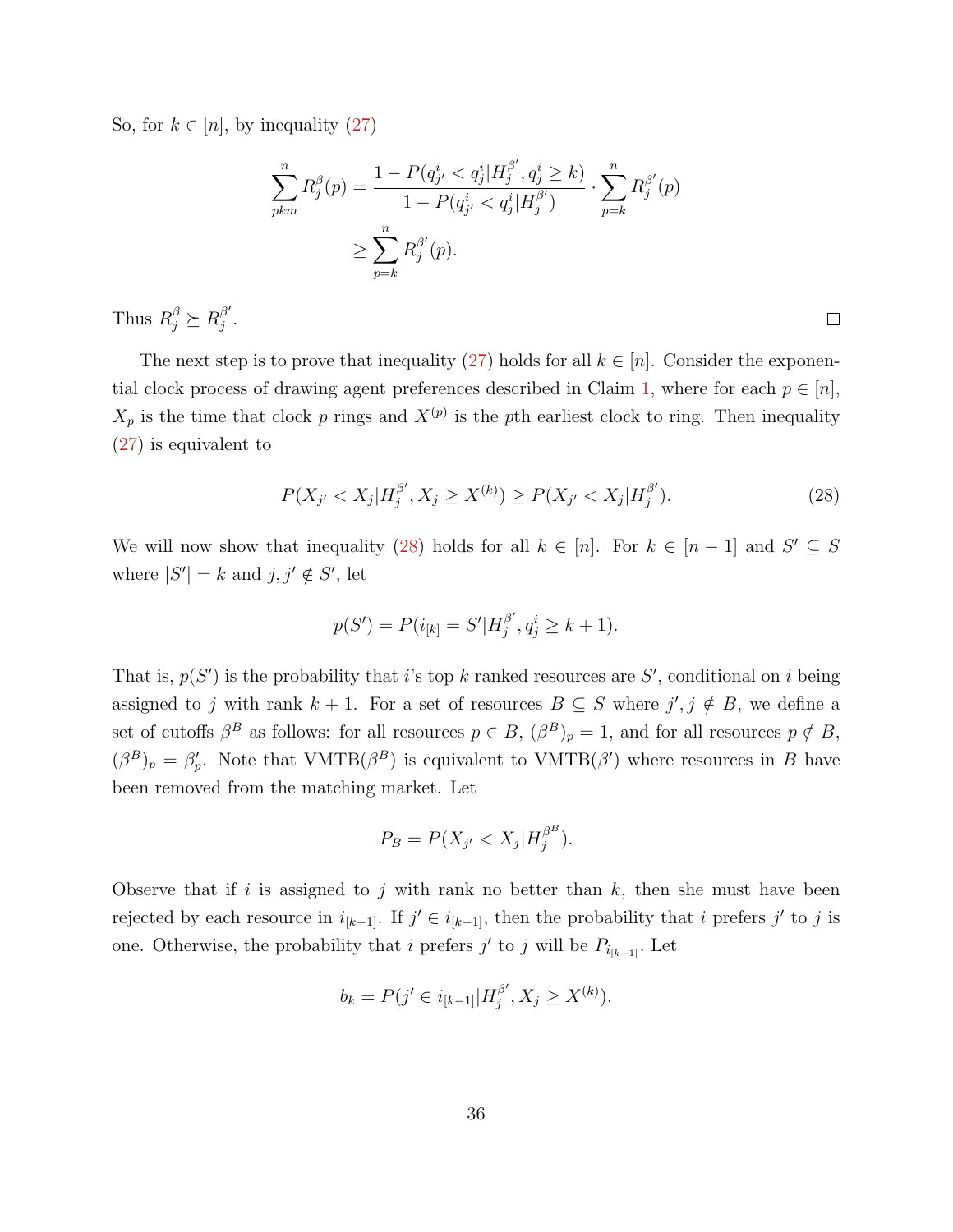<span id="page-37-0"></span>Then

$$
P(X_i < X_j | H_j^{\beta'}, X_j \ge X^{(k)}) = b_k + (1 - b_k) \left( \sum_{S' \subseteq S: |S'| = k - 1, j, j' \notin S'} p(S') P_{S'} \right). \tag{29}
$$

<span id="page-37-1"></span>The following proposition, along with equation [\(29\)](#page-37-0) gives inequality [\(28\)](#page-36-0). **Proposition 4.** For all  $S' \subseteq S$  where  $j, j' \notin S'$ ,

$$
P_{S'} \ge P(X_{j'} < X_j | H_j^{\beta'}).
$$

*Proof.* Let  $\tilde{X}_j$  be a random variable with distribution equal to the distribution of  $X_j$  conditional on  $H_j^{\beta'}$ <sup>p'</sup>. Since  $X_{j'}$  is an exponential random variable with rate  $\mu_{j'}$ , the CDF of  $X_{j'}$ is

$$
F(x) = 1 - e^{-\mu_j x}.
$$

Since  $\beta'_{j'} = 1$ , the value of  $X_{j'}$  does not affect the assignment of i, so  $X_{j'}$  is independent of  $H^{\beta'}_i$ <sup> $\beta$ </sup>. Furthermore, since  $X_{j'}$  is independent of  $X_j$ , we have

$$
P(X_i < X_j | H_j^{\beta'}) = P(X_i < \tilde{X}_j) = E_{\tilde{X}_j}[F(x)].
$$

For a set of resources  $B \subseteq S$  where  $j, j' \notin B$ , let  $\tilde{X}_j^B$  be a random variable with distribution equal to the distribution of  $X_j$  conditional on  $H_j^{\beta B}$  $j^{\beta}$ . Then

$$
P_{S'} = P(X_i < \tilde{X}_j^{S'}) = E_{\tilde{X}_j^{S'}}[F(x)].
$$

Since  $F(x)$  is an increasing function, if  $\tilde{X}_j \succeq \tilde{X}_j^{S'}$  $j^{S'}$  then this will imply

$$
E_{\tilde{X}_j^{S'}}[F(x)] \ge E_{\tilde{X}_j}[F(x)],
$$

which gives the proposition. So, it remains to show  $\tilde{X}_j \succeq \tilde{X}_j^{S'}$  $j^{S'}$ , which will follow from the next claim. The claim implies that for any  $B_1 \subseteq B_2 \subseteq S$  where  $j, j' \in B_1 \cap B_2$ , we have  $\tilde{X}_{j}^{B_1} \succeq \tilde{X}_{j}^{B_2}$ . First, fix an indexing of the resources excluding j and j',

$$
S \setminus \{i, j\} = \{a_1, a_2, ..., a_{n-2}\}.
$$

For  $p \in \{0, 1, ..., n-2\}$ , let

$$
\tilde{X}_j^p = \tilde{X}_j^{\{a_1, \dots, a_p\}}
$$

.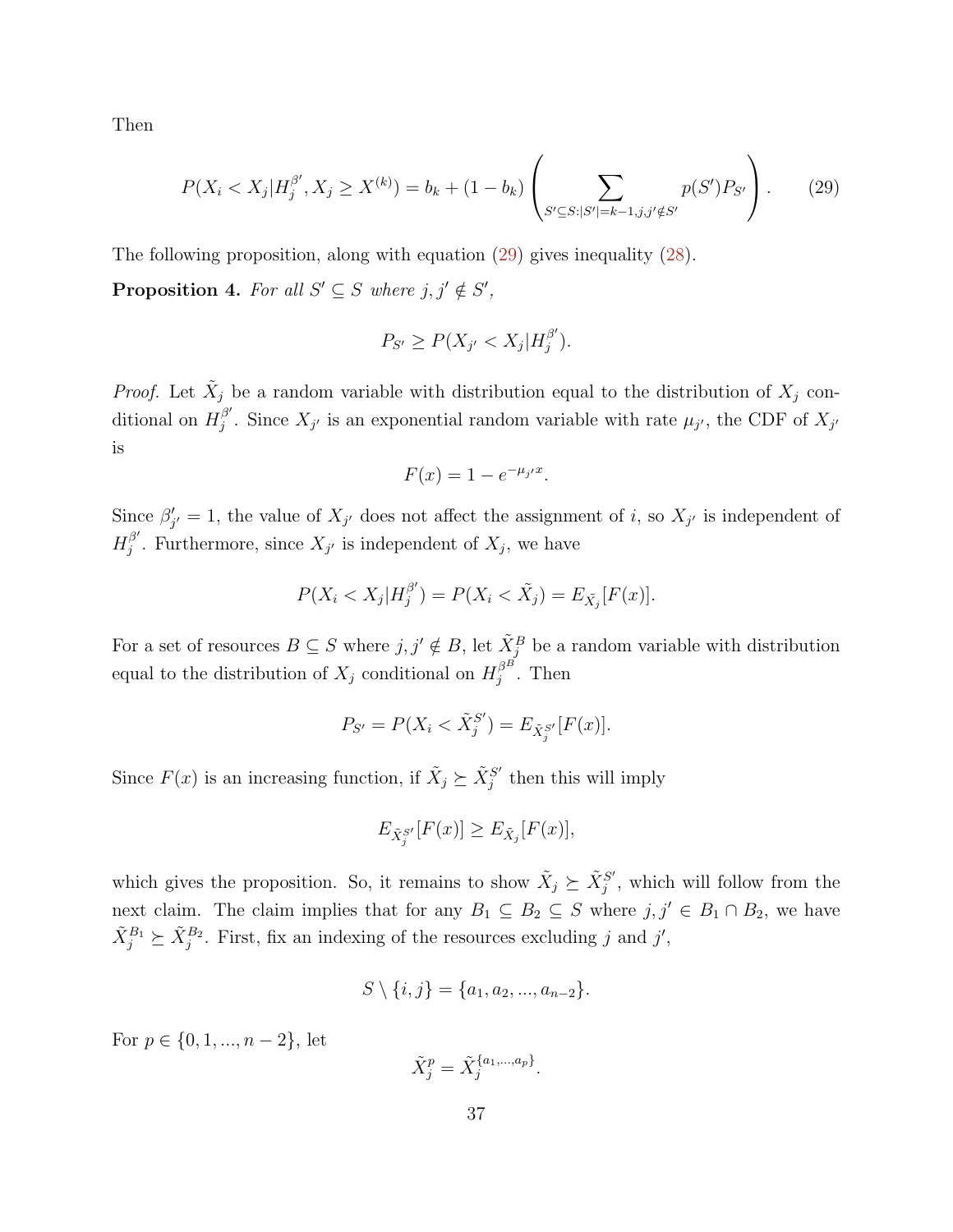<span id="page-38-1"></span>Claim 5.

$$
\tilde{X}_j^0 \succeq \tilde{X}_j^1 \succeq \ldots \succeq \tilde{X}_j^{n-2}.
$$

*Proof.* For  $p \in \{0, 1, ..., n-2\}$ , let  $f_p(x)$  be the PDF of  $\tilde{X}_j^p$ . Consider assigning i by  $VMTB(\beta^{\{a_1,\dots,a_{n-2}\}})$ . Since  $\beta_p^{\{a_1,\dots,a_{n-2}\}} = 1$  for all resources  $p \neq j$ , conditional on any value of  $X_j$  we have that i will be assigned to resource j with probability  $1 - \beta'_j$ . Thus, the distribution of  $\tilde{X}_j^{n-2}$  is equal to the distribution of  $X_j$ , so

$$
f_{n-2}(x) = \mu_j e^{-\mu_j x}.
$$

Hence,  $f(x)$  is decreasing over  $x \geq 0$ . Now, as an inductive hypothesis, assume that for some  $p \in \{1, 2, ..., n-2\}, f_p(x)$  is decreasing over  $x \geq 0$ . We will show that this implies that both  $f_{p-1}(x)$  is decreasing over  $x \geq 0$  and that  $\tilde{X}_j^{p-1} \succeq \tilde{X}_j^p$ . Now, suppose that i is assigned to j by VMTB( $\beta^{\{a_1,\dots,a_p\}}$ , and  $X_j = x$ . Since  $\beta_{a_p}^{\{a_1,\dots,a_p\}} = 1$ , the probability that i prefers resource  $a_p$  to j is

$$
F_p(x) = P(X_{a_p} < x) = 1 - e^{-\mu_{a_p} x}.
$$

Consider now lowering the cutoff for resource  $a_p$  to  $\beta'_{a_p}$ , and reassigning agents with high enough lottery numbers to resource  $a_p$  if they prefer it to their initial assignment. Observe that this process will result in the assignment under  $VMTB(\beta^{\{a_1,\dots,a_{p-1}\}})$ . Then for some positive normalizing constant  $K' > 0$ ,

$$
f_{p-1}(x) = K' f_p(x) [F_{p-1}(x) (1 - \beta'_{a_{p-1}}) + (1 - F_{p-1}(x)].
$$

Since  $1 - \beta'_{a_{p-1}} \leq 1$  and  $F_{p-1}(x)$  is increasing in x, we have that

$$
K'[F_{p-1}(x)(1-\beta'_{a_{p-1}})+(1-F_{p-1}(x))]
$$

is decreasing in x for  $x \geq 0$ . Since by hypothesis  $f_p(x)$  is decreasing for  $x \geq 0$ , we have  $f_{p-1}(x)$  is decreasing for  $x \geq 0$ . To show  $\tilde{X}_j^{p-1} \succeq \tilde{X}_j^p$  we need the following claim.

<span id="page-38-0"></span>**Claim 6.** Let Y be a nonnegative random variable with decreasing PDF  $f(x)$ , and Z be a non-negative random variable with PDF  $h(x) = f(x)g(x)$ , where  $g(x)$  is a nonnegative decreasing function. Then  $Z \succeq Y$ .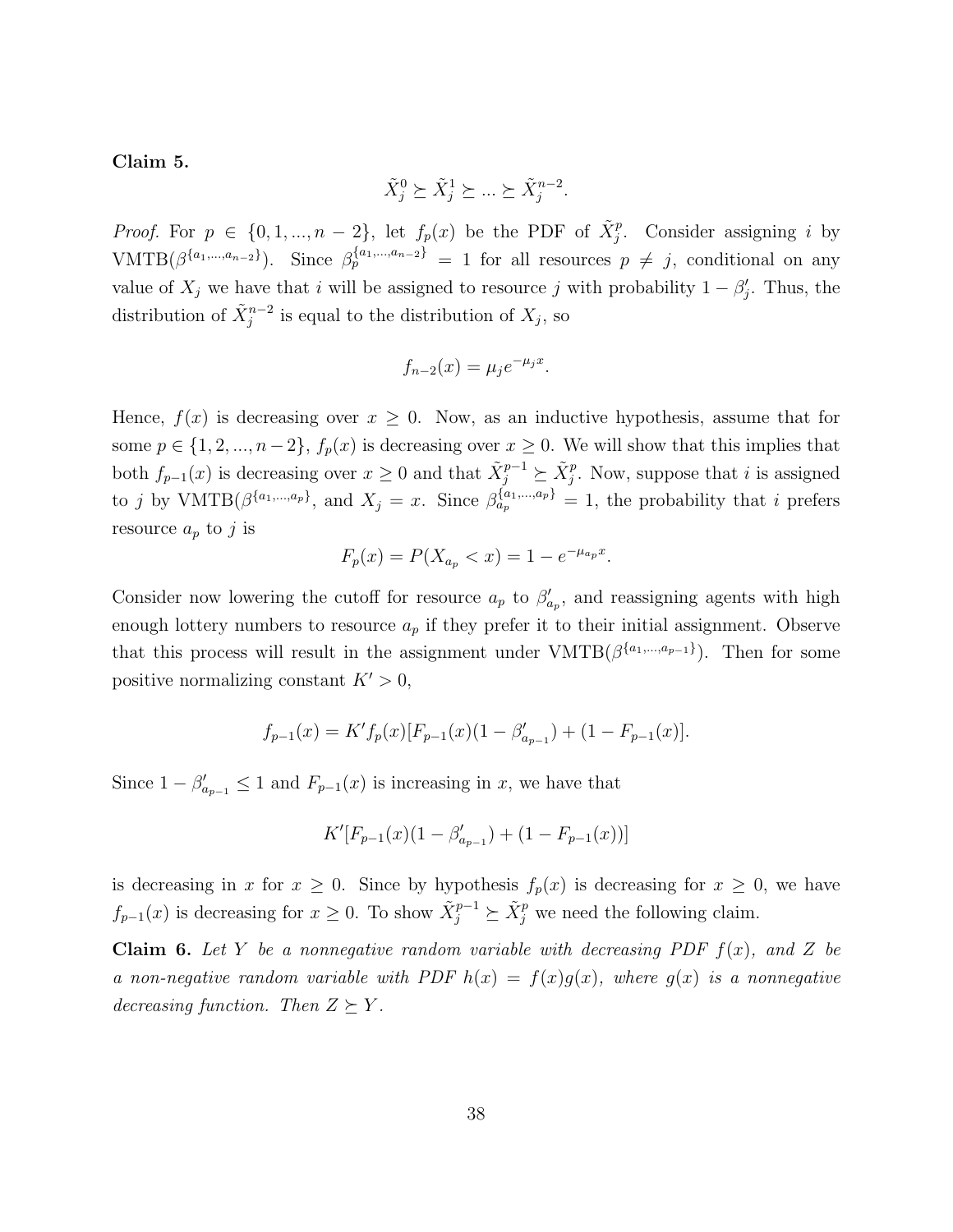*Proof.* By definition,  $Z \succeq Y$  is equivalent to

<span id="page-39-0"></span>
$$
\int_0^t f(x)dx \le \int_0^t h(x)dx, \ \forall t \ge 0.
$$
\n(30)

Since

$$
\int_0^\infty f(x)dx = \int_0^\infty h(x)dx = 1,
$$

we get that  $(30)$  is equivalent to

<span id="page-39-1"></span>
$$
\int_{t}^{\infty} f(x)dx \ge \int_{t}^{\infty} h(x)dx, \ \forall t \ge 0.
$$
 (31)

By [\(30\)](#page-39-0) and [\(31\)](#page-39-1) we obtain that  $Y \succeq Z$  if

$$
\frac{\int_0^t f(x)dx}{\int_t^\infty f(x)dx} \le \frac{\int_0^t h(x)dx}{\int_t^\infty h(x)dx}.
$$

Since  $g(x)$  is decreasing,

$$
\frac{\int_0^t h(x)dx}{\int_t^\infty h(x)dx} = \frac{\int_0^t f(x)g(x)dx}{\int_t^\infty f(x)g(x)dx} \ge \frac{\int_0^t f(x)g(t)dx}{\int_t^\infty f(x)g(t)dx} = \frac{\int_0^t f(x)dx}{\int_t^\infty f(x)dx},
$$

which gives Claim [6.](#page-38-0)

Using Claim [6](#page-38-0) with  $Y = \tilde{X}_j^p$ ,  $Z = \tilde{X}_j^{p-1}$ ,  $f(x) = f_p(x)$  and

$$
g(x) = K[F_{p-1}(x)(1 - \beta_{a_{k+1}}) + (1 - F_{p-1}(x)],
$$

we get that if  $\tilde{X}_j^p$  has a decreasing PDF, then  $\tilde{X}_j^{p-1} \succeq \tilde{X}_j^p$ . This completes the proof of Claim [5,](#page-38-1) and the proof of Proposition [4.](#page-37-1)  $\Box$ 

Lemma [5](#page-22-0) has now been proven in the special case that  $\beta_{j'} = 0$  and  $\beta'_{j'} = 1$ . It remains to show that the lemma holds in the general case. Now, suppose  $\beta$  and  $\beta'$  satisfy  $\beta_{j'} \leq \beta'_{j'}$ and  $\beta_p = \beta'_p$  for all  $p \neq j'$ . Let  $e_i$  be the vector with one in the *i*th entry and zero in the other entries. See that  $\beta - \beta_i e_i$  is equal to  $\beta$ , but with the *i*th entry set to zero. Similarly,  $\beta + (1 - \beta_i)e_i$  is equal to  $\beta$  but with the *i*th cutoff set to one. Let

$$
E = R_j^{\beta - \beta_i e_i}
$$

 $\Box$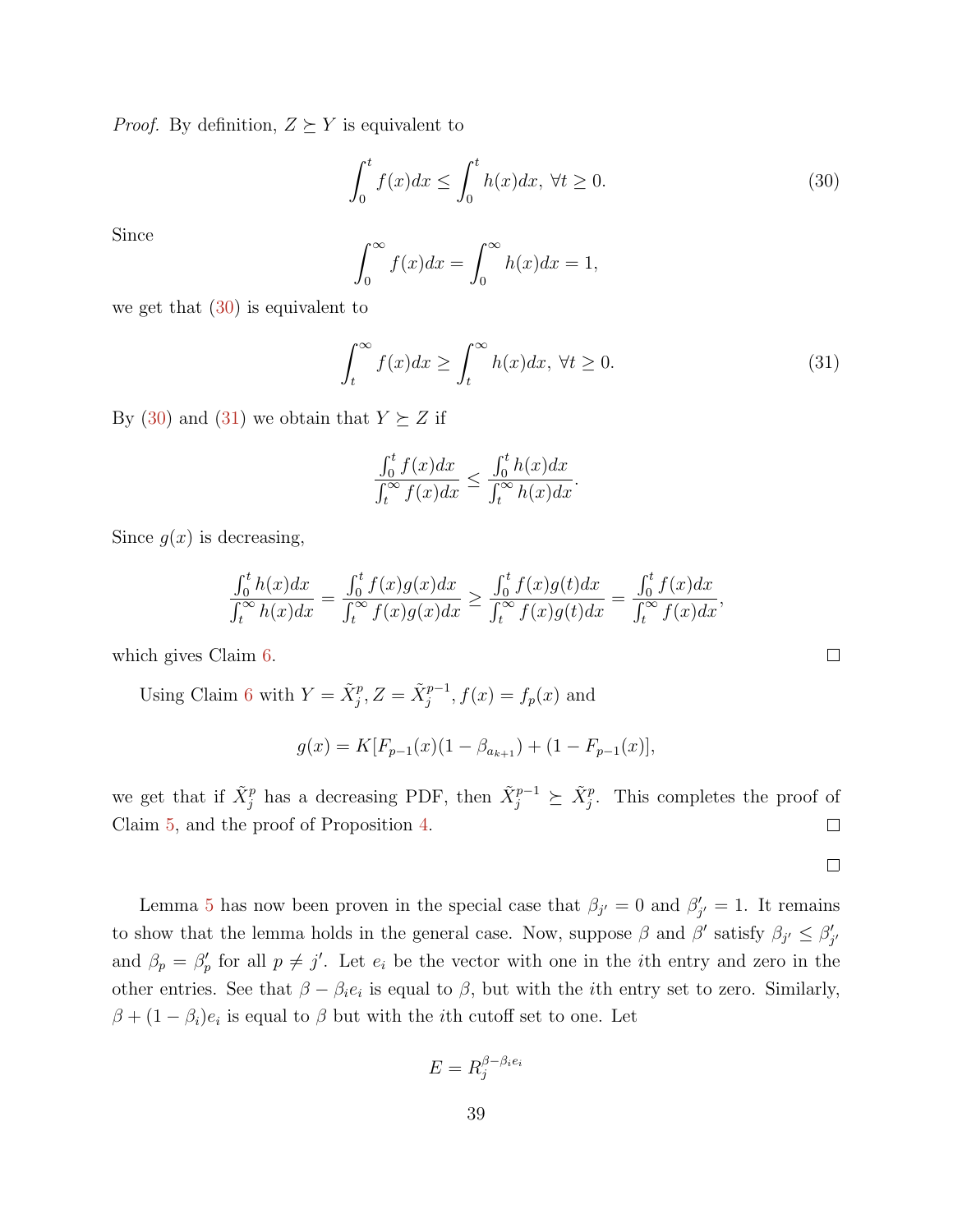and

$$
F = R_j^{\beta + (1 - \beta_i)e_i}.
$$

By the special case of the lemma, we have that  $E \succeq F$ . Now, consider assigning agents by  $VMTB(\beta)$  according to the following equivalent process. Each agent is independently put into case 1 with probability  $\beta_{j'}$ , and put into case 2 with probability  $1 - \beta_{j'}$ . Then, agents in case 1 are assigned according to  $VMTB(\beta - \beta_i e_i)$ , and agents in case 2 are assigned according to  $VMTB(\beta + (1 - \beta_i)e_i)$ . The case 1 agents correspond to the agents who have a lottery number for resource j' below  $\beta_{j'}$ , and the case 2 agents to the agents who have a lottery number above  $\beta_{j'}$ . Thus, this process is indeed equivalent to  $VMTB(\beta)$ . Let  $c_1$  be the probability that a randomly chosen case 1 agent is assigned to resource  $j$ , and let  $c_2$  be the probability that a randomly chosen case 2 agent is assigned to resource  $j$ . Then, for some normalizing constant  $C' > 0$ ,

<span id="page-40-0"></span>
$$
R_j^{\beta} = C'[(1 - \beta_{j'})c_1E + \beta_{j'}c_2F].
$$
\n(32)

See that for some  $\lambda_1 \in [0,1],$ 

<span id="page-40-1"></span>
$$
R_j^{\beta} = \lambda_1 E + (1 - \lambda_1) F. \tag{33}
$$

To solve for  $\lambda_1$ , from [\(32\)](#page-40-0) we obtain

$$
\lambda_1 = C'(1 - \beta_{j'})c_1
$$

and

$$
1 - \lambda_1 = C' \beta_{j'} c_2.
$$

Adding the above two equations together and solving for  $C'$  gives

$$
C' = \frac{1}{(1 - \beta_{j'})c_1 + \beta_{j'}c_2}.
$$

Thus

$$
\lambda_1 = \frac{(1 - \beta_{j'})c_1}{(1 - \beta_{j'})c_1 + \beta_{j'}c_2}.
$$

Similarly, for some normalizing constant  $C''$ ,

$$
R_j^{\beta'} = C''[(1 - \beta'_{j'})c_1E + \beta'_{j'}c_2F],
$$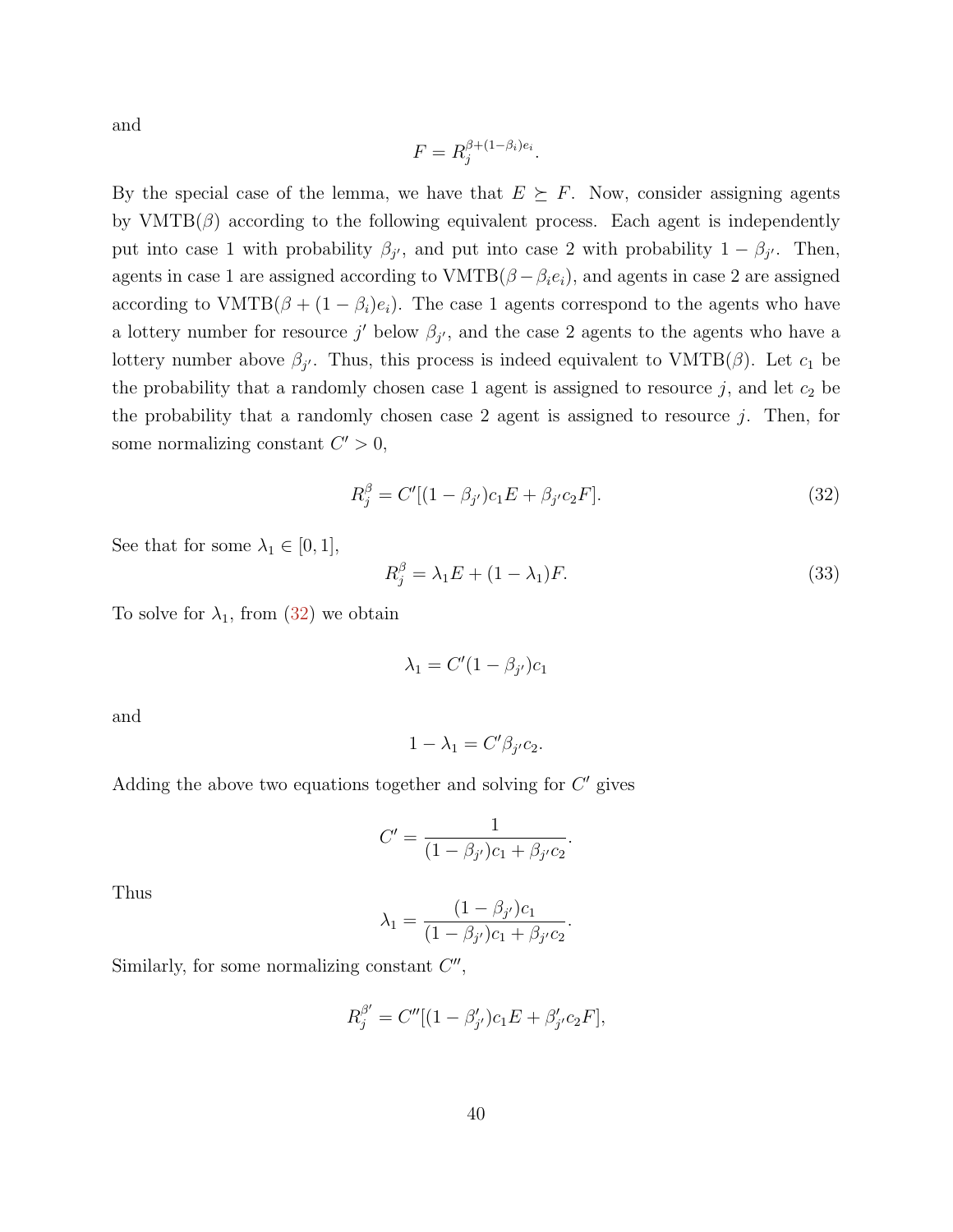and so

<span id="page-41-1"></span>
$$
R_j^{\beta'} = \lambda_2 E + (1 - \lambda_2) F \tag{34}
$$

where

$$
\lambda_2 = \frac{(1 - \beta'_{j'})c_1}{(1 - \beta'_{j'})c_1 + \beta'_{j'}c_2}.
$$

Since  $\beta'_{j'} \geq \beta_{j'}$  we then have that  $\lambda_1 \geq \lambda_2$ . Finally, from [\(33\)](#page-40-1) and [\(34\)](#page-41-1) we get that for any  $k \in [n],$ 

$$
\sum_{p=1}^{k} R_j^{\beta}(p) - \sum_{p=1}^{k} R_j^{\beta'}(p) = (\lambda_1 - \lambda_2) \sum_{p=1}^{m} E(p) + (\lambda_2 - \lambda_1) \sum_{p=1}^{m} F(p)
$$
  
=  $(\lambda_1 - \lambda_2) [\sum_{p=1}^{m} E(p) - \sum_{p=1}^{m} F(p)]$   
 $\leq 0,$ 

where the inequality follows from  $\lambda_1 \geq \lambda_2$  and  $E \succeq F$ . Thus,  $R_j^{\beta} \succeq R_j^{\beta'}$  $j^{\beta'}$  as desired, which concludes the proof of Lemma [5.](#page-22-0)

#### <span id="page-41-0"></span>A.3 Proof of Theorem [2](#page-23-0)

Consider a matching market  $C = (m, q, N)$ . Fix a preference order  $P = (r_1, ..., r_n) \in \Pi_n$ such that  $m(P) > 0$ , and fix a rank  $k \in [n]$ . If  $j = r_p$ , we write  $P^{-1}(j) = p$ . Index the resources such that for all resources j and j', if  $\alpha_j = \alpha_{j'}$  and  $P^{-1}(j) < P^{-1}(j')$ , then  $j > j'$ . Let

$$
R_{P,k}^{STB} = \sum_{p=1}^{k} R_P^{STB}(p)
$$

and

$$
R_{P,k}^{MTB} = \sum_{p=1}^{k} R_P^{MTB}(p).
$$

We need to show that

$$
R_{P,k}^{MTB} \leq R_{P,k}^{STB}
$$

for any sufficiently large N. First, we show an upper bound for  $R_{P,k}^{MTB}(P,N)$ . Let  $Q =$  $\sum_{j=1}^{n} q_j$ . Observe that

$$
R_{P,n}^{MTB} = R_{P,n}^{STB} = \frac{Q}{N},
$$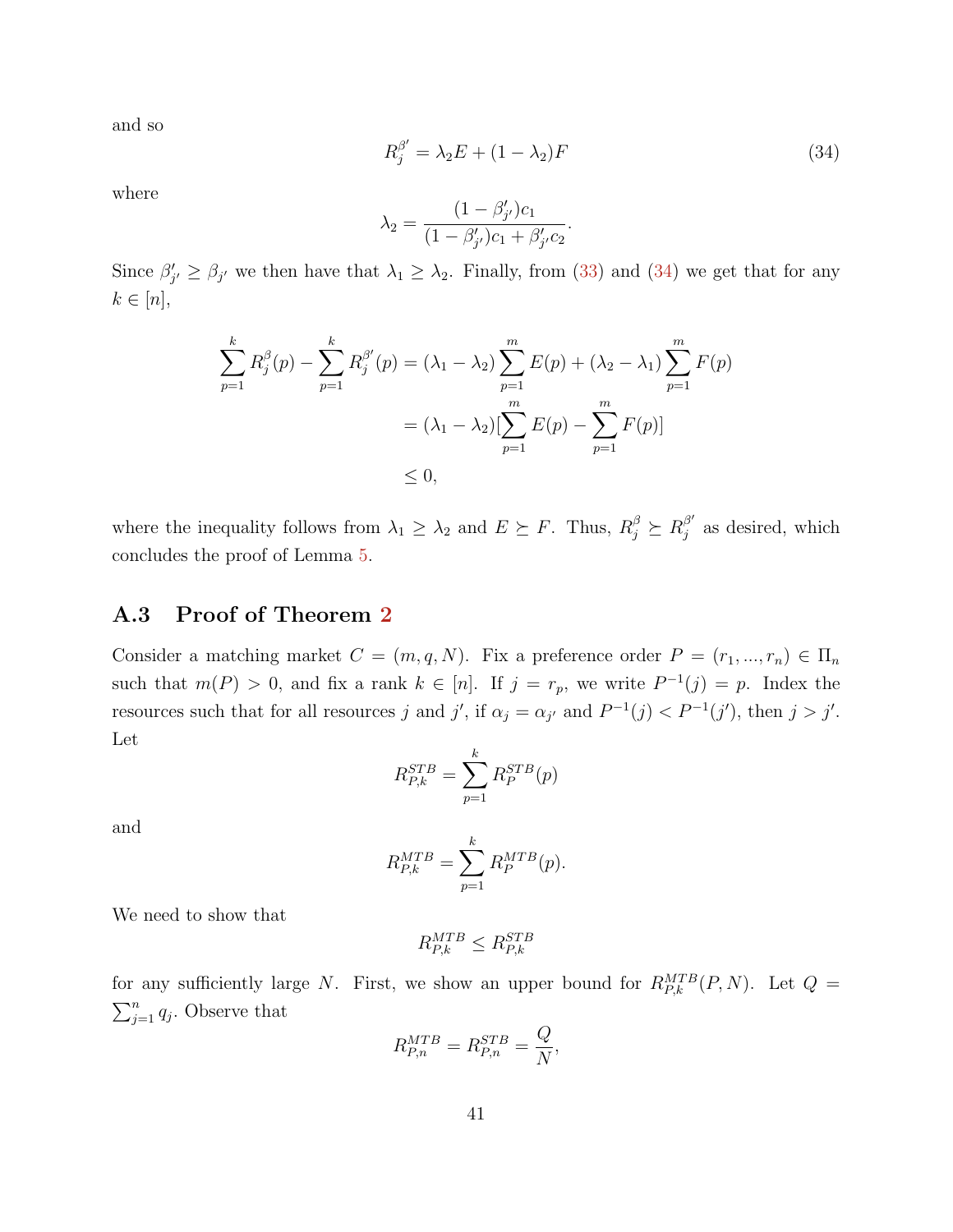so we assume that  $k < n$ . Let  $\beta^N = (\beta_1^N, ..., \beta_n^N)$  be the MTB cutoffs for C. Since  $\prod_{j=1}^n \beta_j^N =$  $1-\frac{Q}{N}$  $\frac{Q}{N}$ , it must be that for all  $j \in [n]$ ,

$$
\lim_{N \to \infty} \beta^N_j = 1.
$$

Now, for a fixed agent i, we say that resource j is *available* to i if i has priority for j at least as large as the cutoff for  $j$ . Then  $i$  will be assigned to a resource iff at least one resource is available for her. For each resource j, let  $B_j^N$  be the event that j is the only resource available to i, as a function of N. Let  $A<sup>N</sup>$  be the event that no resource is available to i, as a function of N. Then

$$
P(A^N) = 1 - \frac{Q}{N}
$$

and for all  $j \in [n]$ ,

<span id="page-42-0"></span>
$$
P(B_j^N) \ge (1 - \beta_j^N) P(A^N). \tag{35}
$$

During the DA algorithm at most a mass of N agents will apply to any given resource. For N sufficiently large, every resource will be filled to capacity. This implies that for all  $j \in [n]$ 

<span id="page-42-1"></span>
$$
1 - \beta_j^N \ge \frac{q_j}{N}.\tag{36}
$$

Then by  $(35)$  and  $(36)$  we get

<span id="page-42-2"></span>
$$
P(B_j^N) \ge \frac{q_j}{N} P(A^N). \tag{37}
$$

Note that if the event  $B_j^N$  occurs, then i will be assigned to j regardless of her preferences. Let

$$
E = \bar{A}^N \setminus \left( \bigcup_{j=1}^k B_j^N \right),
$$

that is,  $E$  is the event that at least two resources are available to i. Because the events  $B_1^N, ..., B_n^N$  are all disjoint and contained in  $A^N$ ,

$$
P(E) = P(\bar{A}^N) - \sum_{j=1}^n P(B_j^N)
$$
  
 
$$
\leq \frac{Q}{N} - \sum_{j=1}^n \frac{q_i}{N} P(A^N) = \frac{Q}{N} (1 - P(A^N)) = \frac{Q^2}{N^2},
$$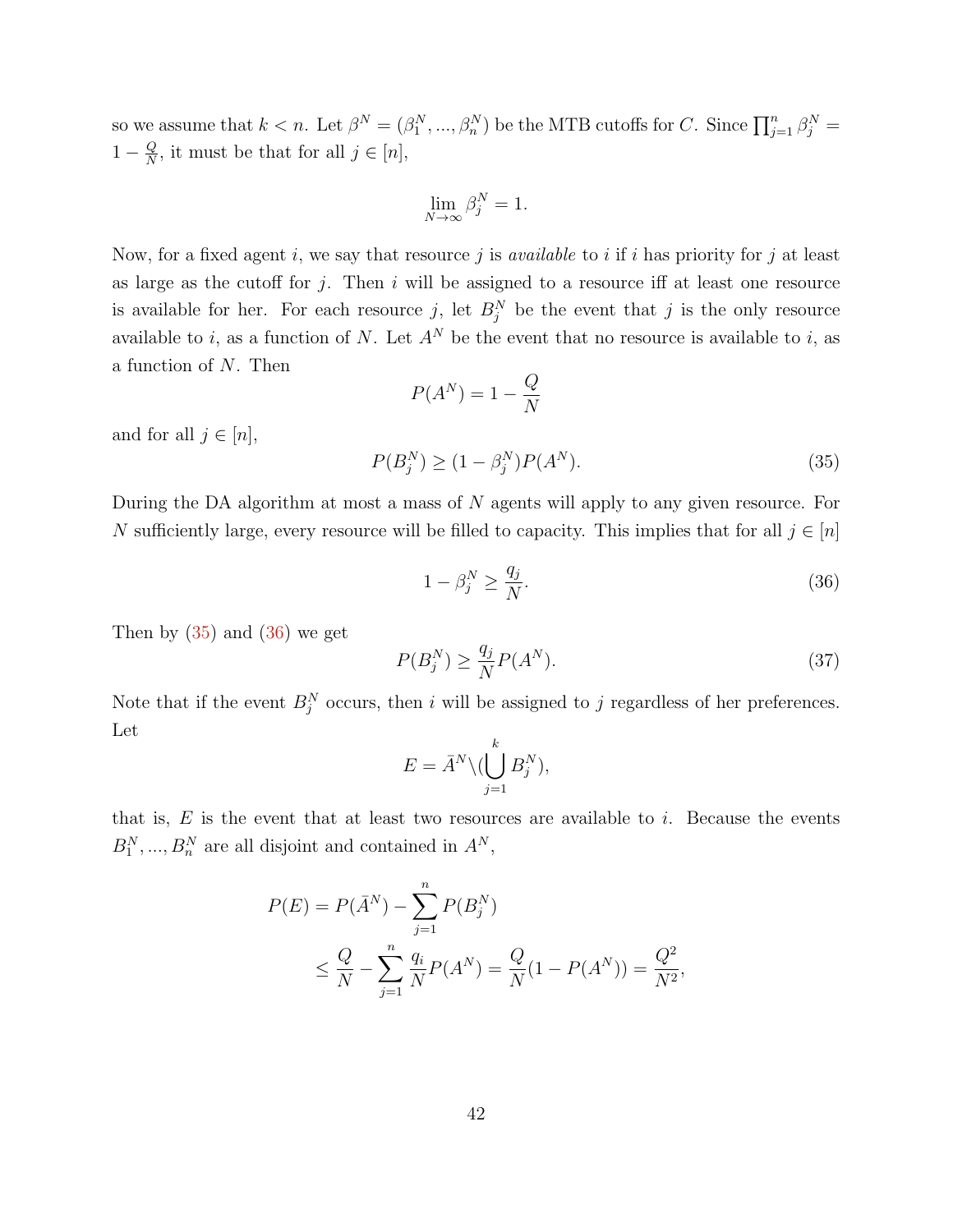where the inequality follows from  $(37)$ . Since a mass of  $N - Q$  agents is unassigned, at least  $N - Q$  agents apply to every resource. So for all  $j \in [n]$ 

$$
(N-Q)(1-\beta_j^N) \le q_j
$$

<span id="page-43-0"></span> $1-\beta_j^N \leq \frac{q_i}{N}$  $N-Q$ . (38)

For all  $j \in [n]$ ,

and thus

<span id="page-43-1"></span>
$$
P(B_j^N) \le 1 - \beta_j^N. \tag{39}
$$

Then [\(38\)](#page-43-0) and [\(39\)](#page-43-1) give that

$$
P(B_j^N) \le \frac{q_j}{N - Q}.
$$

Letting  $Q_k = \sum_{j=1}^k q_{r_j}$ , we have

$$
R_{P,k}^{MTB} \le \sum_{j=1}^{k} P(B_{r_j}^N) + P(E)
$$
  

$$
\le \frac{Q_k}{N - Q} + \frac{Q^2}{N^2}.
$$

Let  $r_k^N = \frac{Q_k}{N}$  $\frac{Q_k}{N}$ . Then we obtain the upper bound

<span id="page-43-2"></span>
$$
R_{P,k}^{MTB} \le r_k^N \cdot \frac{N}{N-Q} + \frac{Q^2}{N^2}.\tag{40}
$$

Therefore

$$
R_{P,k}^{MTB} \le r_k^N + O(\frac{1}{N^2}).
$$

Next we need to show a lower bound for  $R_{P,k}^{STB}$ . If an agent is picked at random, she will be assigned to a resource in  $\{r_1, ..., r_k\}$  with probability  $r_k^N$ . For any  $P' \in \Pi_n$ , let  $g_k^N(P, P')$ be the probability that an agent with preferences  $P'$  is assigned to a resource in  $\{r_1, ..., r_k\}$ . Because in the DA algorithm it is a dominant strategy for the agents to submit their true preferences,

<span id="page-43-3"></span>
$$
g_k^N(P, P) \ge g_k^N(P, P') \quad \forall P' \in \Pi_n. \tag{41}
$$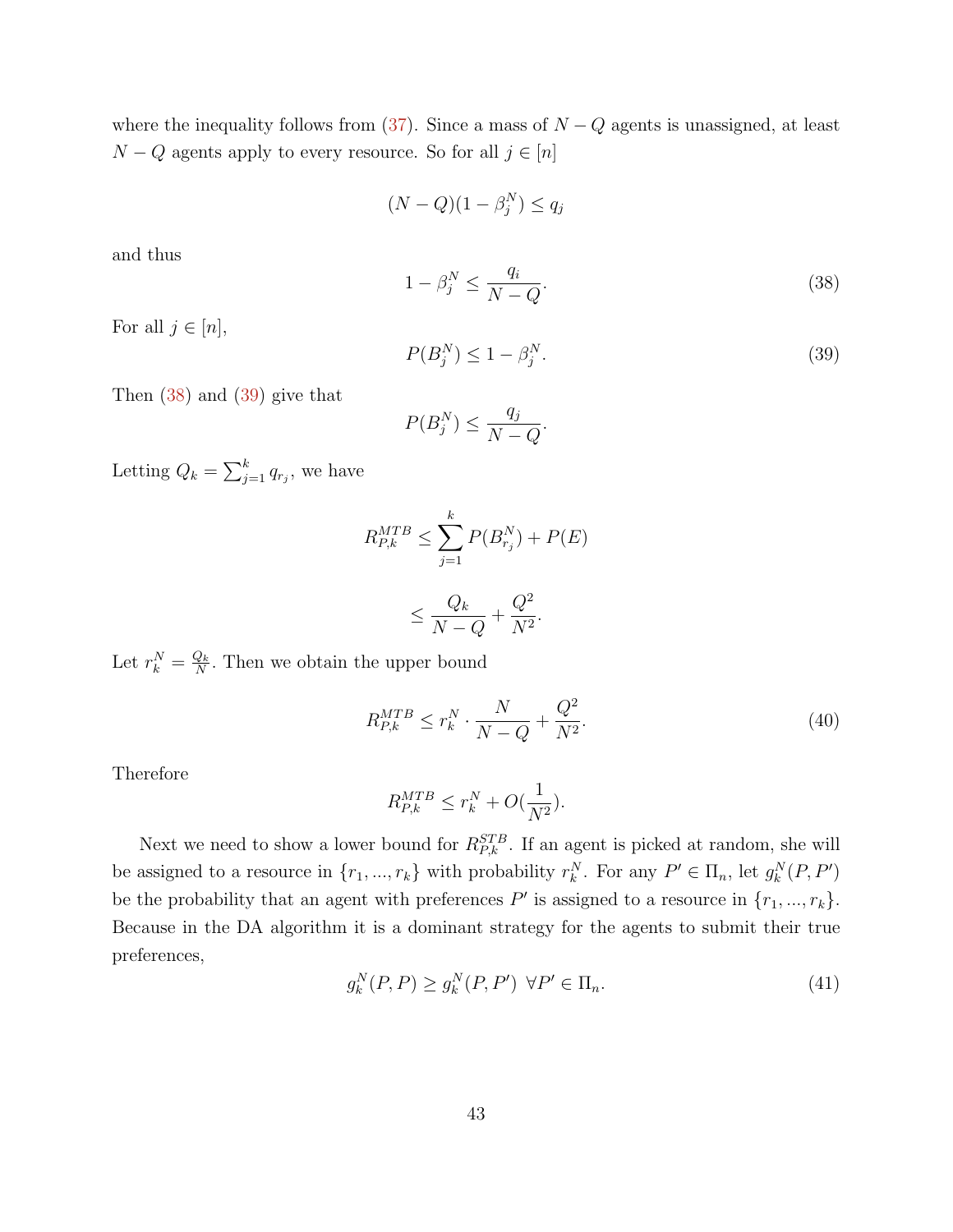See that

<span id="page-44-0"></span>
$$
r_k^N = \sum_{P' \in \Pi_n} m(P', [0, 1]^n) g_k^N(P, P') \le g_k(P, P) = R_{P, k}^{STB}.
$$
 (42)

Let  $m_k = \max\{r_1, ..., r_k\}$ . We know

$$
R_{P,n}^{STB} = 1 - \alpha_n = \frac{Q}{N},
$$

which for sufficiently large N is smaller than the upper bound for  $R_{P,k}^{MTB}$  given by [\(40\)](#page-43-2), since  $Q_k < Q$ . Now assume  $m_k < n$ . Because agents' preferences are non-ordered, there is some  $P^* \in \Pi_n$  and resource some  $p > m_k$  such that  $m(P^*,[0,1]^n) > 0$  and  $(P^*)^{-1}(p) <$  $(P^*)^{-1}(m_k)$ . Note that by the definition of  $m_k$ ,  $P^{-1}(m_k) < P^{-1}(p)$  and  $s \notin \{r_1, ..., r_k\}$ . Furthermore, by our indexing of the resources, for all resources j such that  $\alpha_j = \alpha_{m_k}$ ,  $P^{-1}(m_k) < P^{-1}(j)$ . Thus, an agent with preferences P has a nonzero probability of being assigned to  $m_k$  under STB. That is,

$$
R_P^{STB}(P^{-1}(m_k)) > 0.
$$

Assume that  $N \ge Q$ . Then under STB, only agents with a lottery number of at least  $\frac{Q}{N}$  are assigned to a resource. For a given agent  $i$ , conditional on  $i$  having a lottery number of at least  $\frac{Q}{N}$ , the probability that i is assigned to any given resource is independent of N. Thus, for some positive constant  $c$ ,

$$
R_P^{STB}(P^{-1}(m_k)) = \frac{cQ}{N}.
$$

Now, consider two agents i and i', where i has preferences P and i' has preferences  $P^*$ , and both agents receive the same lottery number. Suppose their lottery number is such that  $i$ will be assigned to  $m_k$ , which happens with probability  $\frac{cQ}{N}$ . Then i' will not be assigned to  $m_k$  or any other resource in  $\{r_1, ..., r_k\}$ , since i' prefers p to  $m_k$  and  $\alpha_p \leq \alpha_{m_k}$ . If the agents receive a lottery number such that i is not assigned to  $m_k$ , i is still at least as likely as i' to be assigned to a resource in  $\{r_1, ..., r_k\}$ . Thus,

<span id="page-44-1"></span>
$$
g_k^N(P, P^*) \le g_k^N(P, P) - \frac{cQ}{N}.
$$
\n(43)

Combining  $(41)$ ,  $(42)$  and  $(43)$  we get the desired lower bound

<span id="page-44-2"></span>
$$
R_{P,k}^{STB} \ge r_k^N + \frac{cQ}{N} (P^{-1}(m_k)) \cdot m(P^*, [0, 1]^n). \tag{44}
$$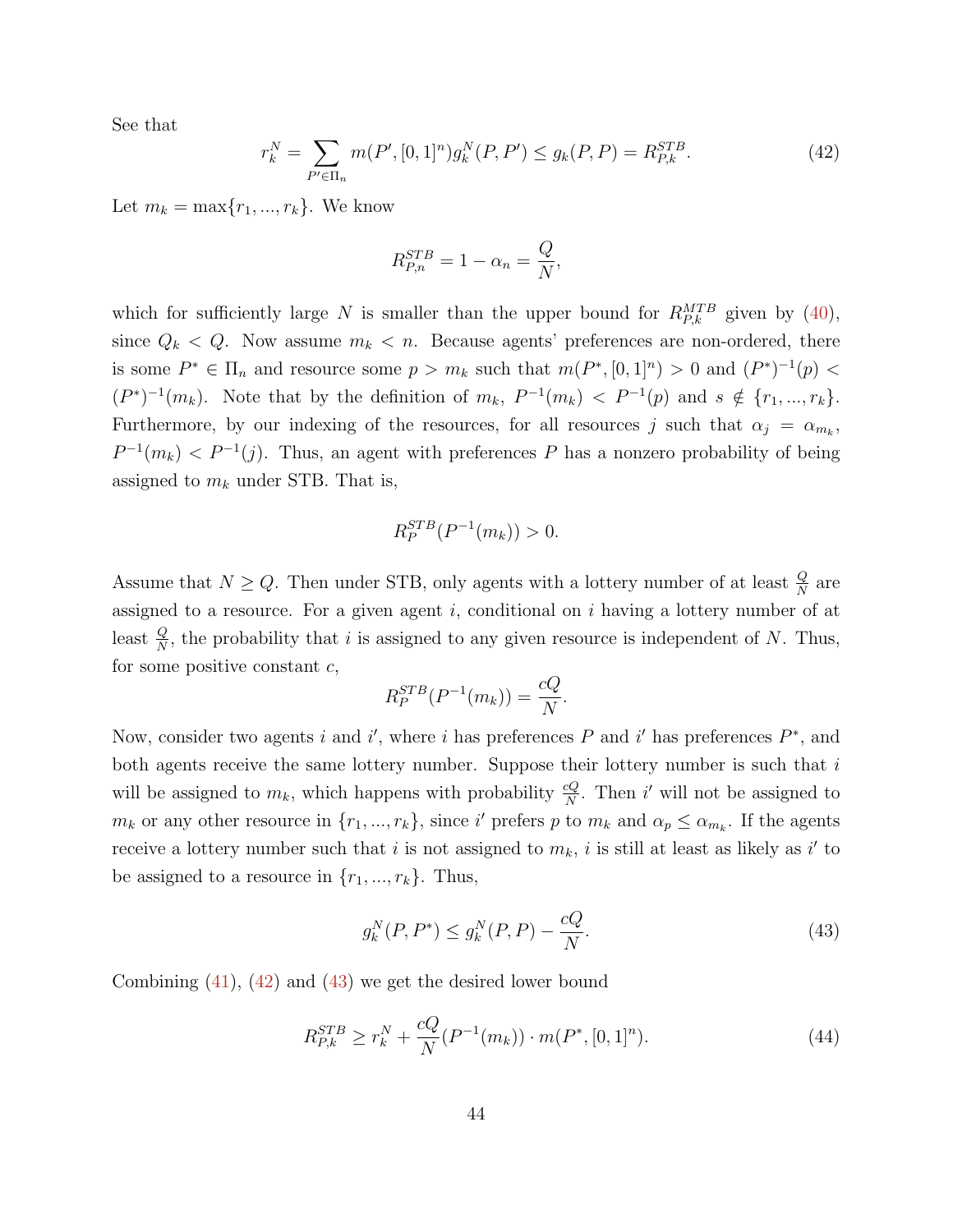The two bounds [\(40\)](#page-43-2) and [\(44\)](#page-44-2) give that  $R_{P,k}^{MTB} \leq R_{P,k}^{STB}$  for N sufficiently large, which concludes the proof.  $\Box$ 

#### <span id="page-45-2"></span>A.4 Proof of Corollary [2.1](#page-24-1)

Consider a matching market  $C = (m, q, N)$ . Fix a preference order  $P = (r_1, ..., r_n) \in \Pi_n$ such that  $m(P) > 0$ , and fix a rank  $k \in [n]$ . Let

$$
R_{P,k}^{STB} = \sum_{j=1}^{k} R_P^{STB}(k)
$$

and

$$
D_{P,k} = \sum_{j=1}^{k} D_P(k).
$$

Then to prove the theorem it needs to be shown that

$$
D_{P,k} \le R_{P,k}^{STB} \tag{45}
$$

for all N. Let  $Q = \sum_{j=1}^n q_j$ , and  $Q_k = \sum_{j=1}^k q_{r_j}$ . From the proof of Theorem [2,](#page-23-0) inequality [\(44\)](#page-44-2) gives that

$$
R_{P,k}^{STB} \ge \frac{Q_k}{N}.
$$

On the other hand, [\(40\)](#page-43-2) gives that

$$
D_{P,k} \le \frac{1}{N} \lim_{N' \to \infty} N'(\frac{Q_k}{N'} \cdot \frac{N'}{N'-Q} + \frac{Q^2}{(N')^2}) = \frac{Q_k}{N}.
$$

So  $D_{P,k} \leq R_{P,k}^{STB}$ , which completes the proof.

# <span id="page-45-0"></span>B Tightness of Results

The examples presented here demonstrate the necessity of the conditions in our theorems. Example [1](#page-45-1) shows the necessity of each resource being popular for [Theorem 1.](#page-9-0) In this example resource 1 and 2 are popular, while resource 3 is competitive but not popular.

<span id="page-45-1"></span>Example 1 (Necessity of Popularity Condition). Consider the following matching market with  $n = 3$  and satisfying MNL preferences. Let  $N = 4$ ,  $\mu = (3, 2, 1)$ , and  $q = (1/3, 1/3, 1/3)$ .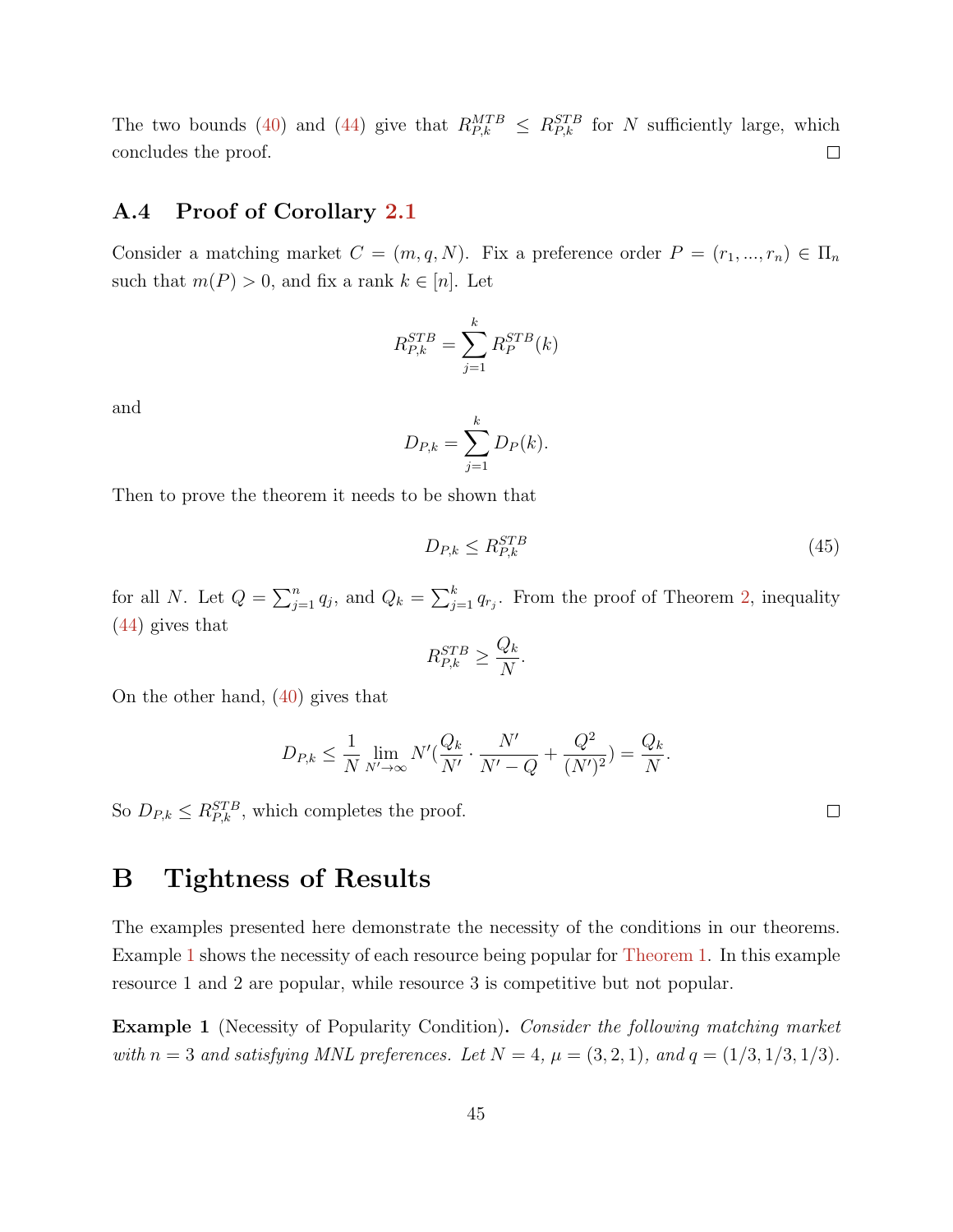#### Claim 7. In Example [1,](#page-45-1) STB does not dominate MTB at resource 3.

*Proof.* Observe that resources 1 and 2 are popular, but resource 3 is non-popular. Because  $N > \sum_{j=1}^{n} q_j$ , resource 3 is competitive. We compute the rank distributions at the resources to be (rounded to the nearest tenth)

$$
R_1^{STB} = (1, 0, 0), R_2^{STB} = (0.8, 0.2, 0), R_1^{STB} = (0.5, 0.2, 0.3),
$$
  

$$
R_1^{MTB} = (0.9, 0.1, 0), R_2^{MTB} = (0.7, 0.3, 0), R_1^{MTB} = (0.5, 0.3, 0.2).
$$

So, STB dominates MTB at resources 1 and 2, but not at resource 3.

The next example shows why the non-ordered condition is necessary for Theorem [2.](#page-23-0)

<span id="page-46-0"></span>Example 2 (Necessity of Non-Ordered Condition). Consider the following matching market  $C = (m, q, N)$  with  $n = 3$ . Let  $N \ge \sum_{j=1}^{n} q_j$ , and let m be given by

$$
m((1,2,3)) = p, m((2,3,1)) = 1 - p,
$$

where p and q are any values such that  $\alpha_1 > \alpha_2 > \alpha_3$ .

**Claim 8.** In Example [2,](#page-46-0) STB does not dominate MTB for agents with preferences  $(1, 2, 3)$ .

*Proof.* Let  $(R_P^{STB})_{\leq k}$  be the probability that an agent with preferences P is assigned to a resource in her top k choices under STB. Let  $(R_P^{MTB})_{\leq k}$  be the same under MTB, and let  $P^* = (1, 2, 3)$ . We will show that

<span id="page-46-1"></span>
$$
(R_{P^*}^{STB})_{\leq 2} < (R_{P^*}^{MTB})_{\leq 2},\tag{46}
$$

which gives that  $R_{P^*}^{STB} \not\leq R_{P^*}^{MTB}$ . Under both STB and MTB, a randomly chosen agent will be assigned to resource 1 or 2 with probability

$$
r = \frac{q_1 + q_2}{N}.
$$

Under STB, an agent will be assigned to resource 1 or 2 iff she has a lottery number of at least  $\alpha_2$ , regardless of her preferences. So,  $(R_{P^*}^{STB})_{\leq 2} = r$ . Now, fix a randomly chosen agent i. Under MTB, there is a nonzero probability that i has high enough lottery numbers to be accepted to both resource 1 and 3, but not 2, in which case,  $i$  will be assigned to resource 1 or 2 iff she has preferences  $P^*$ . Thus, an agent with preferences  $P^*$  is strictly more likely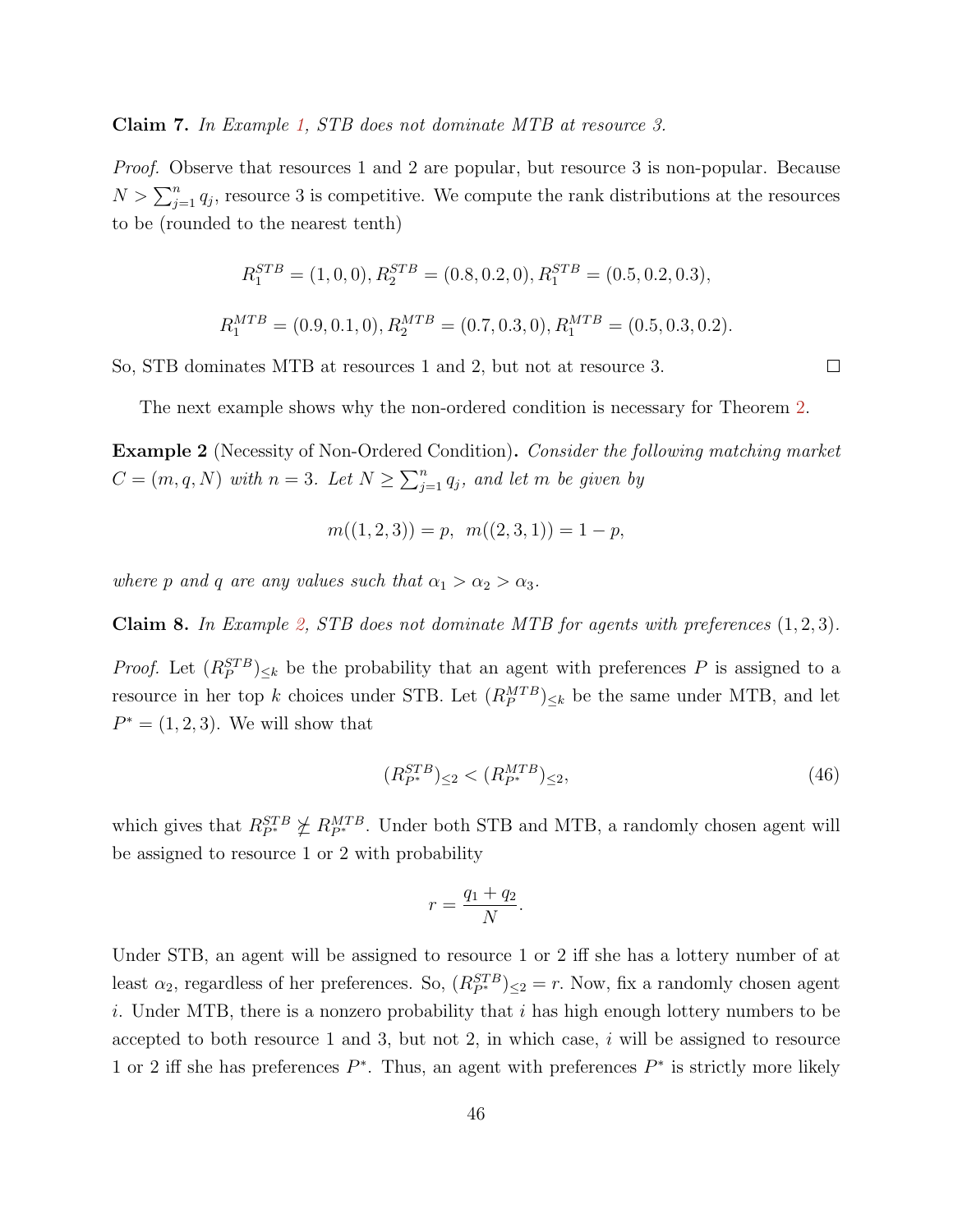to be assigned to resource 1 or 2 than an agent with preferences  $(2, 3, 1)$ . Therefore agents with preferences  $P^*$  are assigned to one of their top two resources with probability strictly greater than r, which shows  $(46)$  as desired.  $\Box$ 

The next example shows that dominance of STB over MTB at every resource does not hold for arbitrary distributions of agent preferences, even in the limit as the mass of agents grows.

<span id="page-47-0"></span>**Example 3** (No Dominance at Resource in the Limit). Consider the following matching market  $C = (m, q, N)$  with  $n = 4$ . Let  $N > 1$  and  $q = (\frac{1}{4}, \frac{1}{4})$  $\frac{1}{4}, \frac{1}{4}$  $\frac{1}{4}, \frac{1}{4}$  $\frac{1}{4}$ ). Let m be given by

$$
m((1,2,3,4)) = p, m((4,3,2,1)) = 1 - p,
$$

where  $p < 1$  is a constant sufficiently close to one so that  $\alpha_1 \geq \alpha_2 \geq \alpha_3 \geq \alpha_4$ .

Claim 9. In Example [3,](#page-47-0)

$$
R_3^{STB}(N) \not\succeq R_3^{MTB}(N).
$$

*Proof.* Because  $\alpha_1 \geq \alpha_2 \geq \alpha_3 \geq \alpha_4$ , an agent can only be assigned to resource 3 under STB if the agent has preferences  $(1, 2, 3, 4)$ . So,

$$
R_3^{STB}(N) = (0, 0, 1, 0)
$$

Since all agents rank resource 3 as their second or third choice, only agents of rank two or three are assigned to resource 3 under MTB. Because  $N > 1$ , under MTB a nonzero mass of agents will be rejected from all resources, so every MTB cutoff is strictly greater than zero. Thus, a nonzero mass of agents with a rank of 2 will be assigned to resource 3 under MTB, and so

$$
R_3^{MTB} = (0, c, 1 - c, 0)
$$

for some constant  $c > 0$ . Thus  $R_3^{STB} \not\geq R_3^{MTB}$ .

The final example shows that a different version of the hybrid tie-breaking rule that uses the same lottery number for an agent at all popular resource types does not always dominate MTB. We will denote such a hybrid tie-breaking rule by HBT'. To be more precise, HTB' assigns the same (independently drawn) lottery number to an agent at every resource that belongs to a popular resource type, and assigns her independently drawn lottery numbers at every other resource.